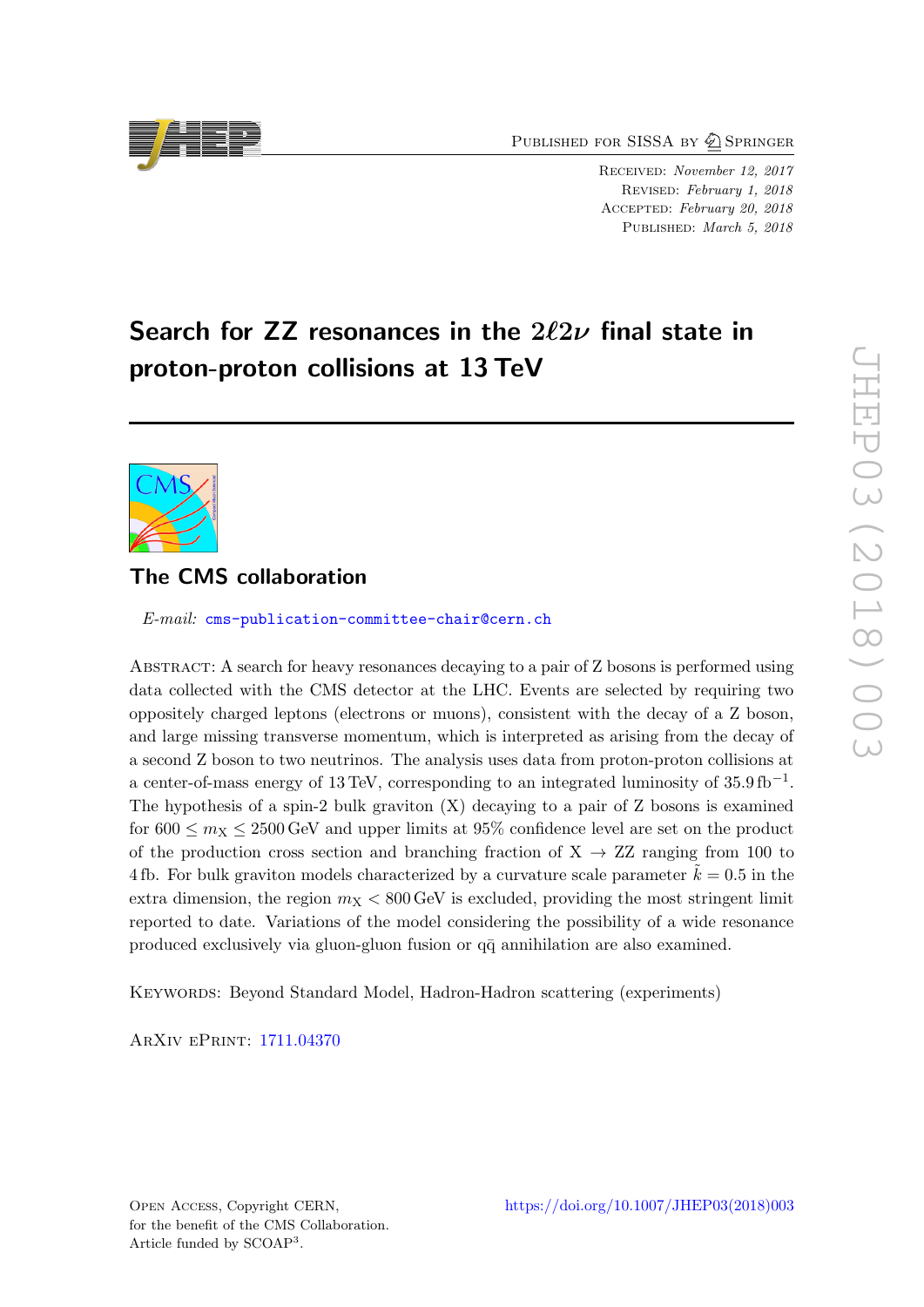### Contents

|                       | 1 Introduction                       | $\mathbf{1}$            |  |  |
|-----------------------|--------------------------------------|-------------------------|--|--|
|                       | 2 The CMS detector                   | 3                       |  |  |
|                       | 3 Event selection and reconstruction | $\overline{\mathbf{4}}$ |  |  |
|                       | 3.1 Event reconstruction             | $\overline{4}$          |  |  |
|                       | 3.2 Sample selection                 | $\overline{6}$          |  |  |
|                       | 4 Signal and background models       | $\boldsymbol{6}$        |  |  |
|                       | 5 Systematic uncertainties           | 8                       |  |  |
|                       | 11<br>6 Statistical interpretation   |                         |  |  |
|                       | 7 Results                            | 12                      |  |  |
|                       | 8 Summary                            | 13                      |  |  |
| The CMS collaboration |                                      |                         |  |  |

# <span id="page-1-0"></span>1 Introduction

The standard model (SM) of particle physics has successfully described a wide range of high energy phenomena investigated over the decades. The discovery of a particle compatible with SM predictions for the Higgs boson  $[1-6]$  $[1-6]$  by the ATLAS and CMS experiments  $[7-9]$  $[7-9]$  at the CERN LHC marks an important milestone in the history of particle physics, providing substantive verification of the SM. However, the SM lacks a natural means to accommodate the large hierarchy between gravity and electroweak (EW) scales. Large loop corrections are necessary to stabilize the SM Higgs boson mass at the EW scale. One possible interpretation is that the measured Higgs boson mass is the result of fine-tuned constants of nature within the SM. Alternatively, new physics at the TeV scale can be invoked to stabilize the mass of the Higgs boson far below the Planck scale ( $M_{\text{Pl}} \approx 10^{19} \text{ GeV}$ ). The spontaneous breaking of EW symmetry in the SM has also been associated with new dynamics appearing at the TeV scale. Examples of theoretical extensions include the description of a new strongly interacting sector [\[10](#page-16-3)[–12\]](#page-16-4) or the introduction of a composite Higgs boson [\[13–](#page-16-5)[15\]](#page-16-6).

Models extending the number of spatial dimensions can also address the observed difference between the EW and gravitational scales. A solution postulating the existence of multiple and potentially large extra spatial dimensions, accessible only for the propagation of gravity [\[16,](#page-16-7) [17\]](#page-16-8), was advanced as a way to eliminate the hierarchy between the EW scale and  $M_{\text{Pl}}$ . The model of Randall and Sundrum [\[18\]](#page-16-9) introduced an alternative hypothesis,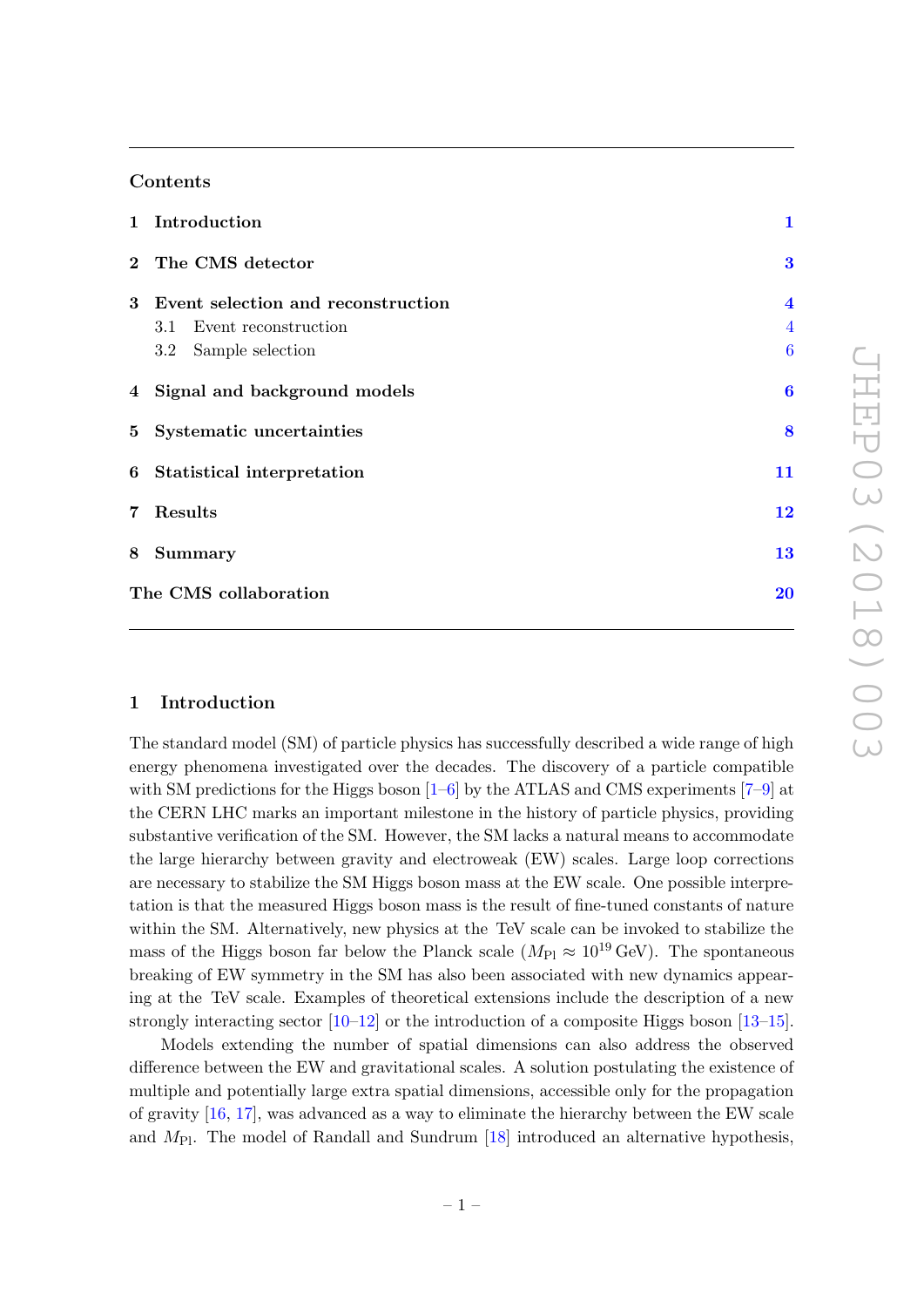

<span id="page-2-0"></span>Figure 1. Leading order Feynman diagram for the production of a generic resonance X via gluongluon fusion decaying to the ZZ final state.

with a single compactified extra dimension and a modification to the space-time metric by an exponential "warp" factor. Standard model particles reside on a (3+1) dimensional TeV brane, while the graviton propagates though the extra dimensional bulk, thereby generating two effective scales. These models predict the existence of a tower of massive Kaluza-Klein (KK) excitations of a spin-2 boson, the KK graviton, which couples to SM fields at energies on the order of the EW scale. Such states could be produced at a hadron collider. However, limits on flavor-changing neutral currents and EW precision tests place strong constraints on this model. The bulk graviton  $(G_{\text{bulk}})$  model extends the Randall-Sundrum model, by addressing the flavor structure of the SM through localization of fermions in the warped extra dimension [\[19–](#page-16-10)[21\]](#page-16-11), only confining the Higgs field to the TeV brane. The coupling of the graviton to light fermions is highly suppressed in this scenario and the decays into photons are negligible. On the other hand, the production of gravitons from gluon-gluon fusion and their decays into a pair of massive gauge bosons can be sizable at hadron colliders, while precision EW and flavor constraints are relaxed to allow graviton masses in the TeV range. The model has two free parameters: the mass of the first mode of the KK bulk graviton,  $m_G$ , and the ratio  $\tilde{k} = k/\overline{M}_{\text{Pl}}$ , where k is the unknown curvature scale of the extra dimension, and  $\overline{M}_{\text{Pl}} \equiv M_{\text{Pl}}/\sqrt{8\pi}$  is the reduced Planck mass. For values of  $\tilde{k} < 1$ , the width of the KK bulk graviton relative to its mass is less than  $\approx 6\%$  for  $m<sub>G</sub>$  as large as 2 TeV, and therefore a narrow resonance is expected. Previous direct searches at ATLAS and CMS have set limits on the cross section for the production of  $G_{bulk}$  as a function of  $m<sub>G</sub>$  [\[22–](#page-17-0)[27\]](#page-17-1) using LHC data taken at center-of-mass energies of 7, 8, and 13 TeV.

We present a new search for resonances X decaying to a pair of Z bosons, in which one of the Z bosons decays into two charged leptons and the other into two neutrinos  $2\ell 2\nu$  (where l represents either e or  $\mu$ ), as illustrated in figure [1.](#page-2-0) The analysis uses data from protonproton collisions at a center-of-mass energy of 13 TeV collected in 2016 and corresponding to an integrated luminosity of  $35.9 \text{ fb}^{-1}$ . The results are compared to expectations for the bulk graviton model of refs. [\[19](#page-16-10)[–21\]](#page-16-11). We also examine variations of the model considering the possibility of a wide resonance, which is produced exclusively via gluon-gluon fusion or  $q\overline{q}$  annihilation processes.

The characteristic signature of the  $2\ell2\nu$  final state includes two charged leptons with large transverse momenta  $(p_T)$  and an overall imbalance in  $p_T$  due to the presence of the undetected neutrinos. The imbalance in transverse momentum  $(\vec{p}_{\text{T}}^{\text{miss}})$  is the negative of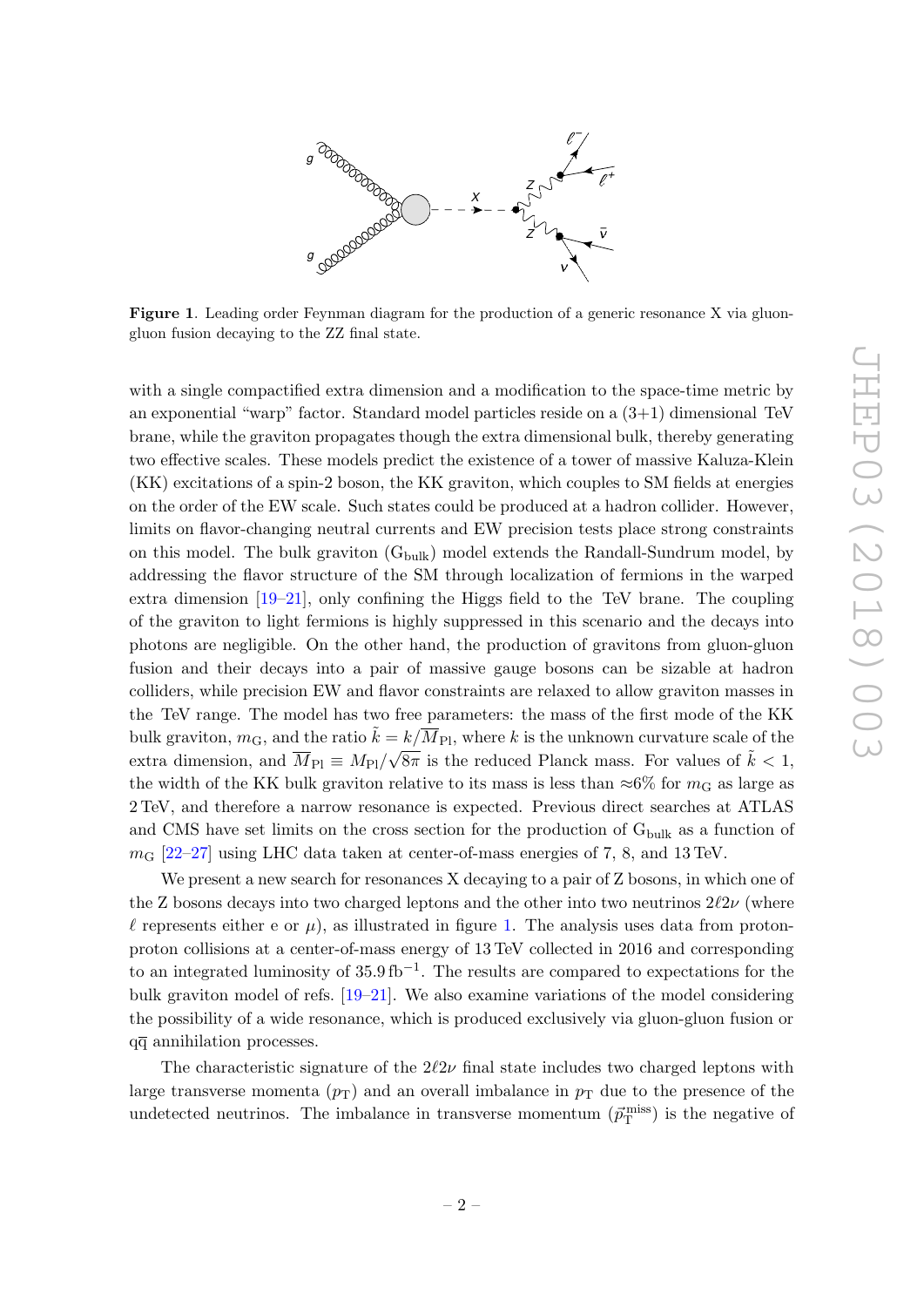the vector sum of the  $p_T$  of all final-state particles; its magnitude is referred to as  $p_T^{\text{miss}}$ . We refer to the observable final states  $ee+p_T^{\text{miss}}$  and  $\mu\mu+p_T^{\text{miss}}$  as the electron and muon channels, respectively.

The search is performed using the transverse mass  $(m<sub>T</sub>)$  spectrum of the two leptons and  $p_T^{\text{miss}}$ , where a kinematic edge is expected from the putative heavy resonance and depends on its invariant mass. The  $m<sub>T</sub>$  variable is calculated as:

<span id="page-3-1"></span>
$$
m_{\rm T}^2 = \left[ \sqrt{(p_{\rm T}^{\ell\ell})^2 + m_{\ell\ell}^2} + \sqrt{(p_{\rm T}^{\rm miss})^2 + m_{\ell\ell}^2} \right]^2 - \left[ \vec{p}_{\rm T}^{\ell\ell} + \vec{p}_{\rm T}^{\rm miss} \right]^2, \tag{1.1}
$$

where  $\vec{p}_{\rm T}^{\,\ell\ell} \equiv \vec{p}_{\rm T}^{\,Z}$  is the  $p_{\rm T}$  of the two lepton system associated with the leptonic decay of a Z boson. The decay of the second Z boson to two invisible neutrinos is represented by  $p_T^{\text{miss}}$ and  $m_{\ell\ell}$  in the middle term provides an estimator of the mass of the invisibly decaying Z boson. This choice has negligible impact on the expected signal at large  $m<sub>T</sub>$ , but is found to preferentially suppress backgrounds from  $t\bar{t}$  and WW decays.

The most significant background to the  $2\ell 2\nu$  final state is due to Z+jets production, where the Z boson or recoiling hadrons are not precisely reconstructed. This can produce a signal-like final state with  $p_T^{\text{miss}}$  arising primarily from instrumental effects. Other important sources of background include the nonresonant production of  $\ell\ell$  final states and  $p_T^{\text{miss}}$ , primarily composed of  $t\bar{t}$  and WW production, and the resonant background from SM production of diboson (ZZ and WZ) events.

Compared to fully reconstructed final states, the branching fraction for the  $2\ell 2\nu$  decay mode is approximately a factor of six larger than that of the four charged-lepton final state, and has less background than semileptonic channels such as  $2\ell+2q$ uark (2 $\ell$ 2q). For the 2 $\ell$ 2q channel, the hadronic recoil in the Z+jets background is kinematically similar to the 2q system from Z boson decay. For events with large  $p_T^{\text{miss}}$ , as expected for a high-mass signal, high  $p_T$  jets in the corresponding Z+jets background are more accurately reconstructed. This effectively suppresses the background in the  $2\ell 2\nu$  channel and the signal purity is enhanced relative to the  $2\ell 2q$  channel.

#### <span id="page-3-0"></span>2 The CMS detector

The central feature of the CMS detector is a 3.8 T superconducting solenoid with a 6 m internal diameter. Within the solenoid volume are a silicon pixel and strip tracker, a lead tungstate crystal electromagnetic calorimeter (ECAL), and a brass and scintillator hadron calorimeter (HCAL), each composed of a barrel and two endcap sections. Forward calorimeters extend the pseudorapidity coverage  $(\eta)$  provided by the barrel and endcap detectors. Muons are detected in gas-ionization chambers embedded in the steel magnetic flux-return yoke outside the solenoid. Events of interest are selected using a two-tiered trigger system [\[28\]](#page-17-2). The first level, composed of custom hardware processors, uses information from the calorimeters and muon detectors to select events at a rate of around  $100 \text{ kHz}$  within a time interval of less than  $4 \mu s$ . The second level, known as the high-level trigger, consists of a farm of processors running a version of the full event reconstruction software optimized for fast processing, and reduces the event rate to less than 1 kHz before data storage. A detailed description of the CMS detector, together with a definition of the coordinate system used and the relevant kinematic variables, can be found in ref. [\[29\]](#page-17-3).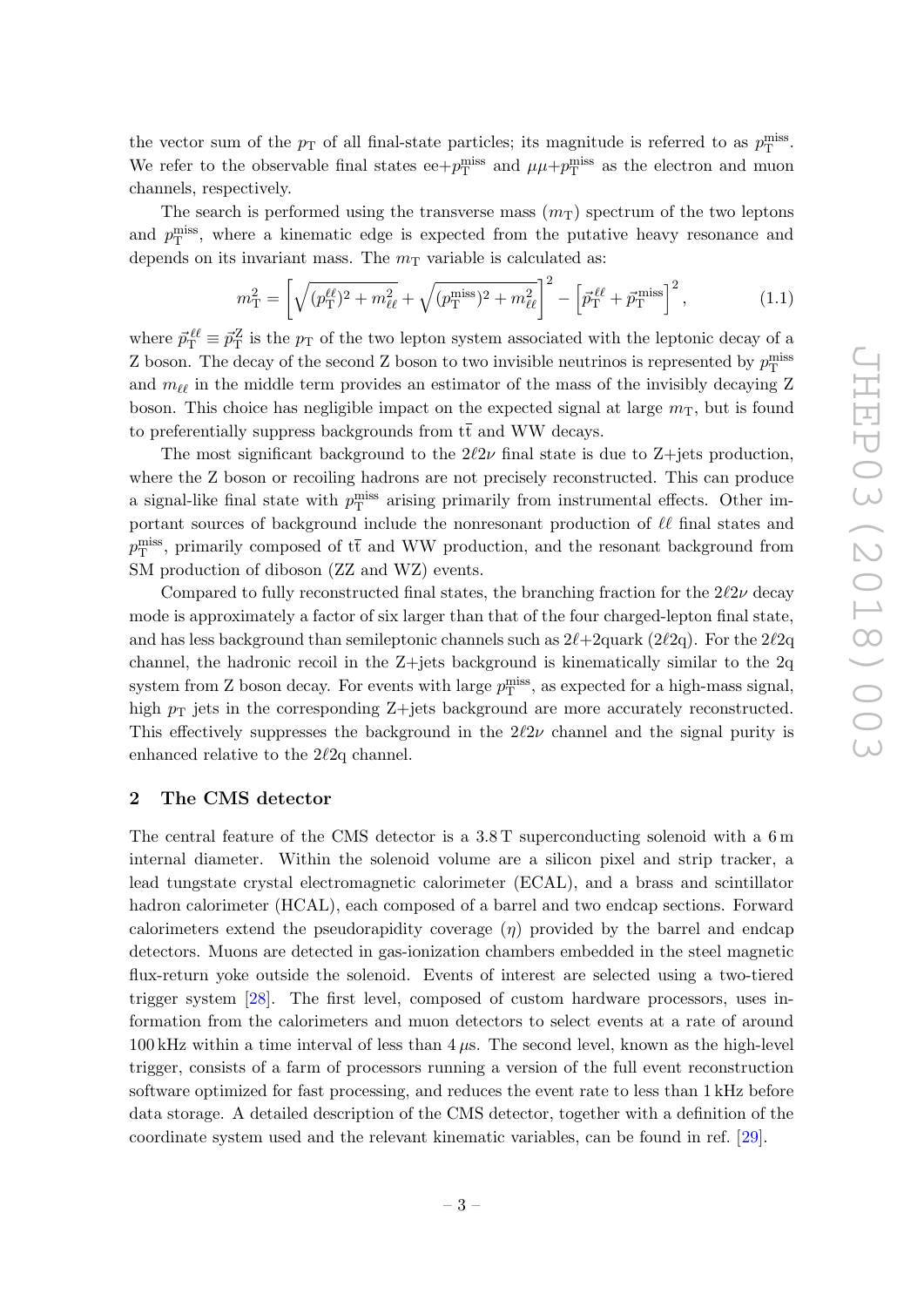#### <span id="page-4-0"></span>3 Event selection and reconstruction

The signal consists of two Z bosons, one decaying into a pair of oppositely charged leptons and the other to two neutrinos, which escape direct detection. The final state is thus characterized by a pair of oppositely charged electrons or muons that are isolated from large deposits of hadronic energy, having an invariant mass consistent with that of a Z boson, and large  $p_T^{\text{miss}}$ . A single-electron or a single-muon trigger has to be satisfied. Thresholds on the  $p_T$  of the leptons are 115 (50) GeV in the electron (muon) channel. Electron events are triggered by clusters of energy depositions in the ECAL that are matched to reconstructed tracks within a range  $|\eta| < 2.5$ . Cluster shape requirements, as well as isolation criteria based on calorimetric and track information, are also applied. An additional sample of photon plus jet(s) ( $\gamma$ +jets) events is collected for background modeling based on control samples in data and is discussed below. The photon trigger is similar to the electron trigger, except that a veto is applied on the presence of a matching track. For muon events the trigger begins with track fitting in the outer muon spectrometer. The outer track is used to seed track reconstruction in the inner tracker and matching inner-outer track pairs are included in a combined fit that is used to select muon candidates in a range  $|\eta| < 2.4$ .

#### <span id="page-4-1"></span>3.1 Event reconstruction

The global event reconstruction (also called particle-flow event reconstruction [\[30\]](#page-17-4)) consists of reconstructing and identifying each individual particle with an optimized combination of all subdetector information. In this process, the identification of the particle type (photon, electron, muon, charged hadron, neutral hadron) plays an important role in the determination of the particle direction and energy. Photons (e.g. coming from  $\pi^0$  decays or from electron bremsstrahlung) are identified as ECAL energy clusters not linked to the extrapolation of any charged particle trajectory to the ECAL. Electrons (e.g. coming from photon conversions in the tracker material or from b-hadron semileptonic decays) are identified as a primary charged particle track and potentially many ECAL energy clusters corresponding to this track extrapolation to the ECAL and to possible bremsstrahlung photons emitted along the way through the tracker material. Muons (e.g. from b-hadron semileptonic decays) are identified as a track in the central tracker consistent with either a track or several hits in the muon system, associated with an energy deficit in the calorimeters. Charged hadrons are identified as charged particle tracks neither identified as electrons, nor as muons. Finally, neutral hadrons are identified as HCAL energy clusters not linked to any charged hadron trajectory, or as ECAL and HCAL energy excesses with respect to the expected charged hadron energy deposit.

The energy of photons is directly obtained from the ECAL measurement, corrected for zero-suppression effects. The energy of electrons is determined from a combination of the track momentum at the main interaction vertex, the corresponding ECAL cluster energy, and the energy sum of all bremsstrahlung photons attached to the track. The energy of muons is obtained from the corresponding track momentum. The energy of charged hadrons is determined from a combination of the track momentum and the corresponding ECAL and HCAL energy, corrected for zero-suppression effects and for the response function of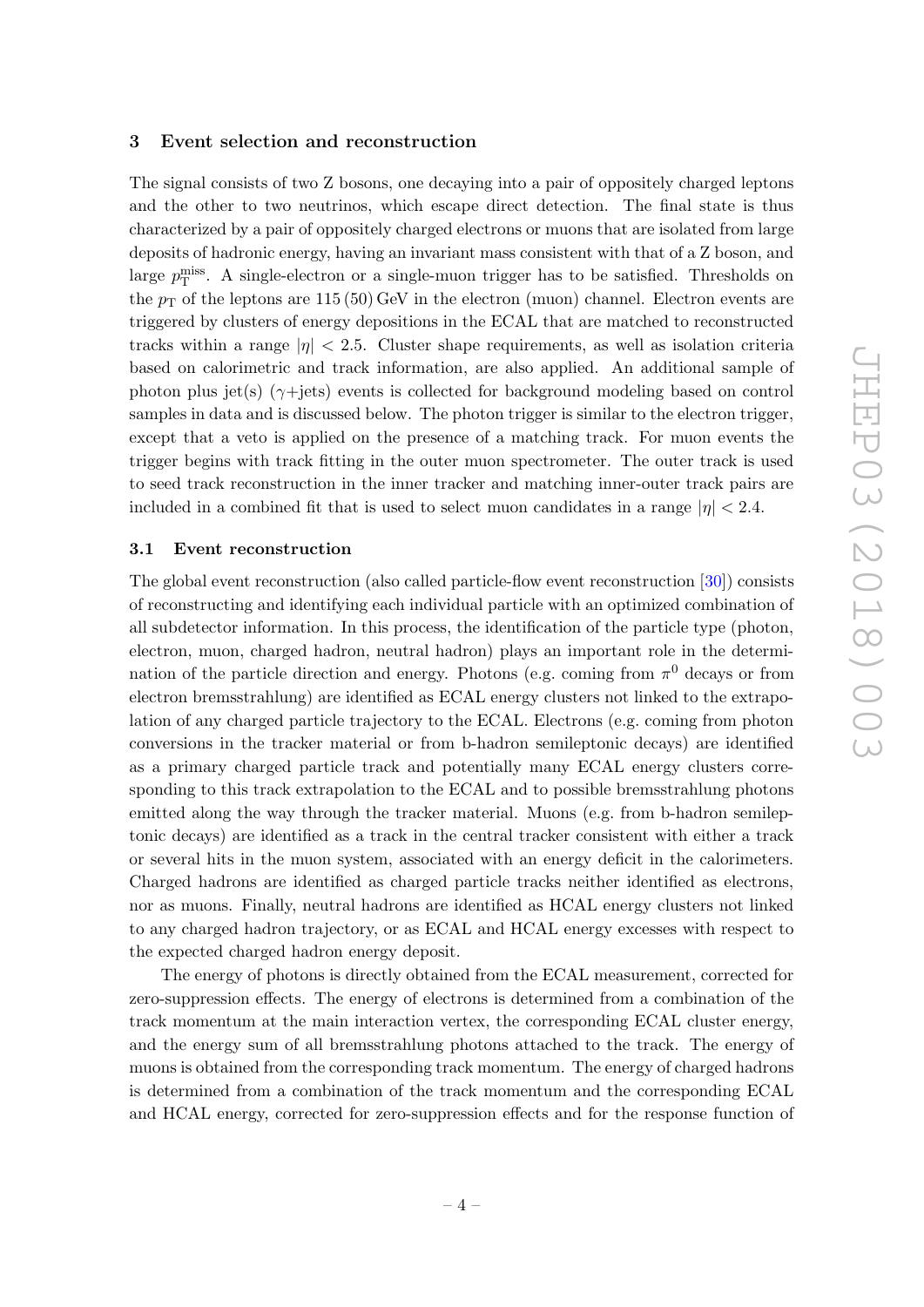the calorimeters to hadronic showers. Finally, the energy of neutral hadrons is obtained from the corresponding corrected ECAL and HCAL energy.

Events are required to have at least one reconstructed interaction vertex. In case of the existence of multiple vertices, the reconstructed vertex with the largest value of summed physics-object  $p_T^2$  is taken to be the primary pp interaction vertex. The physics objects are the jets, clustered using the jet finding algorithm [\[31,](#page-17-5) [32\]](#page-17-6) with the tracks assigned to the vertex as inputs, and the associated missing transverse momentum, taken as the negative vector sum of the  $p_T$  of those jets.

To reduce the electron misidentification rate, we require the candidates to satisfy additional identification criteria that are based on the shape of the electromagnetic shower in the ECAL [\[33\]](#page-17-7). Electron candidates within the transition region between the ECAL barrel and endcap  $(1.479 < |\eta| < 1.566)$  are rejected, because instrumental effects degrade the performance of the reconstruction. Candidates that are identified as coming from photon conversions in the detector material are removed. Photon reconstruction uses the same approach as electrons, except that photon candidates must not have an assigned track or be identified as a bremsstrahlung photon from an electron [\[34\]](#page-17-8).

Muon candidate reconstruction at CMS utilizes several standard algorithms [\[35\]](#page-17-9), two of which are employed in this analysis. In the first, tracks are reconstructed in the muon system and propagated inward to the tracker. If a matching track is found, a global fit is performed to hits in both the silicon tracker and the muon system. In the second, tracks in the silicon tracker are matched with at least one muon segment in any detector plane of the muon system, but only silicon tracking data are used to reconstruct the trajectory of the muon. To improve efficiency for highly boosted events where the separation between the two muons is small, we require only one muon to satisfy the global fit requirement. This results in an efficiency improvement of  $4-18\%$  for identifying Z bosons having  $p<sub>T</sub>$  in the range of 200–1000 GeV. The muon misidentification rate is reduced by applying additional identification criteria based on the number of spatial points measured in the tracker and in the muon system, the fit quality of the muon track, and its consistency with the event vertex location.

Leptons produced in the decay of Z bosons are expected to be isolated from hadronic activity in the event. Therefore, an isolation requirement is applied based on the sum of the momenta of either charged hadron PF candidates or additional tracks found in a cone of radius  $\Delta R = 0.3$  around each electron or muon candidate, respectively. The isolation sum is required to be smaller than 10% of the  $p_T$  of the electron or muon. For each electron, the mean energy deposit in the isolation cone coming from other pp collisions in the same bunch crossing, is estimated following the method described in ref. [\[33\]](#page-17-7), and subtracted from the isolation sum. For muon candidates, only charged tracks associated with the primary vertex are included and any additional muons found in the isolation cone are removed from this sum to prevent rejection of a highly boosted Z boson decay.

Jets produced by initial state radiation may accompany signal events and are also expected to arise from background sources. The jets are reconstructed from all the PF candidates using the anti- $k_T$  algorithm [\[31,](#page-17-5) [32\]](#page-17-6) with a radius parameter of  $R = 0.4$ . Charged hadron candidates that are not associated with the primary vertex are excluded. Jet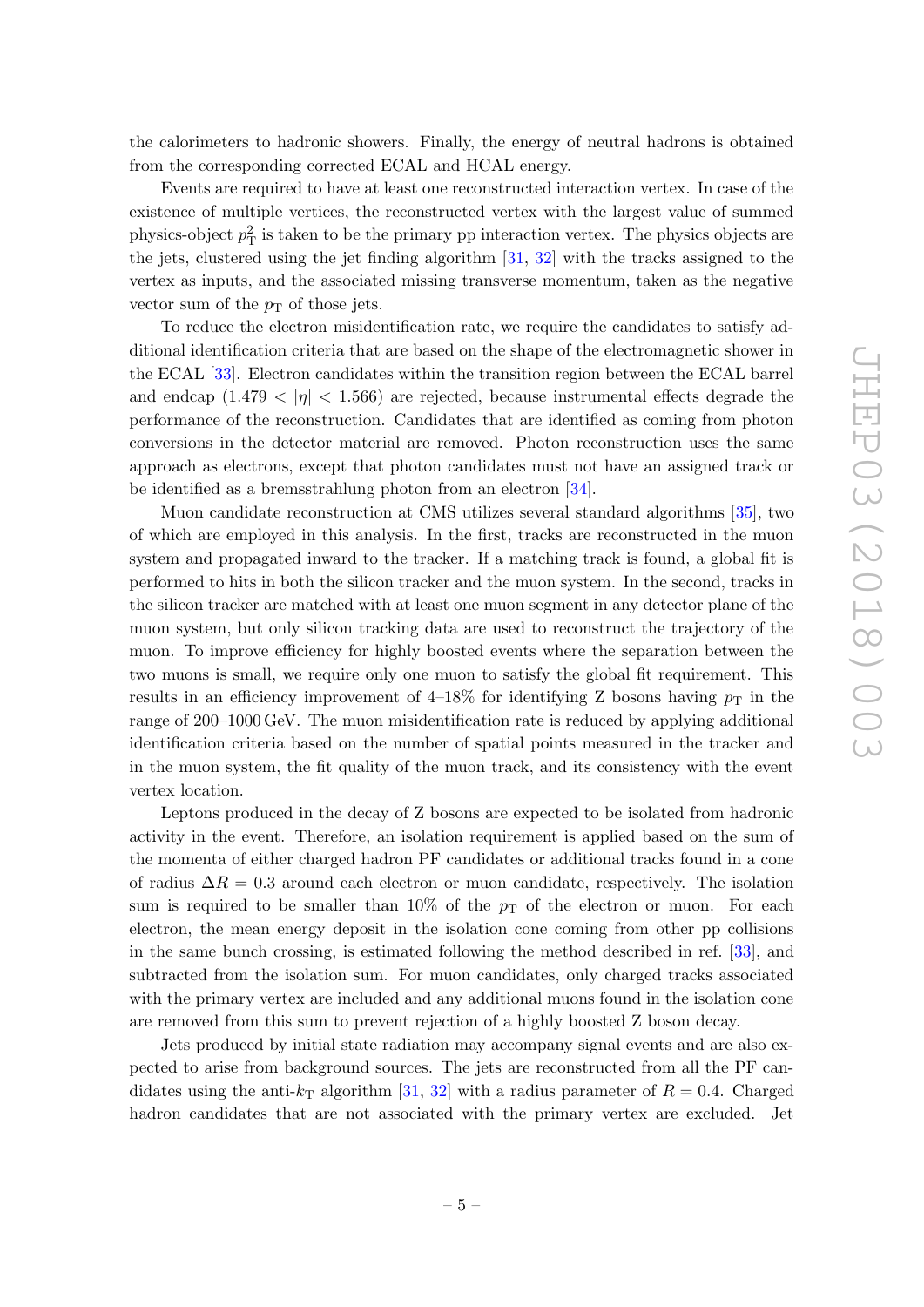energy corrections are derived from the simulation, and are confirmed with in situ measurements using the energy balance of dijet, multijet,  $\gamma$ +jets, and leptonically decaying  $Z + jets$  events  $[36]$ .

The  $p_T^{\text{miss}}$  is calculated from all the PF candidates, with momentum scale corrections applied to the candidates.

#### <span id="page-6-0"></span>3.2 Sample selection

Events are selected if they include a pair of same-flavor, oppositely charged leptons that pass the identification and isolation criteria. The leading (subleading) leptons are required to have  $p_T > 120(35)$  GeV for the electron channel and  $p_T > 60(20)$  GeV for the muon channel. Electrons (muons) are required to be reconstructed in the range  $|\eta| < 2.5 (2.4)$ . To suppress backgrounds that do not include a Z boson, the lepton pair is required to have an invariant mass compatible with the Z boson mass [\[37\]](#page-17-11) 70  $< m_{\ell\ell} < 110$  GeV. If more than one such pair is identified, the pair with invariant mass closest to the Z boson is selected.

The signal region (SR) is defined by additionally requiring that the  $p_T$  of the Z boson candidate satisfies  $p_T^Z > 100 \,\text{GeV}, p_T^{\text{miss}} > 50 \,\text{GeV},$  and the angular difference between  $p_T^Z$ and  $\vec{p}_{\rm T}^{\rm miss}$  satisfies  $|\Delta\phi(\vec{p}_{\rm T}^{\rm Z}, \vec{p}_{\rm T}^{\rm miss})| > 0.5$  radians. The SR selection largely suppresses the backgrounds, which are primarily concentrated at low  $p_T^{\rm Z}$  and low  $p_T^{\rm miss}$ . In the case of a signal we expect two highly boosted Z bosons, therefore, the  $|\Delta\phi(\vec{p}_{\rm T}^{\rm Z}, \vec{p}_{\rm T}^{\rm miss})|$  distribution is correspondingly peaked around  $\pi$  in contrast to a relatively flat distribution in the Z+jets background where  $\vec{p}_{\text{T}}^{\text{miss}}$  arises from instrumental effects.

#### <span id="page-6-1"></span>4 Signal and background models

Two versions of the signal model are examined. For our benchmark model, signal events are generated at leading order for the bulk graviton model of refs.  $[19–21]$  $[19–21]$  using the MAD-Graph5 amc@nlo 2.3.3 event generator [\[38\]](#page-17-12). Because the expected width is small compared to detector resolution for reconstructing the signal, we use a zero width approximation [\[39\]](#page-17-13) for generating signal events. A more general version of the bulk graviton decaying to ZZ is generated using JHU Generator 7.0.2 [\[40](#page-18-0)[–42\]](#page-18-1). We model a bulk graviton as in refs. [\[43,](#page-18-2) [44\]](#page-18-3) and introduce variable decay widths up to  $30\%$  of  $m<sub>X</sub>$ . Production of the wide resonance via gluon fusion and  $q\bar{q}$  annihilation are generated separately. Generated events are interfaced to PYTHIA 8.212 [\[45\]](#page-18-4) for parton showering and hadronization. The renormalization and factorization scales are set to the resonance mass. Parton distribution functions (PDFs) are modeled using the NNPDF 3.0 [\[46\]](#page-18-5) parametrization. Signal samples are generated in the mass range 600–2500 GeV for each tested model. We simulate both signal and background using a Geant4-based model [\[47](#page-18-6)[–49\]](#page-18-7) of the CMS detector and process the Monte Carlo (MC) events using the same reconstruction algorithms as for data. All MC samples include an overlay of additional minimum bias events (also called "pileup"), generated with an approximate distribution for the number of expected additional pp interactions, and events are reweighted to match the distribution observed in data.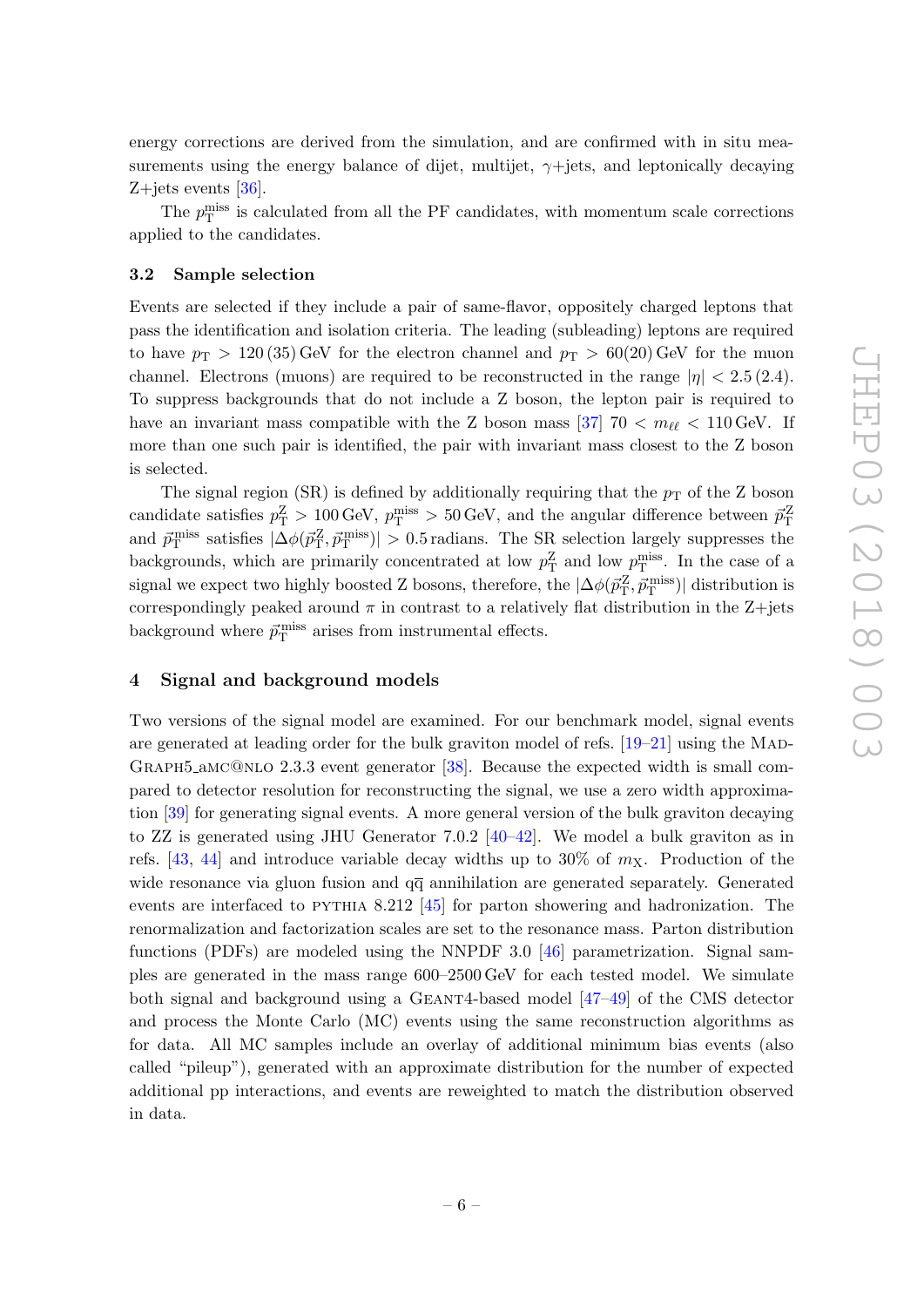The largest source of background arises from the production of Z+jets events, characterized by a transversely boosted Z boson and recoiling hadrons. The observation of  $p_T^{\text{miss}}$  in these events primarily results from the mismeasurement of jet or lepton  $p_T$ . While this process may be modeled exclusively using simulated events, the description of detector instrumental effects can be improved by constructing a background estimate based on control samples in data. We use a sample of  $\gamma$ +jets data with a reweighting procedure to reproduce the kinematics of the Z boson in Z+jets events, exploiting the intrinsic similarity of the recoiling hadrons balancing the  $p<sub>T</sub>$  of the Z boson or the photon. The procedure also employs a sample of  $Z+{\rm jets}$  events generated using the MADGRAPH5\_aMC@NLO framework with next-to-leading order (NLO) matrix elements for final states with up to two additional partons. The merging scheme of Frederix and Frixione is employed for matching to parton showers using a merging scale  $\mu_Q = 30 \,\text{GeV}$  [\[50\]](#page-18-8). The inclusive cross section is recalculated to include next-to-next-to-leading order (NNLO) QCD and EW corrections from FEWZ 3.1 [\[51\]](#page-18-9). We use the Z+jets differential cross section measurement as a function of  $p_T^{\rm Z}$  in CMS data to reweight each event in the MC sample at the generator level to match the dependence observed in data. The differential cross section measured in  $\gamma$ +jets data is first corrected for backgrounds producing physical  $p_T^{\text{miss}}$ , such as W+jets events. The reconstructed  $\gamma$ +jets events in data are then reweighted as a function of  $p_{\rm T}^{\gamma}$  $\hat{\eta}^{\gamma}$  and  $|\eta^{\gamma}|$  to match the corrected Z+jets spectra in simulation for electron and muon channels separately. This procedure transfers the lepton trigger and identification efficiencies from Z+jets, into the  $\gamma$ +jets data sample. For calculation of the  $m<sub>T</sub>$  variable in eq. [\(1.1\)](#page-3-1), the photon is randomly assigned a mass based on the measured Z boson mass distribution as a function of the Z boson  $p_T$ . Finally to account for small energy scale and resolution differences in the  $p_T^{\text{miss}}$ between  $\gamma$ +jets and Z+jets events, we fit the parallel and perpendicular components of the hadronic recoil relative to the reconstructed boson in both samples using a Gaussian model in bins of boson  $p<sub>T</sub>$ . The differences are used to correct the  $\gamma$ +jets data as a function of photon  $p_T$ .

The nonresonant backgrounds can be significant in regions of large  $p_T^{\text{miss}}$  due to the presence of neutrinos in the final state. A method based on control samples in data is used to more precisely model this background. The method uses dilepton samples consisting of eµ pairs to describe the expected background in  $\ell\ell$  (ee or  $\mu\mu$ ) events. This utilizes the fact that  $e\mu$  pairs in the nonresonant background have very similar kinematic behavior and cross sections compared to the  $\ell\ell$  final states. Events with at least one e $\mu$  pair are selected. If more than one pair is present, the pair having an invariant mass closest to that of the Z boson is selected. The normalization of event yields between  $\ell\ell$  and e $\mu$  events is estimated using events outside the Z boson mass selection window. Because of effects due to different trigger requirements and identification efficiencies, variances are observed in the lepton  $p_T$ distributions compared to the single-flavor samples. Therefore when modeling the electron (muon) channel, event-based weighting factors are applied to correct the  $p_T$  distribution of the muon (electron) in the  $e\mu$  data for these observed differences. The trigger efficiency is also applied in the background sample to simulate the single-lepton trigger efficiency. The correction corresponding to either the electron or muon channel is applied based on the  $p_T$ and  $|\eta|$  of both leptons.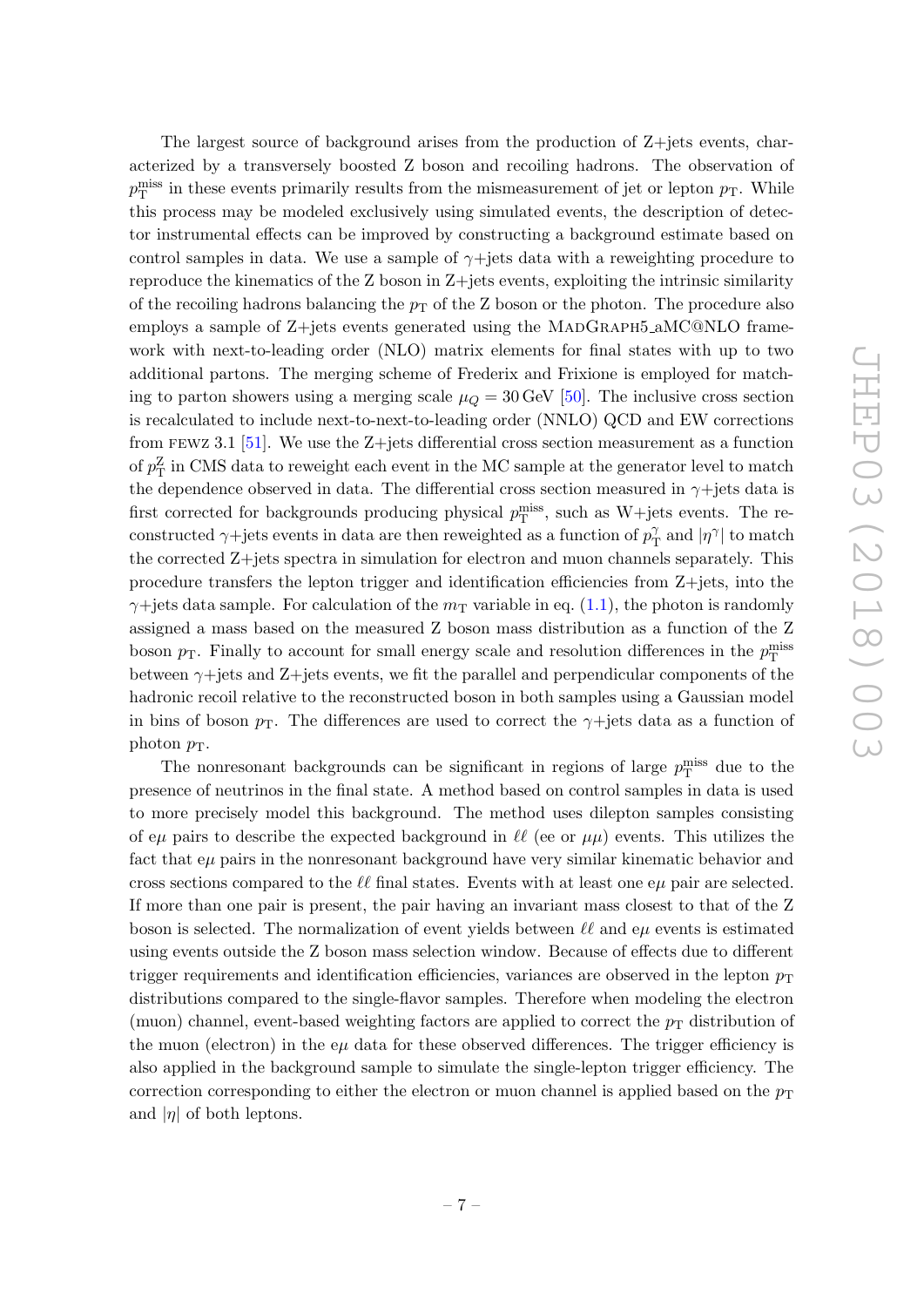

<span id="page-8-1"></span>**Figure 2.** The  $p_T^Z$  distributions for electron (left) and muon (right) channels comparing the data and background model based on control samples in data. The lower panels give the ratio of data to the prediction for the background. The shaded band shows the systematic uncertainties in background, while the statistical uncertainty in the data is shown by the error bars. The expected distribution for a zero width bulk graviton resonance with a mass of 1 TeV is also shown for a value of 1 pb for the product of cross section and branching fraction  $\sigma(pp \to X \to ZZ) \mathcal{B}(ZZ \to 2\ell 2\nu)$ .

The irreducible (resonant) background arises mainly from the SM  $q\bar{q} \to ZZ \to 2\ell 2\nu$ process and is modeled using MC samples generated by powheg 2.0 [\[52,](#page-18-10) [53\]](#page-18-11), at NLO in QCD and leading order in EW calculations. We also apply NNLO QCD [\[54\]](#page-18-12) and NLO EW corrections to the production processes [\[55,](#page-18-13) [56\]](#page-18-14). These are applied as a function of  $m_{ZZ}$  and on average are 1.11 and 0.95 for the NNLO QCD and NLO EW corrections, respectively. Smaller contributions from WZ and  $t\bar{t}Z$  decays are modeled at NLO using MADGRAPH5\_aMC@NLO.

Figure [2](#page-8-1) shows the comparison of background models and data for the  $p_T$  distribution of the reconstructed Z boson after all corrections are applied. Figure [3](#page-9-0) shows the data and background prediction of the  $p_T^{\text{miss}}$  distribution after all corrections are applied. The  $p_T^{\text{miss}}$  is an essential variable to examine the quality of the background modeling and the understanding of the systematic uncertainties. All the systematic uncertainties are propagated to the  $p_T^{\text{miss}}$  distributions and shown as the uncertainty band on the ratio plots in the lower panels of the figure. Also shown in figures [2](#page-8-1) and [3](#page-9-0) is the expected signal distribution assuming a bulk graviton with 1 TeV mass and an arbitrary product of the cross section and branching fraction  $\sigma(pp \to X \to ZZ) \mathcal{B}(ZZ \to 2\ell 2\nu)$  of 1 pb.

### <span id="page-8-0"></span>5 Systematic uncertainties

Systematic uncertainties can affect both the normalization and differential distributions of signal and background. Individual sources of systematic uncertainties are evaluated by studying the effects of parameter variations within one standard deviation relative to their nominal values and propagating the result into the  $m<sub>T</sub>$  template distributions that are used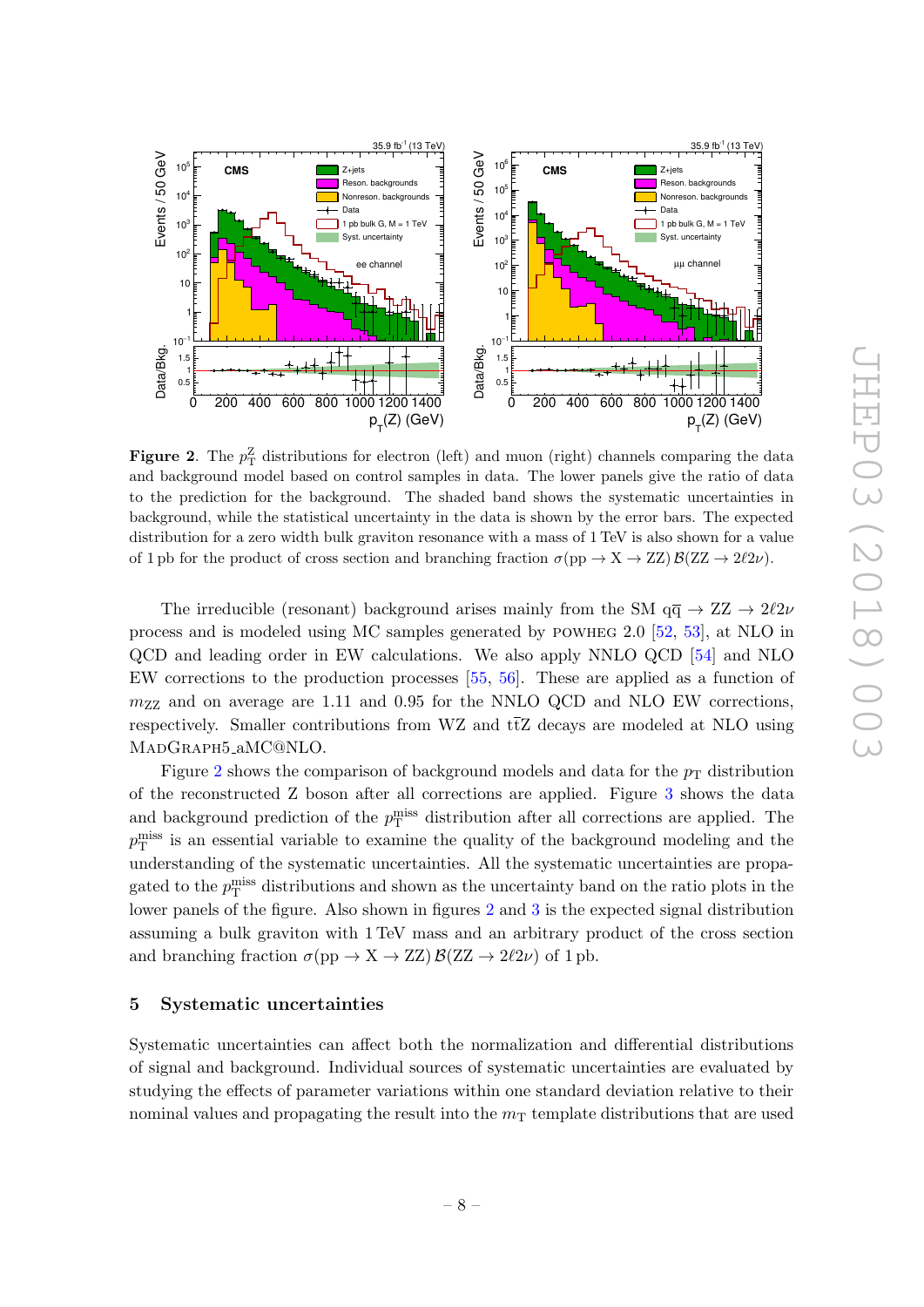

<span id="page-9-0"></span>**Figure 3.** The  $p_T^{\text{miss}}$  for electron (left) and muon (right) channels comparing the data and background model based on control samples in data. The expected distribution for a zero width bulk graviton resonance with a mass of 1 TeV is also shown for a value of 1 pb for the product of cross section and branching fraction  $\sigma(pp \to X \to ZZ) \mathcal{B}(ZZ \to 2\ell 2\nu)$ . The lower panels show the ratio of data to the prediction for the background. The shaded band shows the systematic uncertainties in background, while the statistical uncertainty in the data is shown by the error bars.

to evaluate signal cross section limits. The various categories of systematic uncertainties affecting these distributions are described below and summarized in table [1](#page-10-0) for both electron and muon channels.

Uncertainties from trigger efficiencies, lepton identification and isolation requirements, and tracking efficiency can affect signal and background estimates obtained from both simulation and from control samples in data. The combined effect of these uncertainties on the normalizations of the various samples is found to be 0.4–3.6%.

Uncertainties of 6.8  $(3.2)$ % for the electron (muon) channel are assigned to the reweighting procedure for the Z+jets background. For the nonresonant background, modeling of trigger and lepton identification efficiencies relative to the Z boson data and the size of the sideband samples contribute the major uncertainties in the expected event yields. These are estimated to affect the normalization by  $10 (2.4)$ % for the electron (muon) channel.

The lepton momenta, and photon and jet energies are recalculated by varying their respective corrections within scale uncertainties. These uncertainties affect event selection and the detector response corrected  $p_T^{\text{miss}}$ , contributing a variation of 4.6 (7.4)% to the template normalizations for the MC-generated resonant backgrounds in the electron (muon) channel. Their corresponding effect on acceptance for the signal is negligible. The modeling of jet resolution and the correction applied to unclustered energy are similarly considered for the MC samples and found to contribute an uncertainty of  $\approx 6\%$  each to the resonant background normalization. The effect of variations in corrections to the modeling of recoil in the Z+jets background is found to be 3.4% and 2.0% for the electron and muon channel, respectively.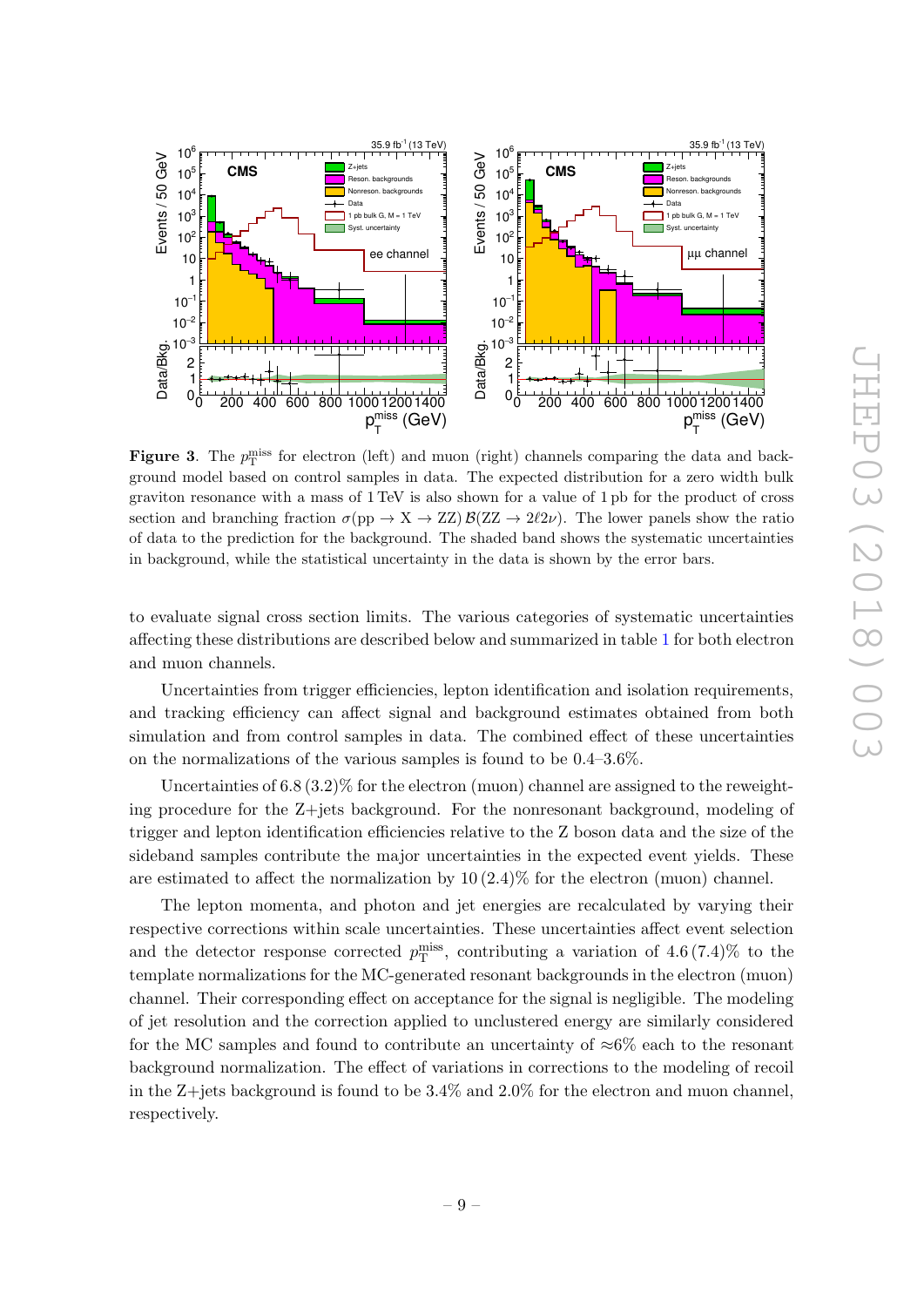|          | Source                          | Signal | $Z + jets$ | Resonant | Nonresonant |
|----------|---------------------------------|--------|------------|----------|-------------|
|          |                                 | $(\%)$ | $(\%)$     | $(\%)$   | $(\%)$      |
|          | Integrated luminosity           | 2.5    | 2.5        | 2.5      | 2.5         |
|          | PDF: cross section              |        | 2.3        | 1.7      |             |
|          | Scale: cross section            |        | 3.5        | 3.0      |             |
|          | EW NLO correction               |        |            | 3.0      |             |
|          | PDF: acceptance                 | 1.0    | 3.4        | 1.0      |             |
|          | Scale: acceptance               | $(-)$  | 22.7       | 2.9      |             |
|          | Trigger/identification eff.     | 2.1    |            | 0.4      |             |
|          | $p_T^{\rm Z}$ reweighting       |        | 6.8        |          |             |
| Electron | Nonresonant norm.               |        |            |          | 10.0        |
| channel  | $p_{\rm T}/\text{energy}$ scale |        |            | 4.6      |             |
|          | Jet energy resolution           | $(-)$  |            | 6.8      |             |
|          | Unclustered energy              | $(-)$  |            | 5.5      |             |
|          | Hadronic recoil                 |        | 3.4        |          |             |
|          | PDF: acceptance                 | 1.0    | 3.4        | 1.0      |             |
|          | Scale: acceptance               | $(-)$  | 13.1       | 2.9      |             |
|          | Trigger/identification eff.     | 3.6    | 1.0        | 1.0      | 1.0         |
|          | $p_T^{\rm Z}$ reweighting       |        | 3.2        |          |             |
| Muon     | Nonresonant norm.               |        |            |          | 2.4         |
| channel  | $p_T$ /energy scale             |        |            | 7.4      |             |
|          | Jet energy resolution           |        |            | 5.6      |             |
|          | Unclustered energy              |        |            | 6.3      |             |
|          | Hadronic recoil                 |        | 2.0        |          |             |

<span id="page-10-0"></span>Table 1. Summary of the normalization uncertainties that are included in the statistical procedure for the electron and muon channels. All values are listed in percentage units and similar categories are grouped for brevity. Sources that do not apply or are found to be negligibly small are marked "-" or "(-)," respectively. Integrated luminosity and theoretical uncertainties are evaluated separately for effects on normalizations, while all the other uncertainties are considered simultaneously with shape variations in the statistical analysis. Values in the signal column refer to the hypothetical spin-2 bulk graviton signal with a mass of 1 TeV.

Uncertainties arising from the PDF model and renormalization and factorization scales in fixed-order calculations affect signal and simulated backgrounds, modifying predictions for both the production cross-section and the acceptance. We estimate the effect of PDF uncertainties by evaluating the complete set of NNPDF 3.0 PDF eigenvectors, following the PDF4LHC prescription [\[46,](#page-18-5) [57\]](#page-18-15). This contributes a variation of 1.0–3.4% to the MC background models. The production of bulk gravitons is modeled by a fusion process with gluons having large Björken-x, where parton luminosities are generally not well-constrained by existing PDF models. The PDF uncertainties in the signal production cross section depend on  $m<sub>X</sub>$  and range from 10–50%, but modify the acceptance by only about 1%.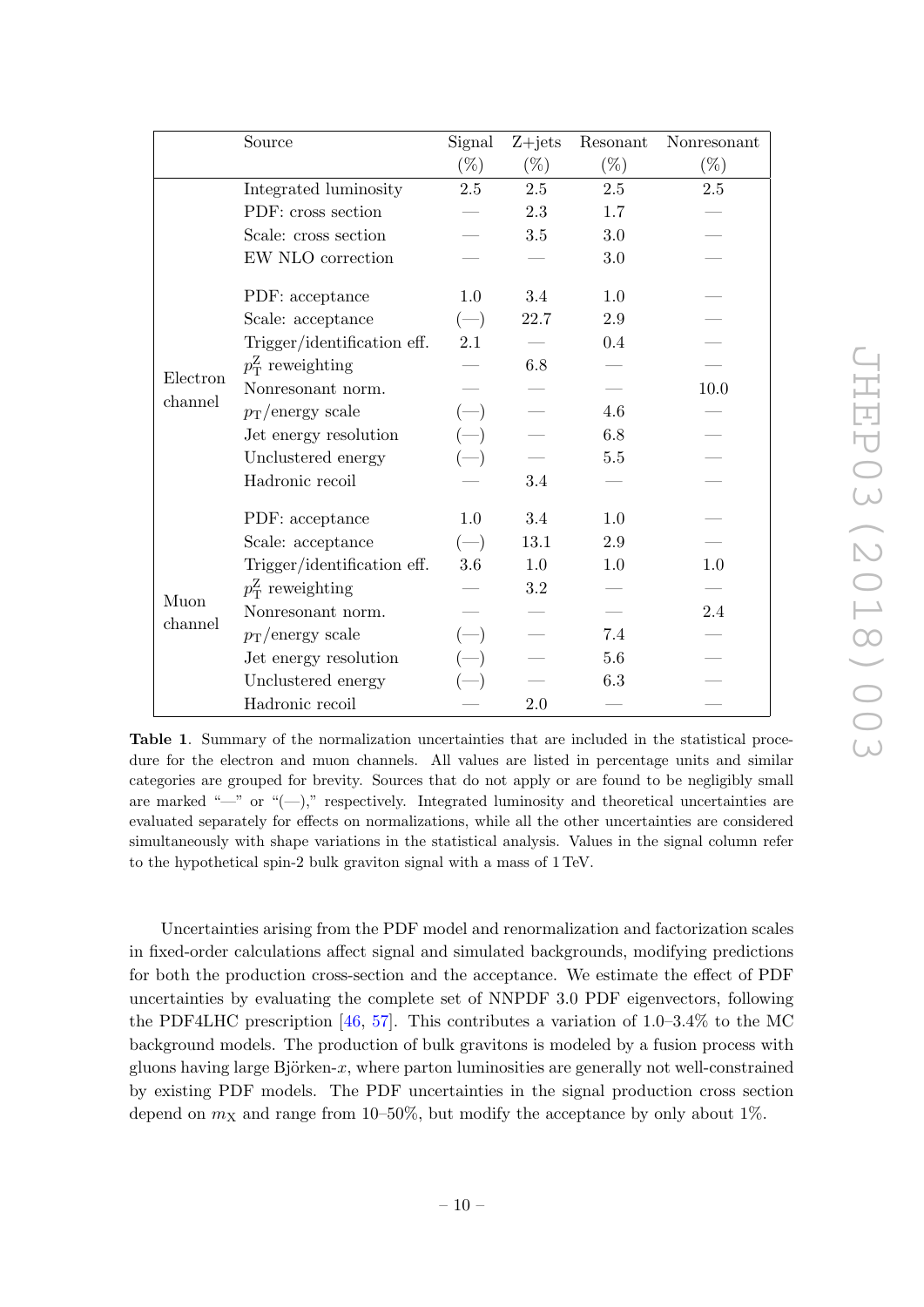|                  | Electron channel Muon channel |                 |
|------------------|-------------------------------|-----------------|
| Data.            | 9336                          | 52806           |
|                  |                               |                 |
| $Z + jets$       | $8421 \pm 203$                | $44253 \pm 336$ |
| Resonant         | $637 + 38$                    | $2599 \pm 164$  |
| Nonresonant      | $271 + 28$                    | $5961 \pm 211$  |
|                  |                               |                 |
| Total background | $9329 \pm 208$                | $52813 \pm 439$ |

<span id="page-11-1"></span>Table 2. Event yields for different background contributions and those observed in data in the electron and muon channels.

The effect of scale variations is assessed by varying the original factorization and renormalization scales by factors of 0.5 or 2.0. The scale uncertainties are estimated to be about 3–3.5% each in the production cross section and acceptance for the resonant background. For the Z+jets background, the scale choice modifies the normalization by 3.5%. The acceptance varies by 23 (13)% in the electron (muon) channel and the corresponding effect is negligibly small for the signal. An uncertainty of  $3.0\%$  is estimated for the (N)NLO correction to the resonant background. The uncertainty assigned to the integrated luminosity measurement is 2.5% [\[58\]](#page-18-16) and is applied to the signal and simulated backgrounds.

In the treatment of systematic uncertainties, both normalization effects, which only alter the overall yields of individual contributions, as well as shape variations, which also affect their distribution, are taken into account for each source individually.

### <span id="page-11-0"></span>6 Statistical interpretation

The  $m<sub>T</sub>$  distribution is used as the sensitive variable to search for a new resonance decaying to ZZ with the subsequent decay  $ZZ \rightarrow 2\ell 2\nu$ . For both the electron and muon channels, a binned shape analysis is employed. The expected numbers of background and signal events scaled by a signal strength modifier are combined to form a binned likelihood calculated using each bin of the  $m<sub>T</sub>$  distribution.

The results of a simultaneous fit of the predicted backgrounds to data, combining electron and muon channels, and including the estimated systematic uncertainties are summarized in table [2.](#page-11-1) Figure [4](#page-12-1) shows the post-fit  $m<sub>T</sub>$  distributions in the SR using only the background models. The expected distribution for a bulk graviton signal with a mass of 1 TeV and an arbitrary product of cross section and branching fraction  $\sigma(pp \to X \to ZZ) \mathcal{B}(ZZ \to 2\ell2\nu)$  of 1 pb is also shown. The observed distributions are in agreement with fitted SM background predictions.

Upper limits on the product of cross section and branching fraction for the resonance production  $\sigma$ (pp  $\rightarrow$  X  $\rightarrow$  ZZ) are evaluated using the asymptotic approximation [\[59\]](#page-18-17) of the modified frequentist approach  $CL_s$  [\[60–](#page-19-0)[62\]](#page-19-1). The same simultaneous combined fit is performed using signal and background distributions after application of the SR selection, to extract the upper limits for a given signal hypothesis. Statistical uncertainties in the background modeling are taken into account by fluctuating the predicted background his-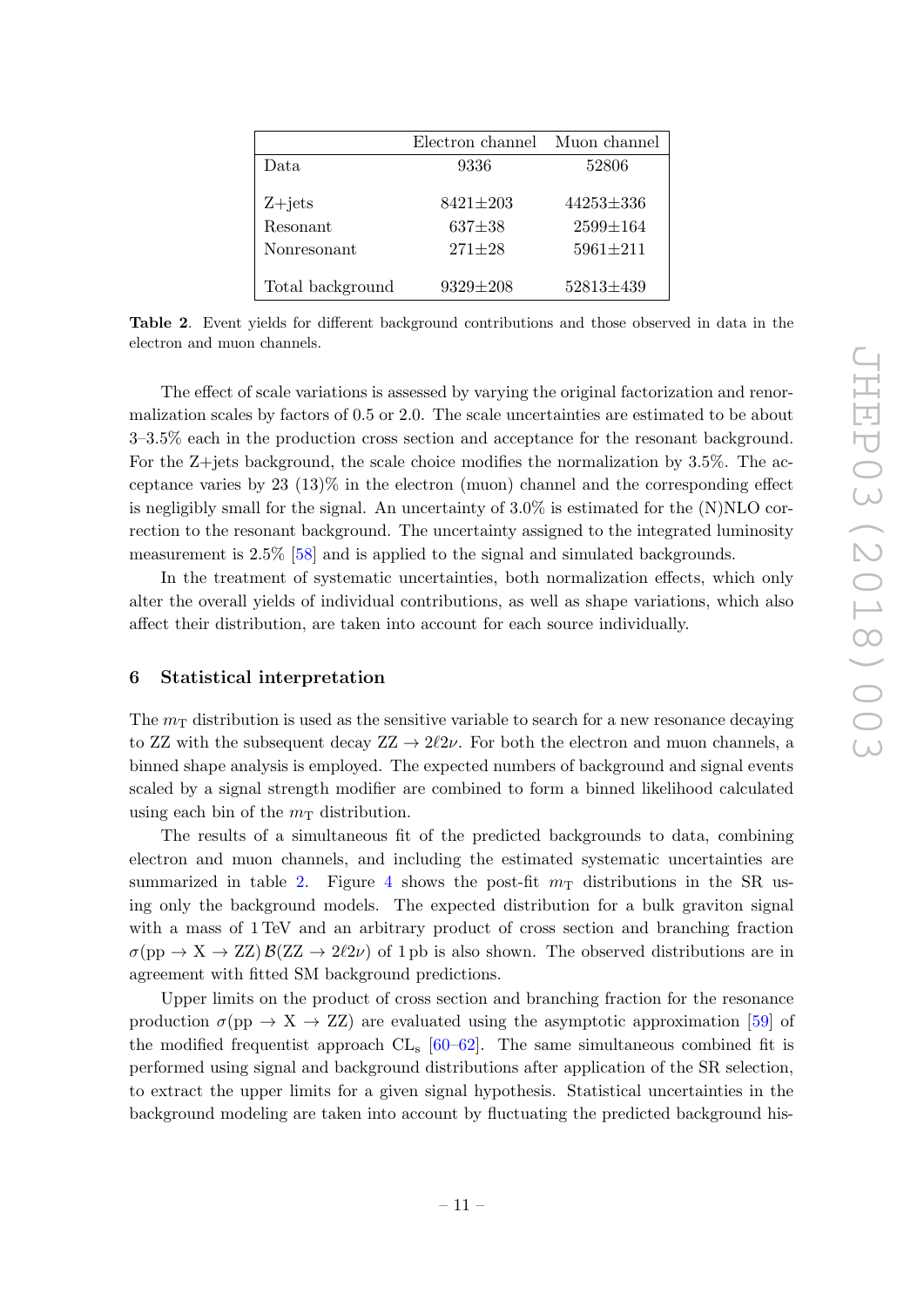

<span id="page-12-1"></span>**Figure 4.** The  $m<sub>T</sub>$  distributions for electron (left) and muon (right) channels comparing the data and background model based on control samples in data, after fitting the background-only model to the data. The expected distribution for a zero width bulk graviton resonance with a mass of 1 TeV is also shown for a value of 1 pb for the product of branching fraction and cross section  $\sigma$ (pp  $\rightarrow X \rightarrow ZZ$ )  $\mathcal{B}(ZZ \rightarrow 2\ell 2\nu)$ . The lower panels show the ratio of data to the prediction for the background. The shaded bands show the systematic uncertainties in the background, while the statistical uncertainty in the data is shown by the error bars.

tograms within an envelope according to uncertainties in each bin. Systematic uncertainties are treated as nuisance parameters, constrained with Gaussian or log-normal probability density functions in the maximum likelihood fit. For the signal, only uncertainties related to luminosity and acceptance contribute in the limit setting procedure. When the likelihoods for electron and muon channels are combined, the correlation of systematic effects is taken into account.

# <span id="page-12-0"></span>7 Results

The expected and observed upper limits on the product of the resonance cross section and the branching fraction for  $X \rightarrow ZZ$  are determined at the 95% confidence level (CL) for the zero width benchmark model as a function of  $m<sub>X</sub>$  and shown in figure [5](#page-13-1) for the ee and  $\mu\mu$  channels combined. Expectations for  $\sigma(pp \to X \to ZZ)$  are also normalized to the calculations of ref. [\[39\]](#page-17-13) and shown as a function of the bulk graviton mass for three values of the curvature scale parameter  $\tilde{k} = (1.0, 0.5, 0.1)$ . The hypothesis of  $\tilde{k} = 0.5$  can be excluded for masses below 800 GeV at 95% CL, while the current data are not yet sensitive to the hypothesis of  $k = 0.1$ .

The observed limits are within 2 standard deviations of expectations from the background-only model. The largest upward fluctuations in the data are observed for  $m<sub>X</sub> \approx 900$  GeV and weaken the corresponding exclusions in this region. To explore this region in more detail, upper limits are shown separately for the electron and muon channels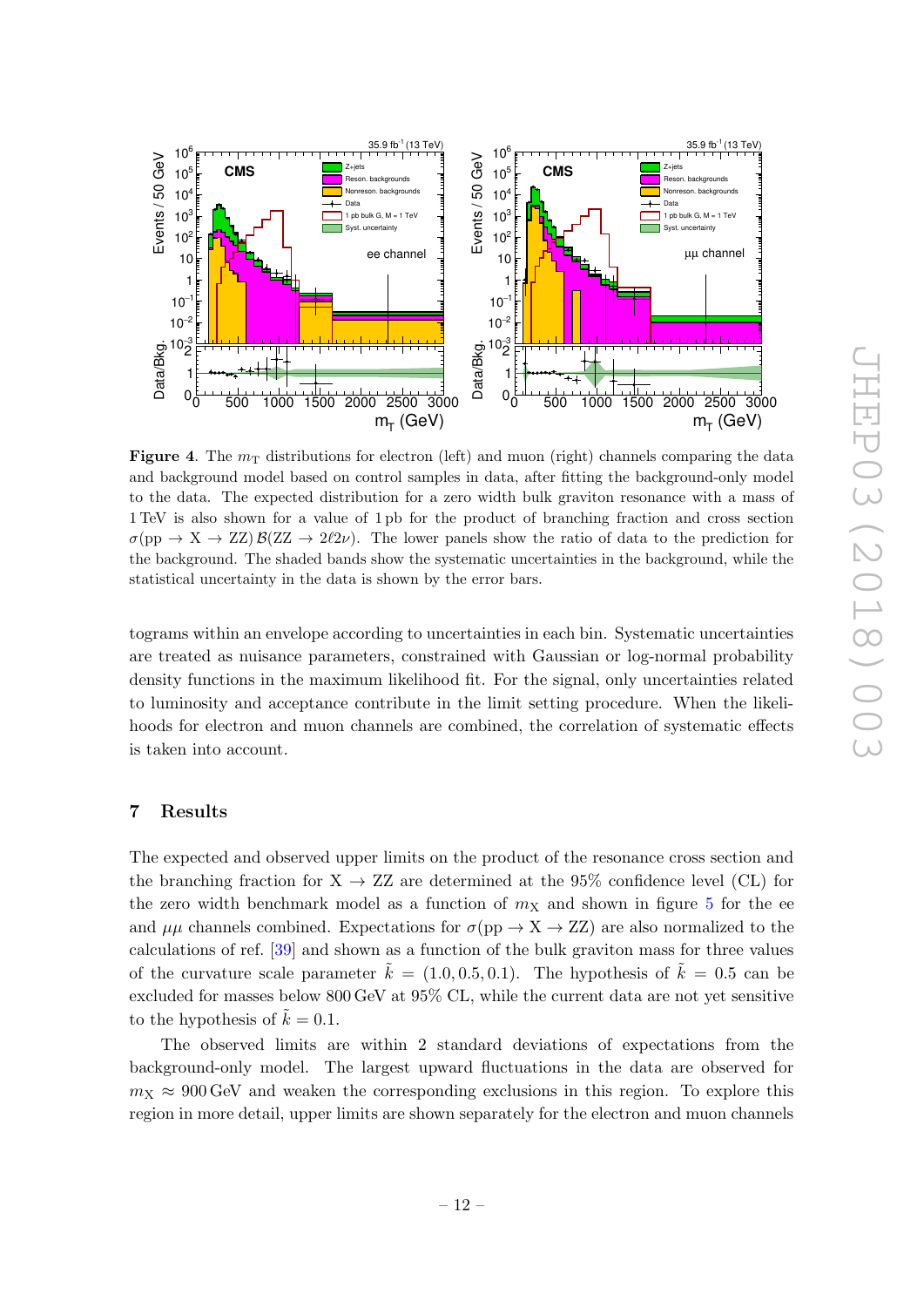

<span id="page-13-1"></span>Figure 5. Expected and observed limits on the product of cross section and branching fraction of a new spin-2 heavy resonance  $X \rightarrow ZZ$ , assuming zero width, based on the combined analysis of the electron and muon channels. Expectations for the production cross section  $\sigma(pp \to X \to ZZ)$ are also shown for the benchmark bulk graviton model for three values of the curvature scale parameter  $k$ .

in figure [6.](#page-14-0) The upward fluctuations at  $m_X \approx 900$  GeV appear mainly in the muon channel, and additional fluctuations below this  $m<sub>X</sub>$  can also be observed.

The analysis is repeated comparing to the more general wide width version of the bulk graviton model described above. The initial state is fixed purely to either a gluon–gluon fusion or  $q\bar{q}$  annihilation process and the width of the resonance varied between 0 and 0.3 $m<sub>X</sub>$ . The 95% CL limits for these models are shown in figure [7.](#page-14-1) Differences in the limits between the gluon fusion and  $q\bar{q}$  production processes arise from spin and parity effects, which broaden the  $m<sub>T</sub>$  peak in  $q\bar{q}$  production [\[41\]](#page-18-18).

### <span id="page-13-0"></span>8 Summary

A search for the production of new resonances has been performed in events with a leptonically decaying Z boson and missing transverse momentum, using data corresponding to an integrated luminosity of  $35.9 \text{ fb}^{-1}$  of proton-proton collisions at a center-of-mass energy of 13 TeV. The data are consistent with expectations from standard model processes. The hypothesis of a spin-2 bulk graviton, X, decaying to a pair of Z bosons is examined for  $600 \leq m_{\rm X} \leq 2500 \,\text{GeV}$ , and upper limits are set at 95% confidence level on the product of the cross section and branching fraction  $\sigma(pp \to X \to ZZ)$  ranging from 100 to 4 fb. For bulk graviton models characterized by a curvature scale parameter  $\tilde{k} = 0.5$  in the extra dimension, the region  $m<sub>X</sub> < 800$  GeV is excluded, providing the most stringent limit reported to date. The analysis is repeated considering variations of the bulk graviton model to include a large mass-dependent width. Exclusion limits are provided separately for gluon-gluon fusion and  $q\bar{q}$  annihilation production processes.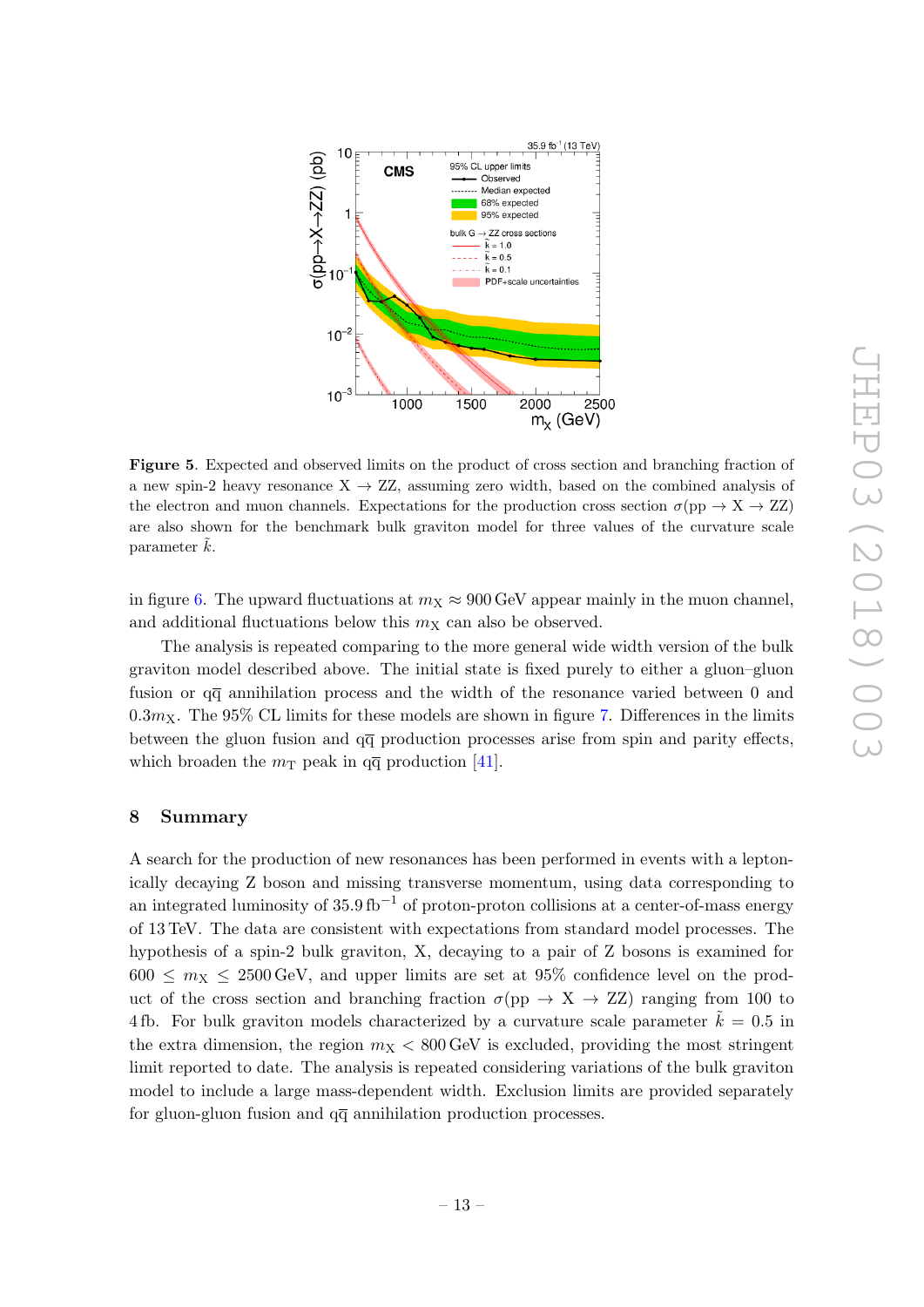

<span id="page-14-0"></span>Figure 6. Expected and observed limits on the product of cross section and branching fraction of a new spin-2 bulk heavy resonance  $X \rightarrow ZZ$ , assuming zero width, shown separately for searches  $X \to ZZ \to \ell\ell\nu\nu$  in the electron (left) and muon (right) final states. The median expected 95% CL limits from the combined analysis (figure [5\)](#page-13-1) are also shown.



<span id="page-14-1"></span>Figure 7. Expected and observed limits on the product of cross section and branching fraction of a new spin-2 heavy resonance  $X \rightarrow ZZ$  based on a combined analysis of the electron and muon channels. The more generic version of the bulk graviton model is considered, assuming either gluongluon fusion (left) or  $q\bar{q}$  annihilation (right) processes. Expected limits are also shown for models having various decay widths relative to the mass of the resonance.

### Acknowledgments

We congratulate our colleagues in the CERN accelerator departments for the excellent performance of the LHC and thank the technical and administrative staffs at CERN and at other CMS institutes for their contributions to the success of the CMS effort. In addition, we gratefully acknowledge the computing centers and personnel of the Worldwide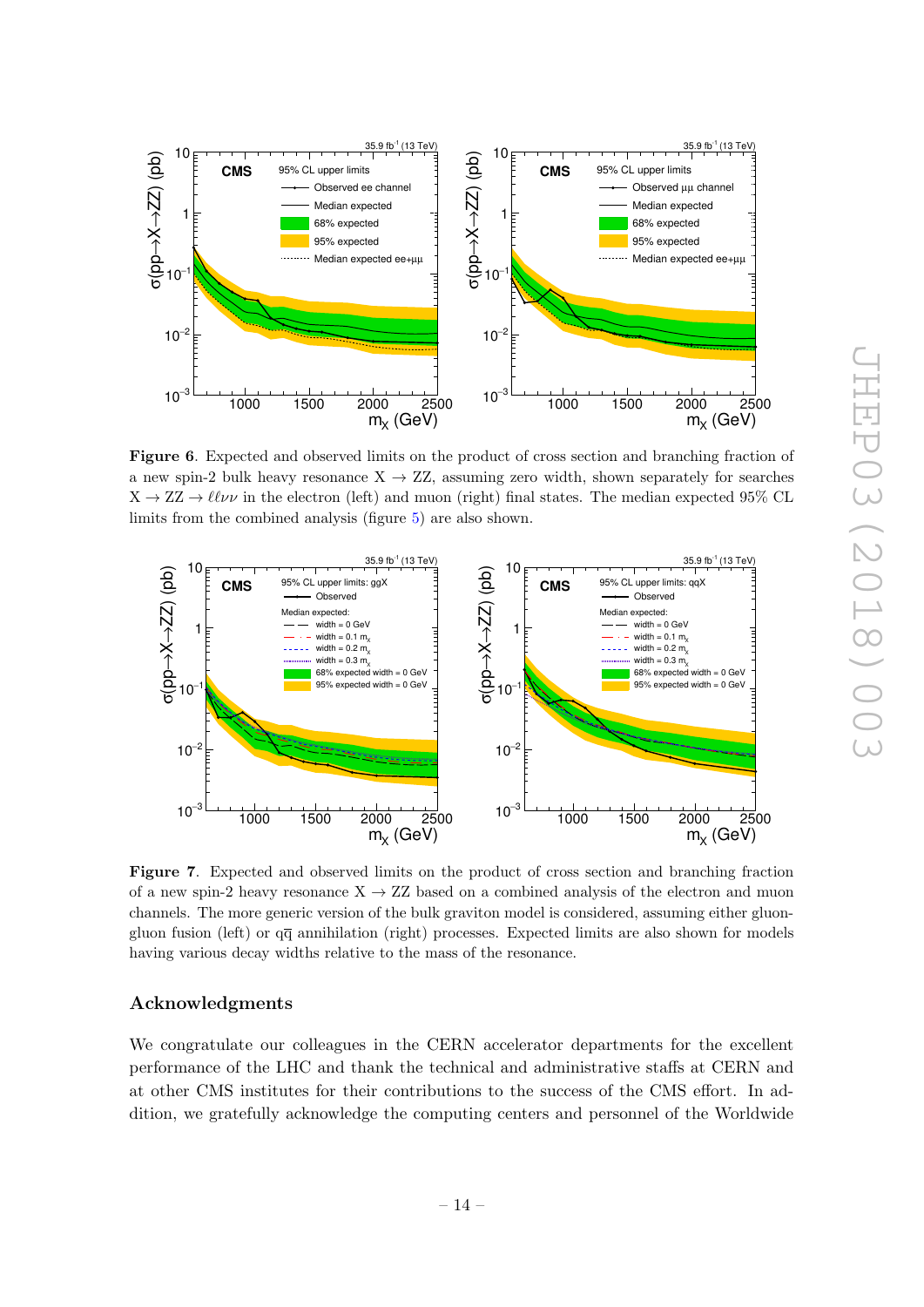LHC Computing Grid for delivering so effectively the computing infrastructure essential to our analyses. Finally, we acknowledge the enduring support for the construction and operation of the LHC and the CMS detector provided by the following funding agencies: BMWFW and FWF (Austria); FNRS and FWO (Belgium); CNPq, CAPES, FAPERJ, and FAPESP (Brazil); MES (Bulgaria); CERN; CAS, MoST, and NSFC (China); COL-CIENCIAS (Colombia); MSES and CSF (Croatia); RPF (Cyprus); SENESCYT (Ecuador); MoER, ERC IUT, and ERDF (Estonia); Academy of Finland, MEC, and HIP (Finland); CEA and CNRS/IN2P3 (France); BMBF, DFG, and HGF (Germany); GSRT (Greece); OTKA and NIH (Hungary); DAE and DST (India); IPM (Iran); SFI (Ireland); INFN (Italy); MSIP and NRF (Republic of Korea); LAS (Lithuania); MOE and UM (Malaysia); BUAP, CINVESTAV, CONACYT, LNS, SEP, and UASLP-FAI (Mexico); MBIE (New Zealand); PAEC (Pakistan); MSHE and NSC (Poland); FCT (Portugal); JINR (Dubna); MON, RosAtom, RAS, RFBR and RAEP (Russia); MESTD (Serbia); SEIDI, CPAN, PCTI and FEDER (Spain); Swiss Funding Agencies (Switzerland); MST (Taipei); ThEPCenter, IPST, STAR, and NSTDA (Thailand); TUBITAK and TAEK (Turkey); NASU and SFFR (Ukraine); STFC (United Kingdom); DOE and NSF (U.S.A.).

Individuals have received support from the Marie-Curie program and the European Research Council and Horizon 2020 Grant, contract No. 675440 (European Union); the Leventis Foundation; the A. P. Sloan Foundation; the Alexander von Humboldt Foundation; the Belgian Federal Science Policy Office; the Fonds pour la Formation à la Recherche dans l'Industrie et dans l'Agriculture (FRIA-Belgium); the Agentschap voor Innovatie door Wetenschap en Technologie (IWT-Belgium); the Ministry of Education, Youth and Sports (MEYS) of the Czech Republic; the Council of Science and Industrial Research, India; the HOMING PLUS program of the Foundation for Polish Science, cofinanced from European Union, Regional Development Fund, the Mobility Plus program of the Ministry of Science and Higher Education, the National Science Center (Poland), contracts Harmonia 2014/14/M/ST2/00428, Opus 2014/13/B/ST2/02543, 2014/15/B/ST2/03998, and 2015/19/B/ST2/02861, Sonata-bis 2012/07/E/ST2/01406; the National Priorities Research Program by Qatar National Research Fund; the Programa Severo Ochoa del Principado de Asturias; the Thalis and Aristeia programs cofinanced by EU-ESF and the Greek NSRF; the Rachadapisek Sompot Fund for Postdoctoral Fellowship, Chulalongkorn University and the Chulalongkorn Academic into Its 2nd Century Project Advancement Project (Thailand); the Welch Foundation, contract C-1845; and the Weston Havens Foundation (U.S.A.).

Open Access. This article is distributed under the terms of the Creative Commons Attribution License [\(CC-BY 4.0\)](https://creativecommons.org/licenses/by/4.0/), which permits any use, distribution and reproduction in any medium, provided the original author(s) and source are credited.

### References

<span id="page-15-0"></span>[1] F. Englert and R. Brout, Broken symmetry and the mass of gauge vector mesons, [Phys. Rev.](https://doi.org/10.1103/PhysRevLett.13.321) Lett. 13 [\(1964\) 321.](https://doi.org/10.1103/PhysRevLett.13.321)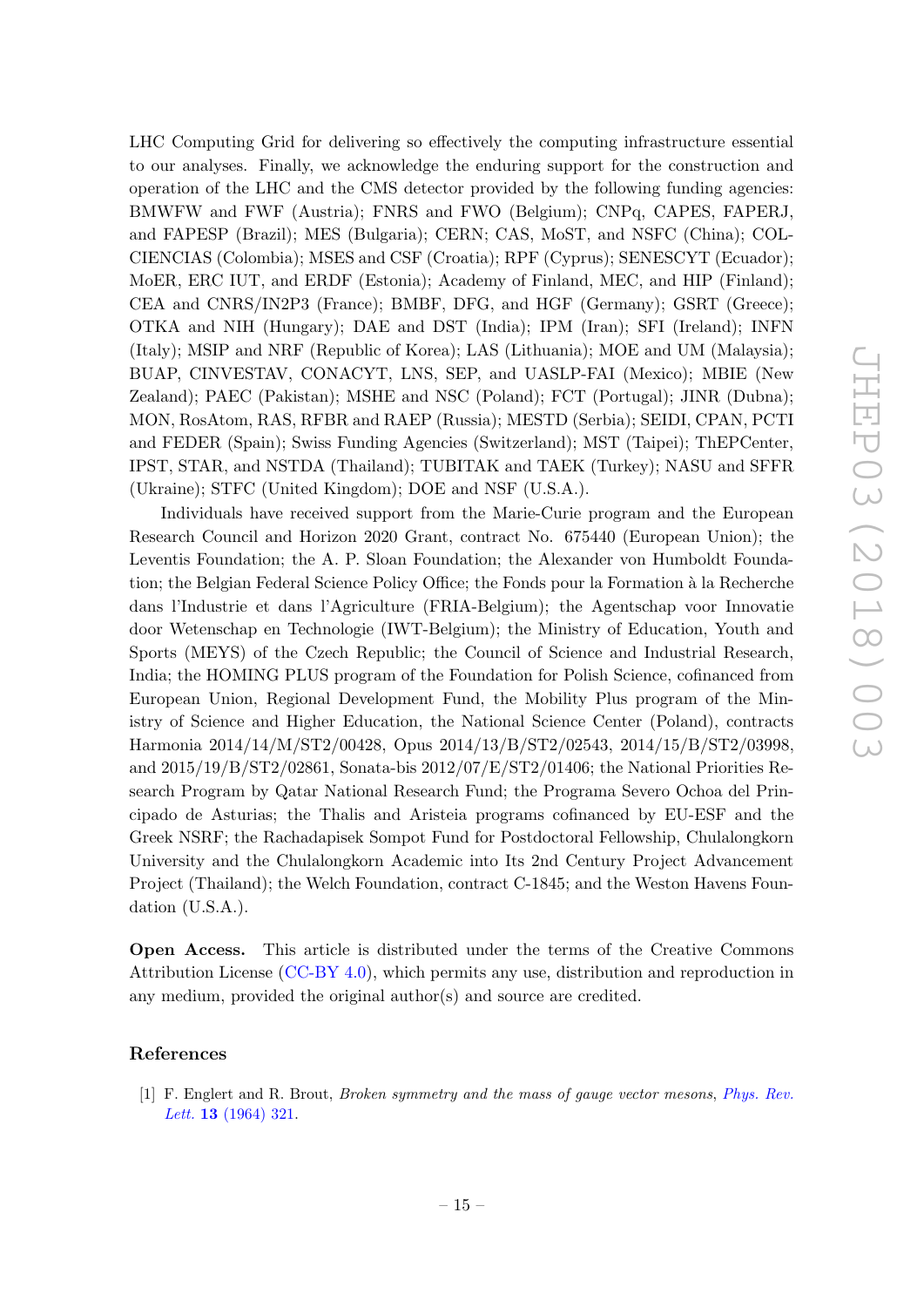- [2] P.W. Higgs, Broken symmetries, massless particles and gauge fields, [Phys. Lett.](https://doi.org/10.1016/0031-9163(64)91136-9) 12 (1964) [132](https://doi.org/10.1016/0031-9163(64)91136-9) [IN[SPIRE](https://inspirehep.net/search?p=find+J+%22Phys.Lett.,12,132%22)].
- [3] P.W. Higgs, *Broken symmetries and the masses of gauge bosons*, *[Phys. Rev. Lett.](https://doi.org/10.1103/PhysRevLett.13.508)* **13** (1964) [508](https://doi.org/10.1103/PhysRevLett.13.508) [IN[SPIRE](https://inspirehep.net/search?p=find+J+%22Phys.Rev.Lett.,13,508%22)].
- [4] G.S. Guralnik, C.R. Hagen and T.W.B. Kibble, Global conservation laws and massless particles, [Phys. Rev. Lett.](https://doi.org/10.1103/PhysRevLett.13.585) **13** (1964) 585 [IN[SPIRE](https://inspirehep.net/search?p=find+J+%22Phys.Rev.Lett.,13,585%22)].
- [5] P.W. Higgs, Spontaneous symmetry breakdown without massless bosons, [Phys. Rev.](https://doi.org/10.1103/PhysRev.145.1156) 145 [\(1966\) 1156](https://doi.org/10.1103/PhysRev.145.1156) [IN[SPIRE](https://inspirehep.net/search?p=find+J+%22Phys.Rev.,145,1156%22)].
- <span id="page-16-0"></span>[6] T.W.B. Kibble, Symmetry breaking in non-Abelian gauge theories, [Phys. Rev.](https://doi.org/10.1103/PhysRev.155.1554) 155 (1967) [1554](https://doi.org/10.1103/PhysRev.155.1554) [IN[SPIRE](https://inspirehep.net/search?p=find+J+%22Phys.Rev.,155,1554%22)].
- <span id="page-16-1"></span>[7] ATLAS collaboration, Observation of a new particle in the search for the standard model Higgs boson with the ATLAS detector at the LHC, [Phys. Lett.](https://doi.org/10.1016/j.physletb.2012.08.020) **B** 716 (2012) 1 [[arXiv:1207.7214](https://arxiv.org/abs/1207.7214)] [IN[SPIRE](https://inspirehep.net/search?p=find+EPRINT+arXiv:1207.7214)].
- [8] CMS collaboration, Observation of a new boson at a mass of 125 GeV with the CMS experiment at the LHC, [Phys. Lett.](https://doi.org/10.1016/j.physletb.2012.08.021) **B** 716 (2012) 30  $\left[\text{arXiv:1207.7235}\right]$  $\left[\text{arXiv:1207.7235}\right]$  $\left[\text{arXiv:1207.7235}\right]$   $\left[\text{nsPIRE}\right]$ .
- <span id="page-16-2"></span>[9] CMS collaboration, Observation of a new boson with mass near 125  $GeV$  in pp collisions at  $\sqrt{s}$  = 7 and 8 TeV, JHEP 06 [\(2013\) 081](https://doi.org/10.1007/JHEP06(2013)081) [[arXiv:1303.4571](https://arxiv.org/abs/1303.4571)] [IN[SPIRE](https://inspirehep.net/search?p=find+EPRINT+arXiv:1303.4571)].
- <span id="page-16-3"></span>[10] S. Weinberg, Implications of dynamical symmetry breaking, [Phys. Rev.](http://dx.doi.org/10.1103/PhysRevD.13.974) D 13 (1976) 974 [IN[SPIRE](https://inspirehep.net/search?p=find+J+%22Phys.Rev.,D13,974%22)].
- [11] S. Weinberg, *Implications of dynamical symmetry breaking: an addendum, [Phys. Rev.](https://doi.org/10.1103/PhysRevD.19.1277)* **D 13** [\(1976\) 1277](https://doi.org/10.1103/PhysRevD.19.1277) [IN[SPIRE](https://inspirehep.net/search?p=find+J+%22Phys.Rev.,D19,1277%22)].
- <span id="page-16-4"></span>[12] L. Susskind, Dynamics of spontaneous symmetry breaking in the Weinberg-Salam theory, Phys. Rev. **D 20** [\(1979\) 2619](https://doi.org/10.1103/PhysRevD.20.2619) [IN[SPIRE](https://inspirehep.net/search?p=find+J+%22Phys.Rev.,D20,2619%22)].
- <span id="page-16-5"></span>[13] D.B. Kaplan and H. Georgi,  $SU(2) \times U(1)$  breaking by vacuum misalignment, [Phys. Lett.](https://doi.org/10.1016/0370-2693(84)91177-8) 136B [\(1984\) 183](https://doi.org/10.1016/0370-2693(84)91177-8) [IN[SPIRE](https://inspirehep.net/search?p=find+J+%22Phys.Lett.,B136,183%22)].
- [14] R. Contino, T. Kramer, M. Son and R. Sundrum, Warped/composite phenomenology simplified, JHEP 05 [\(2007\) 074](https://doi.org/10.1088/1126-6708/2007/05/074) [[hep-ph/0612180](https://arxiv.org/abs/hep-ph/0612180)] [IN[SPIRE](https://inspirehep.net/search?p=find+EPRINT+hep-ph/0612180)].
- <span id="page-16-6"></span>[15] G.F. Giudice, C. Grojean, A. Pomarol and R. Rattazzi, The strongly-interacting light Higgs, JHEP 06 [\(2007\) 045](https://doi.org/10.1088/1126-6708/2007/06/045) [[hep-ph/0703164](https://arxiv.org/abs/hep-ph/0703164)] [IN[SPIRE](https://inspirehep.net/search?p=find+EPRINT+hep-ph/0703164)].
- <span id="page-16-7"></span>[16] N. Arkani-Hamed, S. Dimopoulos and G.R. Dvali, The hierarchy problem and new dimensions at a millimeter, [Phys. Lett.](https://doi.org/10.1016/S0370-2693(98)00466-3)  $\bf{B}$  429 (1998) 263 [[hep-ph/9803315](https://arxiv.org/abs/hep-ph/9803315)] [IN[SPIRE](https://inspirehep.net/search?p=find+EPRINT+hep-ph/9803315)].
- <span id="page-16-8"></span>[17] I. Antoniadis, N. Arkani-Hamed, S. Dimopoulos and G.R. Dvali, New dimensions at a millimeter to a Fermi and superstrings at a TeV, [Phys. Lett.](https://doi.org/10.1016/S0370-2693(98)00860-0)  $\bf{B}$  436 (1998) 257 [[hep-ph/9804398](https://arxiv.org/abs/hep-ph/9804398)] [IN[SPIRE](https://inspirehep.net/search?p=find+EPRINT+hep-ph/9804398)].
- <span id="page-16-9"></span>[18] L. Randall and R. Sundrum, A large mass hierarchy from a small extra dimension, [Phys.](https://doi.org/10.1103/PhysRevLett.83.3370) Rev. Lett. 83 [\(1999\) 3370](https://doi.org/10.1103/PhysRevLett.83.3370) [[hep-ph/9905221](https://arxiv.org/abs/hep-ph/9905221)] [IN[SPIRE](https://inspirehep.net/search?p=find+EPRINT+hep-ph/9905221)].
- <span id="page-16-10"></span>[19] A.L. Fitzpatrick, J. Kaplan, L. Randall and L.-T. Wang, Searching for the Kaluza-Klein graviton in bulk RS models, JHEP  $09$  [\(2007\) 013](https://doi.org/10.1088/1126-6708/2007/09/013) [[hep-ph/0701150](https://arxiv.org/abs/hep-ph/0701150)] [IN[SPIRE](https://inspirehep.net/search?p=find+EPRINT+hep-ph/0701150)].
- [20] O. Antipin, D. Atwood and A. Soni, Search for RS gravitons via  $W_LW_L$  decays, [Phys. Lett.](https://doi.org/10.1016/j.physletb.2008.07.009) B 666 [\(2008\) 155](https://doi.org/10.1016/j.physletb.2008.07.009) [[arXiv:0711.3175](https://arxiv.org/abs/0711.3175)] [IN[SPIRE](https://inspirehep.net/search?p=find+EPRINT+arXiv:0711.3175)].
- <span id="page-16-11"></span>[21] K. Agashe, H. Davoudiasl, G. Perez and A. Soni, *Warped gravitons at the LHC and beyond*, Phys. Rev. **D 76** [\(2007\) 036006](https://doi.org/10.1103/PhysRevD.76.036006) [[hep-ph/0701186](https://arxiv.org/abs/hep-ph/0701186)] [IN[SPIRE](https://inspirehep.net/search?p=find+EPRINT+hep-ph/0701186)].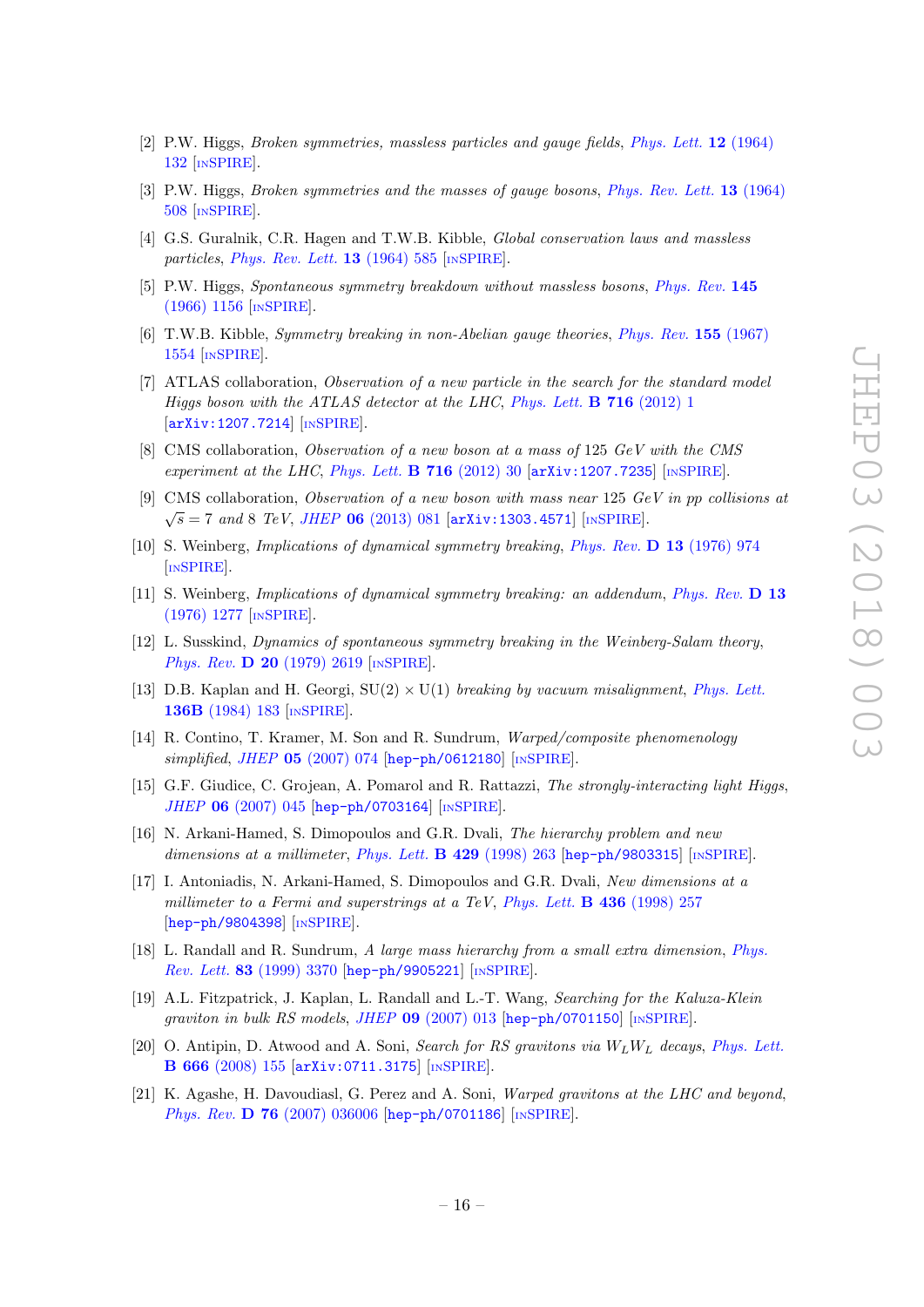- <span id="page-17-0"></span>[22] ATLAS collaboration, Search for new phenomena in the WW to  $\ell \nu \ell' \nu'$  final state in pp collisions at  $\sqrt{s} = 7$  TeV with the ATLAS detector, [Phys. Lett.](https://doi.org/10.1016/j.physletb.2012.11.040) **B** 718 (2013) 860 [[arXiv:1208.2880](https://arxiv.org/abs/1208.2880)] [IN[SPIRE](https://inspirehep.net/search?p=find+EPRINT+arXiv:1208.2880)].
- [23] ATLAS collaboration, Search for resonant diboson production in the  $WW/WZ \rightarrow \ell \nu j j$ decay channels with the ATLAS detector at  $\sqrt{s} = 7$  TeV, Phys. Rev. **D 87** [\(2013\) 112006](https://doi.org/10.1103/PhysRevD.87.112006) [[arXiv:1305.0125](https://arxiv.org/abs/1305.0125)] [IN[SPIRE](https://inspirehep.net/search?p=find+EPRINT+arXiv:1305.0125)].
- [24] ATLAS collaboration, Search for resonant diboson production in the  $\ell \ell q \bar{q}$  final state in pp collisions at  $\sqrt{s} = 8$  TeV with the ATLAS detector, [Eur. Phys. J.](https://doi.org/10.1140/epjc/s10052-015-3261-8) C 75 (2015) 69 [[arXiv:1409.6190](https://arxiv.org/abs/1409.6190)] [IN[SPIRE](https://inspirehep.net/search?p=find+EPRINT+arXiv:1409.6190)].
- [25] CMS collaboration, Search for a narrow spin-2 resonance decaying to a pair of Z vector bosons in the semileptonic final state, Phys. Lett. B 718 [\(2013\) 1208](https://doi.org/10.1016/j.physletb.2012.11.063) [[arXiv:1209.3807](https://arxiv.org/abs/1209.3807)] [IN[SPIRE](https://inspirehep.net/search?p=find+EPRINT+arXiv:1209.3807)].
- [26] CMS collaboration, Search for massive resonances decaying into pairs of boosted bosons in semi-leptonic final states at  $\sqrt{s} = 8$  TeV, JHEP 08 [\(2014\) 174](https://doi.org/10.1007/JHEP08(2014)174) [[arXiv:1405.3447](https://arxiv.org/abs/1405.3447)] [IN[SPIRE](https://inspirehep.net/search?p=find+EPRINT+arXiv:1405.3447)].
- <span id="page-17-1"></span>[27] ATLAS collaboration, Searches for heavy diboson resonances in pp collisions at  $\sqrt{s} = 13$ TeV with the ATLAS detector, JHEP  $09$  [\(2016\) 173](https://doi.org/10.1007/JHEP09(2016)173)  $\text{arXiv:1606.04833}$  $\text{arXiv:1606.04833}$  $\text{arXiv:1606.04833}$  [IN[SPIRE](https://inspirehep.net/search?p=find+EPRINT+arXiv:1606.04833)].
- <span id="page-17-2"></span>[28] CMS collaboration, *The CMS trigger system*, 2017 *JINST* 12 [P01020](https://doi.org/10.1088/1748-0221/12/01/P01020) [[arXiv:1609.02366](https://arxiv.org/abs/1609.02366)] [IN[SPIRE](https://inspirehep.net/search?p=find+EPRINT+arXiv:1609.02366)].
- <span id="page-17-3"></span>[29] CMS collaboration, The CMS experiment at the CERN LHC, 2008 JINST 3 [S08004](https://doi.org/10.1088/1748-0221/3/08/S08004) [IN[SPIRE](https://inspirehep.net/search?p=find+J+%22JINST,3,S08004%22)].
- <span id="page-17-4"></span>[30] CMS collaboration, Particle-flow reconstruction and global event description with the CMS detector, 2017 JINST 12 [P10003](https://doi.org/10.1088/1748-0221/12/10/P10003) [[arXiv:1706.04965](https://arxiv.org/abs/1706.04965)] [IN[SPIRE](https://inspirehep.net/search?p=find+EPRINT+arXiv:1706.04965)].
- <span id="page-17-5"></span>[31] M. Cacciari, G.P. Salam and G. Soyez, The anti- $k_t$  jet clustering algorithm, JHEP 04 [\(2008\)](https://doi.org/10.1088/1126-6708/2008/04/063) [063](https://doi.org/10.1088/1126-6708/2008/04/063) [[arXiv:0802.1189](https://arxiv.org/abs/0802.1189)] [IN[SPIRE](https://inspirehep.net/search?p=find+EPRINT+arXiv:0802.1189)].
- <span id="page-17-6"></span>[32] M. Cacciari, G.P. Salam and G. Soyez, FastJet user manual, [Eur. Phys. J.](https://doi.org/10.1140/epjc/s10052-012-1896-2) C 72 (2012) 1896 [[arXiv:1111.6097](https://arxiv.org/abs/1111.6097)] [IN[SPIRE](https://inspirehep.net/search?p=find+EPRINT+arXiv:1111.6097)].
- <span id="page-17-7"></span>[33] CMS collaboration, Performance of electron reconstruction and selection with the CMS detector in proton-proton collisions at  $\sqrt{s} = 8 \text{ TeV}$ , 2015 JINST 10 [P06005](https://doi.org/10.1088/1748-0221/10/06/P06005) [[arXiv:1502.02701](https://arxiv.org/abs/1502.02701)] [IN[SPIRE](https://inspirehep.net/search?p=find+EPRINT+arXiv:1502.02701)].
- <span id="page-17-8"></span>[34] CMS collaboration, Performance of photon reconstruction and identification with the CMS  $\alpha$  detector in proton-proton collisions at  $\sqrt{s} = 8$  TeV, 2015 JINST 10 [P08010](https://doi.org/10.1088/1748-0221/10/08/P08010) [[arXiv:1502.02702](https://arxiv.org/abs/1502.02702)] [IN[SPIRE](https://inspirehep.net/search?p=find+EPRINT+arXiv:1502.02702)].
- <span id="page-17-9"></span>[35] CMS collaboration, *Performance of CMS muon reconstruction in pp collision events at*  $\sqrt{s} = 7$  TeV, 2012 JINST 7 [P10002](https://doi.org/10.1088/1748-0221/7/10/P10002) [[arXiv:1206.4071](https://arxiv.org/abs/1206.4071)] [IN[SPIRE](https://inspirehep.net/search?p=find+EPRINT+arXiv:1206.4071)].
- <span id="page-17-10"></span>[36] CMS collaboration, *Jet energy scale and resolution in the CMS experiment in pp collisions* at 8 TeV, 2017 JINST 12 [P02014](https://doi.org/10.1088/1748-0221/12/02/P02014) [[arXiv:1607.03663](https://arxiv.org/abs/1607.03663)] [IN[SPIRE](https://inspirehep.net/search?p=find+EPRINT+arXiv:1607.03663)].
- <span id="page-17-11"></span>[37] PARTICLE DATA GROUP collaboration, C. Patrignani et al., Review of particle physics, [Chin.](https://doi.org/10.1088/1674-1137/40/10/100001) Phys. **C 40** [\(2016\) 100001](https://doi.org/10.1088/1674-1137/40/10/100001) [IN[SPIRE](https://inspirehep.net/search?p=find+J+%22Chin.Phys.,C40,100001%22)].
- <span id="page-17-12"></span>[38] J. Alwall et al., The automated computation of tree-level and next-to-leading order differential cross sections and their matching to parton shower simulations, JHEP 07 [\(2014\)](https://doi.org/10.1007/JHEP07(2014)079) [079](https://doi.org/10.1007/JHEP07(2014)079) [[arXiv:1405.0301](https://arxiv.org/abs/1405.0301)] [IN[SPIRE](https://inspirehep.net/search?p=find+EPRINT+arXiv:1405.0301)].
- <span id="page-17-13"></span>[39] A. Oliveira, Gravity particles from warped extra dimensions, predictions for LHC, [arXiv:1404.0102](https://arxiv.org/abs/1404.0102) [IN[SPIRE](https://inspirehep.net/search?p=find+EPRINT+arXiv:1404.0102)].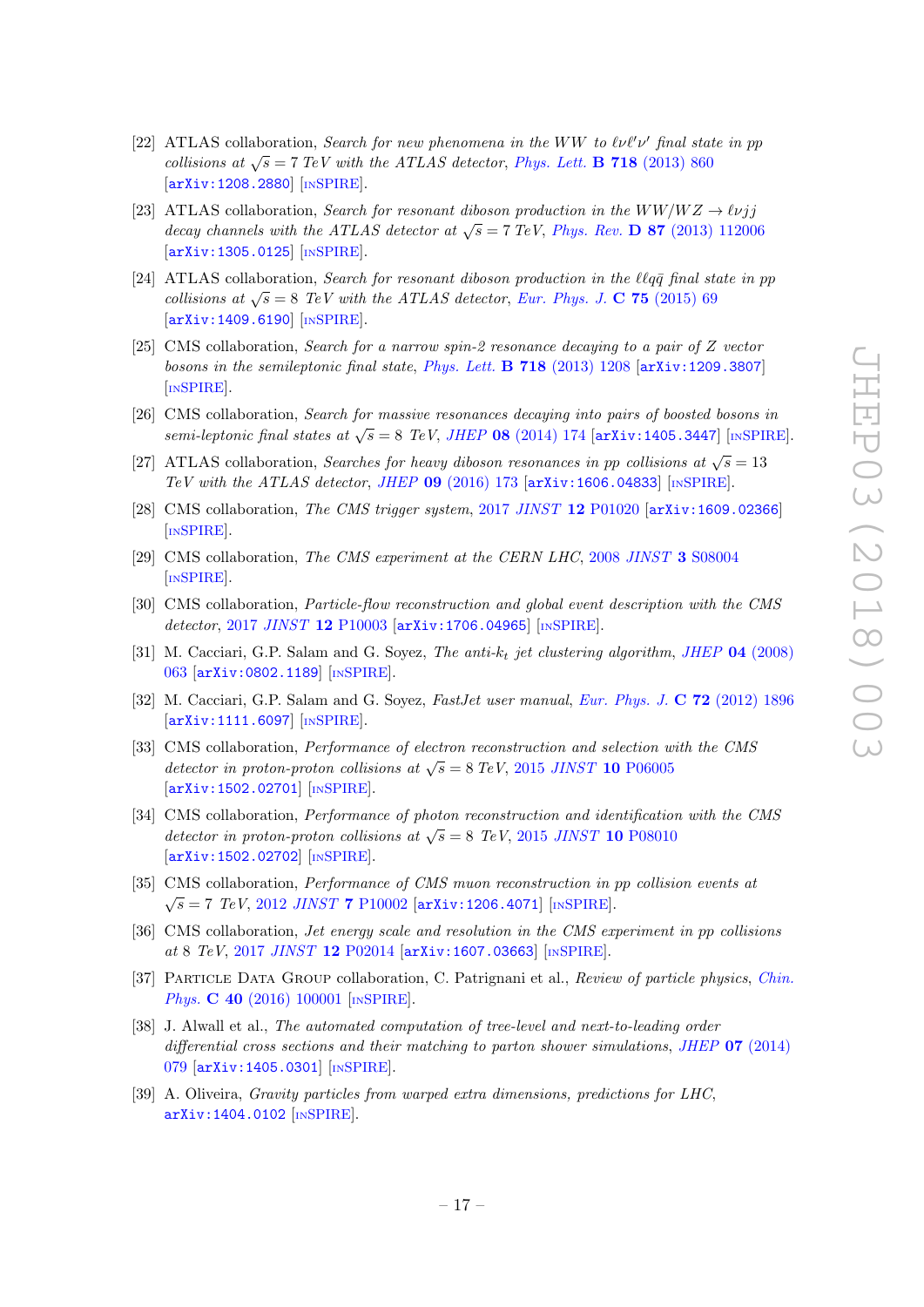- <span id="page-18-0"></span>[40] Y. Gao et al., Spin determination of single-produced resonances at hadron colliders, [Phys.](https://doi.org/10.1103/PhysRevD.81.075022) Rev. D 81 [\(2010\) 075022](https://doi.org/10.1103/PhysRevD.81.075022) [[arXiv:1001.3396](https://arxiv.org/abs/1001.3396)] [IN[SPIRE](https://inspirehep.net/search?p=find+EPRINT+arXiv:1001.3396)].
- <span id="page-18-18"></span>[41] S. Bolognesi et al., On the spin and parity of a single-produced resonance at the LHC, [Phys.](https://doi.org/10.1103/PhysRevD.86.095031) Rev. D 86 [\(2012\) 095031](https://doi.org/10.1103/PhysRevD.86.095031) [[arXiv:1208.4018](https://arxiv.org/abs/1208.4018)] [IN[SPIRE](https://inspirehep.net/search?p=find+EPRINT+arXiv:1208.4018)].
- <span id="page-18-1"></span>[42] M. Chen et al., The role of interference in unraveling the ZZ-couplings of the newly discovered boson at the LHC, Phys. Rev.  $\bf{D}$  89 [\(2014\) 034002](https://doi.org/10.1103/PhysRevD.89.034002) [[arXiv:1310.1397](https://arxiv.org/abs/1310.1397)] [IN[SPIRE](https://inspirehep.net/search?p=find+EPRINT+arXiv:1310.1397)].
- <span id="page-18-2"></span>[43] CMS collaboration, Measurement of the properties of a Higgs boson in the four-lepton final state, Phys. Rev. D 89 [\(2014\) 092007](https://doi.org/10.1103/PhysRevD.89.092007) [[arXiv:1312.5353](https://arxiv.org/abs/1312.5353)] [IN[SPIRE](https://inspirehep.net/search?p=find+EPRINT+arXiv:1312.5353)].
- <span id="page-18-3"></span>[44] CMS collaboration, Constraints on the spin-parity and anomalous HVV couplings of the Higgs boson in proton collisions at 7 and 8 TeV, Phys. Rev.  $\bf{D}$  92 [\(2015\) 012004](https://doi.org/10.1103/PhysRevD.92.012004) [[arXiv:1411.3441](https://arxiv.org/abs/1411.3441)] [IN[SPIRE](https://inspirehep.net/search?p=find+EPRINT+arXiv:1411.3441)].
- <span id="page-18-4"></span>[45] T. Sjöstrand, S. Mrenna and P.Z. Skands,  $PYTHIA$  6.4 physics and manual, [JHEP](https://doi.org/10.1088/1126-6708/2006/05/026) 05 [\(2006\) 026](https://doi.org/10.1088/1126-6708/2006/05/026) [[hep-ph/0603175](https://arxiv.org/abs/hep-ph/0603175)] [IN[SPIRE](https://inspirehep.net/search?p=find+EPRINT+hep-ph/0603175)].
- <span id="page-18-5"></span>[46] NNPDF collaboration, R.D. Ball et al., Parton distributions for the LHC Run II, [JHEP](https://doi.org/10.1007/JHEP04(2015)040) 04 [\(2015\) 040](https://doi.org/10.1007/JHEP04(2015)040) [[arXiv:1410.8849](https://arxiv.org/abs/1410.8849)] [IN[SPIRE](https://inspirehep.net/search?p=find+EPRINT+arXiv:1410.8849)].
- <span id="page-18-6"></span>[47] GEANT4 collaboration, S. Agostinelli et al.,  $GEANT4 - a simulation toolkit$ , [Nucl.](https://doi.org/10.1016/S0168-9002(03)01368-8) [Instrum. Meth.](https://doi.org/10.1016/S0168-9002(03)01368-8) A 506 (2003) 250 [IN[SPIRE](https://inspirehep.net/search?p=find+J+%22Nucl.Instrum.Meth.,A506,250%22)].
- [48] J. Allison et al., *GEANT4* developments and applications, *[IEEE Trans. Nucl. Sci.](https://doi.org/10.1109/TNS.2006.869826)* 53 (2006) [270.](https://doi.org/10.1109/TNS.2006.869826)
- <span id="page-18-7"></span>[49] GEANT4 collaboration, Recent developments in GEANT4, [Ann. Nucl. Energy](https://doi.org/10.1016/j.anucene.2014.08.021) 82 (2015) 19 [IN[SPIRE](https://inspirehep.net/search?p=find+J+ANEND,82,19)].
- <span id="page-18-8"></span>[50] R. Frederix and S. Frixione, Merging meets matching in MC@NLO, JHEP 12 [\(2012\) 061](https://doi.org/10.1007/JHEP12(2012)061) [[arXiv:1209.6215](https://arxiv.org/abs/1209.6215)] [IN[SPIRE](https://inspirehep.net/search?p=find+EPRINT+arXiv:1209.6215)].
- <span id="page-18-9"></span>[51] Y. Li and F. Petriello, Combining QCD and electroweak corrections to dilepton production in FEWZ, Phys. Rev. D 86 [\(2012\) 094034](https://doi.org/10.1103/PhysRevD.86.094034) [[arXiv:1208.5967](https://arxiv.org/abs/1208.5967)] [IN[SPIRE](https://inspirehep.net/search?p=find+EPRINT+arXiv:1208.5967)].
- <span id="page-18-10"></span>[52] P. Nason, A new method for combining NLO QCD with shower Monte Carlo algorithms, JHEP 11 [\(2004\) 040](https://doi.org/10.1088/1126-6708/2004/11/040) [[hep-ph/0409146](https://arxiv.org/abs/hep-ph/0409146)] [IN[SPIRE](https://inspirehep.net/search?p=find+EPRINT+hep-ph/0409146)].
- <span id="page-18-11"></span>[53] S. Frixione, P. Nason and C. Oleari, Matching NLO QCD computations with Parton Shower simulations: the POWHEG method, JHEP  $11$  [\(2007\) 070](https://doi.org/10.1088/1126-6708/2007/11/070) [[arXiv:0709.2092](https://arxiv.org/abs/0709.2092)] [IN[SPIRE](https://inspirehep.net/search?p=find+EPRINT+arXiv:0709.2092)].
- <span id="page-18-12"></span>[54] M. Grazzini, S. Kallweit and D. Rathlev, ZZ production at the LHC: fiducial cross sections and distributions in NNLO QCD, [Phys. Lett.](https://doi.org/10.1016/j.physletb.2015.09.055) B 750 (2015) 407 [[arXiv:1507.06257](https://arxiv.org/abs/1507.06257)] [IN[SPIRE](https://inspirehep.net/search?p=find+EPRINT+arXiv:1507.06257)].
- <span id="page-18-13"></span>[55] A. Bierweiler, T. Kasprzik and J.H. Kühn, Vector-boson pair production at the LHC to  $\mathcal{O}(\alpha^3)$  accuracy, JHEP 12 [\(2013\) 071](https://doi.org/10.1007/JHEP12(2013)071) [[arXiv:1305.5402](https://arxiv.org/abs/1305.5402)] [IN[SPIRE](https://inspirehep.net/search?p=find+EPRINT+arXiv:1305.5402)].
- <span id="page-18-14"></span>[56] S. Gieseke, T. Kasprzik and J.H. Kühn, Vector-boson pair production and electroweak corrections in HERWIG++, [Eur. Phys. J.](https://doi.org/10.1140/epjc/s10052-014-2988-y) C 74 (2014) 2988  $\left[$ [arXiv:1401.3964](https://arxiv.org/abs/1401.3964) $\right]$  [IN[SPIRE](https://inspirehep.net/search?p=find+EPRINT+arXiv:1401.3964)].
- <span id="page-18-15"></span>[57] J. Butterworth et al., *PDF4LHC recommendations for LHC Run II, [J. Phys.](https://doi.org/10.1088/0954-3899/43/2/023001)* **G 43** (2016) [023001](https://doi.org/10.1088/0954-3899/43/2/023001) [[arXiv:1510.03865](https://arxiv.org/abs/1510.03865)] [IN[SPIRE](https://inspirehep.net/search?p=find+EPRINT+arXiv:1510.03865)].
- <span id="page-18-16"></span>[58] CMS collaboration, *CMS luminosity measurements for the 2016 data taking period*, [CMS-PAS-LUM-17-001](http://cds.cern.ch/record/2257069) (2017).
- <span id="page-18-17"></span>[59] G. Cowan, K. Cranmer, E. Gross and O. Vitells, Asymptotic formulae for likelihood-based tests of new physics, [Eur. Phys. J.](https://doi.org/10.1140/epjc/s10052-011-1554-0) C 71 (2011) 1554 [Erratum ibid. C 73 (2013) 2501] [[arXiv:1007.1727](https://arxiv.org/abs/1007.1727)] [IN[SPIRE](https://inspirehep.net/search?p=find+EPRINT+arXiv:1007.1727)].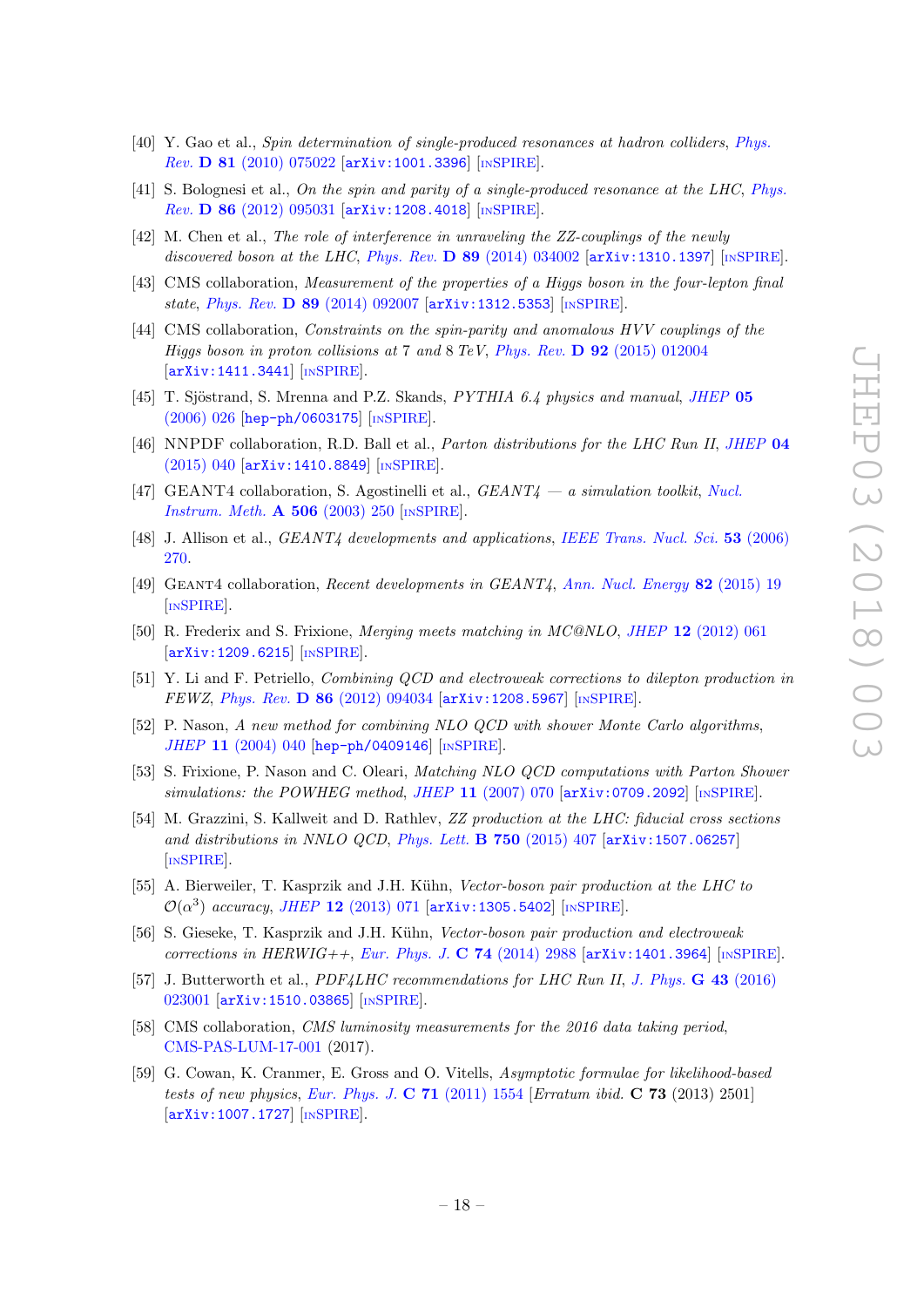- <span id="page-19-0"></span>[60] T. Junk, Confidence level computation for combining searches with small statistics, [Nucl.](https://doi.org/10.1016/S0168-9002(99)00498-2) [Instrum. Meth.](https://doi.org/10.1016/S0168-9002(99)00498-2) A 434 (1999) 435 [[hep-ex/9902006](https://arxiv.org/abs/hep-ex/9902006)] [IN[SPIRE](https://inspirehep.net/search?p=find+EPRINT+hep-ex/9902006)].
- [61] A.L. Read, Presentation of search results: the CL<sub>s</sub> technique, J. Phys. **G 28** [\(2002\) 2693](https://doi.org/10.1088/0954-3899/28/10/313) [IN[SPIRE](https://inspirehep.net/search?p=find+J+%22J.Phys.,G28,2693%22)].
- <span id="page-19-1"></span>[62] ATLAS, CMS collaborations and The LHC Higgs Combination Group, Procedure for the LHC Higgs boson search combination in Summer 2011, [CMS-NOTE-2011-005](http://cds.cern.ch/record/1379837) (2011).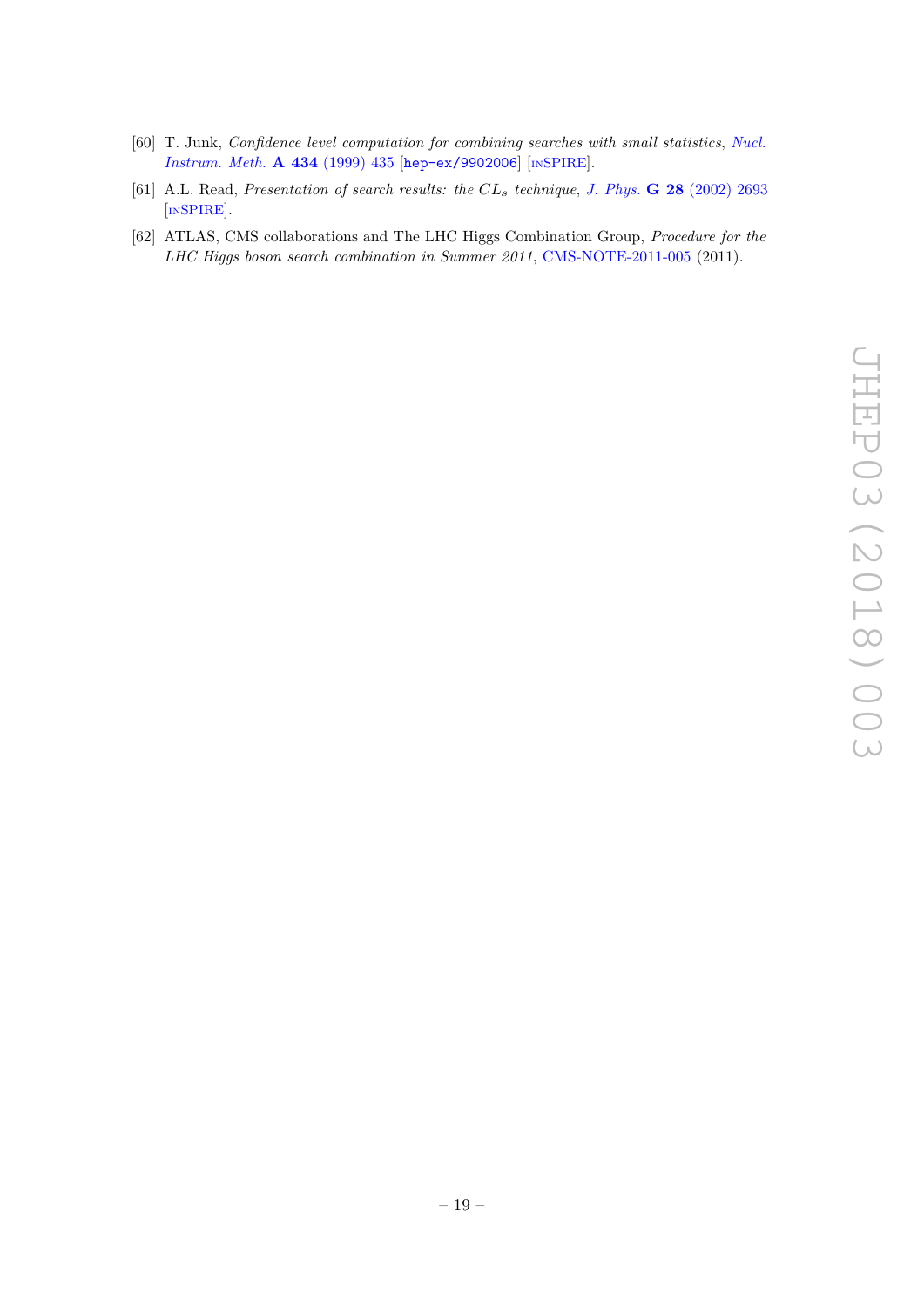### The CMS collaboration

### <span id="page-20-0"></span>Yerevan Physics Institute, Yerevan, Armenia

A.M. Sirunyan, A. Tumasyan

#### Institut für Hochenergiephysik, Wien, Austria

W. Adam, F. Ambrogi, E. Asilar, T. Bergauer, J. Brandstetter, E. Brondolin, M. Dragicevic, J. Erö, A. Escalante Del Valle, M. Flechl, M. Friedl, R. Frühwirth<sup>1</sup>, V.M. Ghete, J. Grossmann, J. Hrubec, M. Jeitler<sup>1</sup>, A. König, N. Krammer, I. Krätschmer, D. Liko, T. Madlener, I. Mikulec, E. Pree, N. Rad, H. Rohringer, J. Schieck<sup>1</sup>, R. Schöfbeck, M. Spanring, D. Spitzbart, A. Taurok, W. Waltenberger, J. Wittmann, C.-E. Wulz<sup>1</sup>, M. Zarucki

#### Institute for Nuclear Problems, Minsk, Belarus

V. Chekhovsky, V. Mossolov, J. Suarez Gonzalez

#### Universiteit Antwerpen, Antwerpen, Belgium

E.A. De Wolf, D. Di Croce, X. Janssen, J. Lauwers, M. Van De Klundert, H. Van Haevermaet, P. Van Mechelen, N. Van Remortel

### Vrije Universiteit Brussel, Brussel, Belgium

S. Abu Zeid, F. Blekman, J. D'Hondt, I. De Bruyn, J. De Clercq, K. Deroover, G. Flouris, D. Lontkovskyi, S. Lowette, I. Marchesini, S. Moortgat, L. Moreels, Q. Python, K. Skovpen, S. Tavernier, W. Van Doninck, P. Van Mulders, I. Van Parijs

### Université Libre de Bruxelles, Bruxelles, Belgium

D. Beghin, B. Bilin, H. Brun, B. Clerbaux, G. De Lentdecker, H. Delannoy, B. Dorney, G. Fasanella, L. Favart, R. Goldouzian, A. Grebenyuk, A.K. Kalsi, T. Lenzi, J. Luetic, T. Maerschalk, A. Marinov, T. Seva, E. Starling, C. Vander Velde, P. Vanlaer, D. Vannerom, R. Yonamine, F. Zenoni

### Ghent University, Ghent, Belgium

T. Cornelis, D. Dobur, A. Fagot, M. Gul, I. Khvastunov<sup>2</sup>, D. Poyraz, C. Roskas, S. Salva, M. Tytgat, W. Verbeke, N. Zaganidis

### Université Catholique de Louvain, Louvain-la-Neuve, Belgium

H. Bakhshiansohi, O. Bondu, S. Brochet, G. Bruno, C. Caputo, A. Caudron, P. David, S. De Visscher, C. Delaere, M. Delcourt, B. Francois, A. Giammanco, M. Komm, G. Krintiras, V. Lemaitre, A. Magitteri, A. Mertens, M. Musich, K. Piotrzkowski, L. Quertenmont, A. Saggio, M. Vidal Marono, S. Wertz, J. Zobec

#### Centro Brasileiro de Pesquisas Fisicas, Rio de Janeiro, Brazil

W.L. Aldá Júnior, F.L. Alves, G.A. Alves, L. Brito, M. Correa Martins Junior, G. Correia Silva, C. Hensel, A. Moraes, M.E. Pol, P. Rebello Teles

# Universidade do Estado do Rio de Janeiro, Rio de Janeiro, Brazil

E. Belchior Batista Das Chagas, W. Carvalho, J. Chinellato<sup>3</sup>, E. Coelho, E.M. Da Costa, G.G. Da Silveira<sup>4</sup>, D. De Jesus Damiao, S. Fonseca De Souza, L.M. Huertas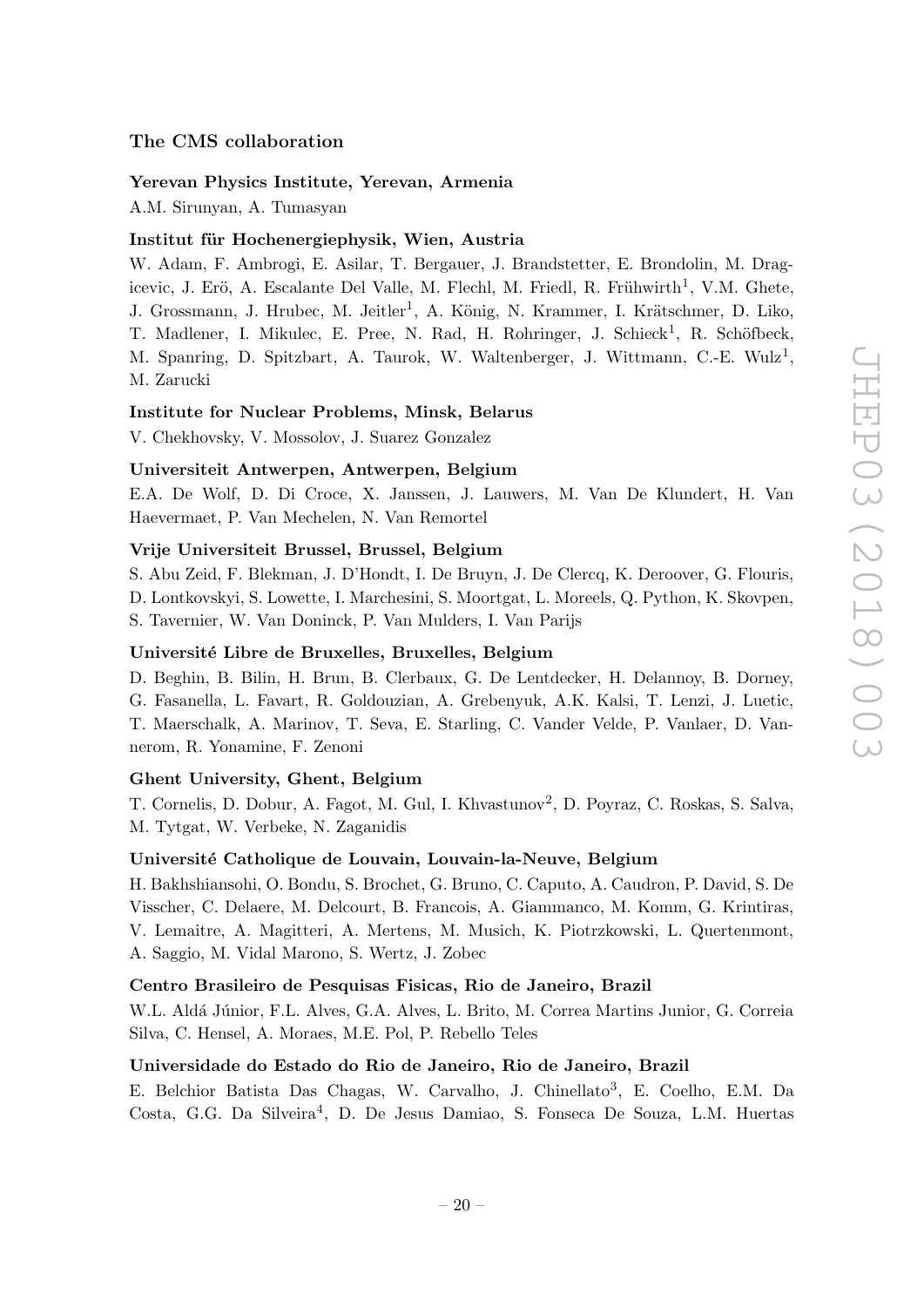Guativa, H. Malbouisson, M. Melo De Almeida, C. Mora Herrera, L. Mundim, H. Nogima, L.J. Sanchez Rosas, A. Santoro, A. Sznajder, M. Thiel, E.J. Tonelli Manganote<sup>3</sup>, F. Torres Da Silva De Araujo, A. Vilela Pereira

# Universidade Estadual Paulista <sup>a</sup>, Universidade Federal do ABC  $^b$ , São Paulo, Brazil

S. Ahuja<sup>a</sup>, C.A. Bernardes<sup>a</sup>, T.R. Fernandez Perez Tomei<sup>a</sup>, E.M. Gregores<sup>b</sup>, P.G. Mercadante<sup>b</sup>, S.F. Novaes<sup>a</sup>, Sandra S. Padula<sup>a</sup>, D. Romero Abad<sup>b</sup>, J.C. Ruiz Vargas<sup>a</sup>

# Institute for Nuclear Research and Nuclear Energy, Bulgarian Academy of Sciences, Sofia, Bulgaria

A. Aleksandrov, R. Hadjiiska, P. Iaydjiev, M. Misheva, M. Rodozov, M. Shopova, G. Sultanov

### University of Sofia, Sofia, Bulgaria

A. Dimitrov, L. Litov, B. Pavlov, P. Petkov

# Beihang University, Beijing, China

W. Fang<sup>5</sup>, X. Gao<sup>5</sup>, L. Yuan

# Institute of High Energy Physics, Beijing, China

M. Ahmad, J.G. Bian, G.M. Chen, H.S. Chen, M. Chen, Y. Chen, C.H. Jiang, D. Leggat, H. Liao, Z. Liu, F. Romeo, S.M. Shaheen, A. Spiezia, J. Tao, C. Wang, Z. Wang, E. Yazgan, T. Yu, H. Zhang, S. Zhang, J. Zhao

# State Key Laboratory of Nuclear Physics and Technology, Peking University, Beijing, China

Y. Ban, G. Chen, J. Li, Q. Li, S. Liu, Y. Mao, S.J. Qian, D. Wang, Z. Xu, F. Zhang<sup>5</sup>

### Tsinghua University, Beijing, China

Y. Wang

### Universidad de Los Andes, Bogota, Colombia

C. Avila, A. Cabrera, L.F. Chaparro Sierra, C. Florez, C.F. González Hernández, J.D. Ruiz Alvarez, M.A. Segura Delgado

# University of Split, Faculty of Electrical Engineering, Mechanical Engineering and Naval Architecture, Split, Croatia

B. Courbon, N. Godinovic, D. Lelas, I. Puljak, P.M. Ribeiro Cipriano, T. Sculac

### University of Split, Faculty of Science, Split, Croatia

Z. Antunovic, M. Kovac

### Institute Rudjer Boskovic, Zagreb, Croatia

V. Brigljevic, D. Ferencek, K. Kadija, B. Mesic, A. Starodumov<sup>6</sup>, T. Susa

### University of Cyprus, Nicosia, Cyprus

M.W. Ather, A. Attikis, G. Mavromanolakis, J. Mousa, C. Nicolaou, F. Ptochos, P.A. Razis, H. Rykaczewski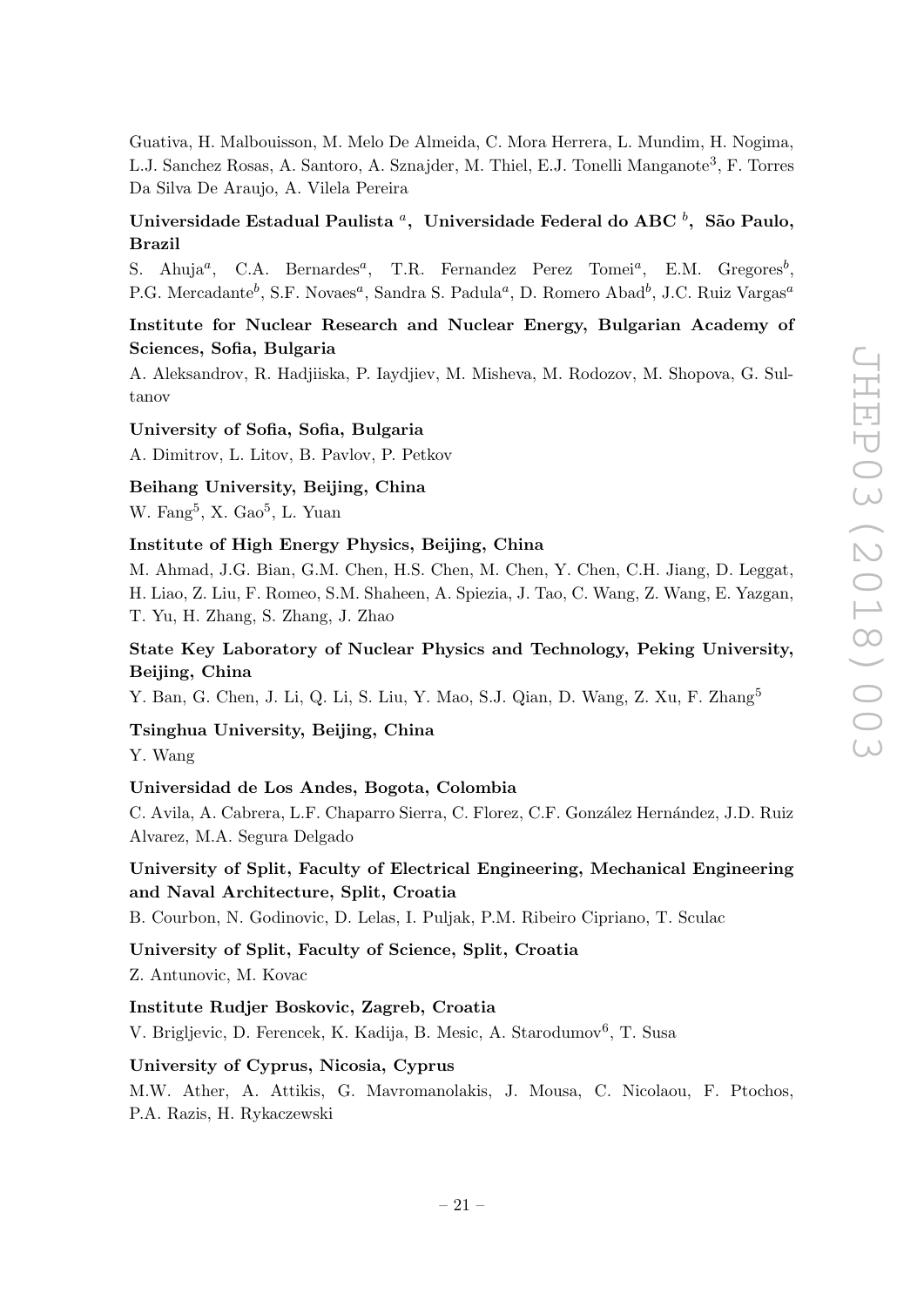### Charles University, Prague, Czech Republic

M. Finger<sup>7</sup>, M. Finger Jr.<sup>7</sup>

### Universidad San Francisco de Quito, Quito, Ecuador

E. Carrera Jarrin

# Academy of Scientific Research and Technology of the Arab Republic of Egypt, Egyptian Network of High Energy Physics, Cairo, Egypt

Y. Assran $8.9$ , S. Elgammal<sup>9</sup>, A. Mahrous<sup>10</sup>

### National Institute of Chemical Physics and Biophysics, Tallinn, Estonia

S. Bhowmik, R.K. Dewanjee, M. Kadastik, L. Perrini, M. Raidal, A. Tiko, C. Veelken

### Department of Physics, University of Helsinki, Helsinki, Finland

P. Eerola, H. Kirschenmann, J. Pekkanen, M. Voutilainen

#### Helsinki Institute of Physics, Helsinki, Finland

J. Havukainen, J.K. Heikkilä, T. Järvinen, V. Karimäki, R. Kinnunen, T. Lampén, K. Lassila-Perini, S. Laurila, S. Lehti, T. Lindén, P. Luukka, T. Mäenpää, H. Siikonen, E. Tuominen, J. Tuominiemi

#### Lappeenranta University of Technology, Lappeenranta, Finland

T. Tuuva

### IRFU, CEA, Université Paris-Saclay, Gif-sur-Yvette, France

M. Besancon, F. Couderc, M. Dejardin, D. Denegri, J.L. Faure, F. Ferri, S. Ganjour, S. Ghosh, A. Givernaud, P. Gras, G. Hamel de Monchenault, P. Jarry, I. Kucher, C. Leloup, E. Locci, M. Machet, J. Malcles, G. Negro, J. Rander, A. Rosowsky, M.O. Sahin, M. Titov ¨

# Laboratoire Leprince-Ringuet, Ecole polytechnique, CNRS/IN2P3, Université Paris-Saclay, Palaiseau, France

A. Abdulsalam11, C. Amendola, I. Antropov, S. Baffioni, F. Beaudette, P. Busson, L. Cadamuro, C. Charlot, R. Granier de Cassagnac, M. Jo, S. Lisniak, A. Lobanov, J. Martin Blanco, M. Nguyen, C. Ochando, G. Ortona, P. Paganini, P. Pigard, R. Salerno, J.B. Sauvan, Y. Sirois, A.G. Stahl Leiton, T. Strebler, Y. Yilmaz, A. Zabi, A. Zghiche

# Université de Strasbourg, CNRS, IPHC UMR 7178, F-67000 Strasbourg, France

J.-L. Agram<sup>12</sup>, J. Andrea, D. Bloch, J.-M. Brom, M. Buttignol, E.C. Chabert, N. Chanon, C. Collard, E. Conte<sup>12</sup>, X. Coubez, F. Drouhin<sup>12</sup>, J.-C. Fontaine<sup>12</sup>, D. Gelé, U. Goerlach, M. Jansová, P. Juillot, A.-C. Le Bihan, N. Tonon, P. Van Hove

# Centre de Calcul de l'Institut National de Physique Nucleaire et de Physique des Particules, CNRS/IN2P3, Villeurbanne, France

S. Gadrat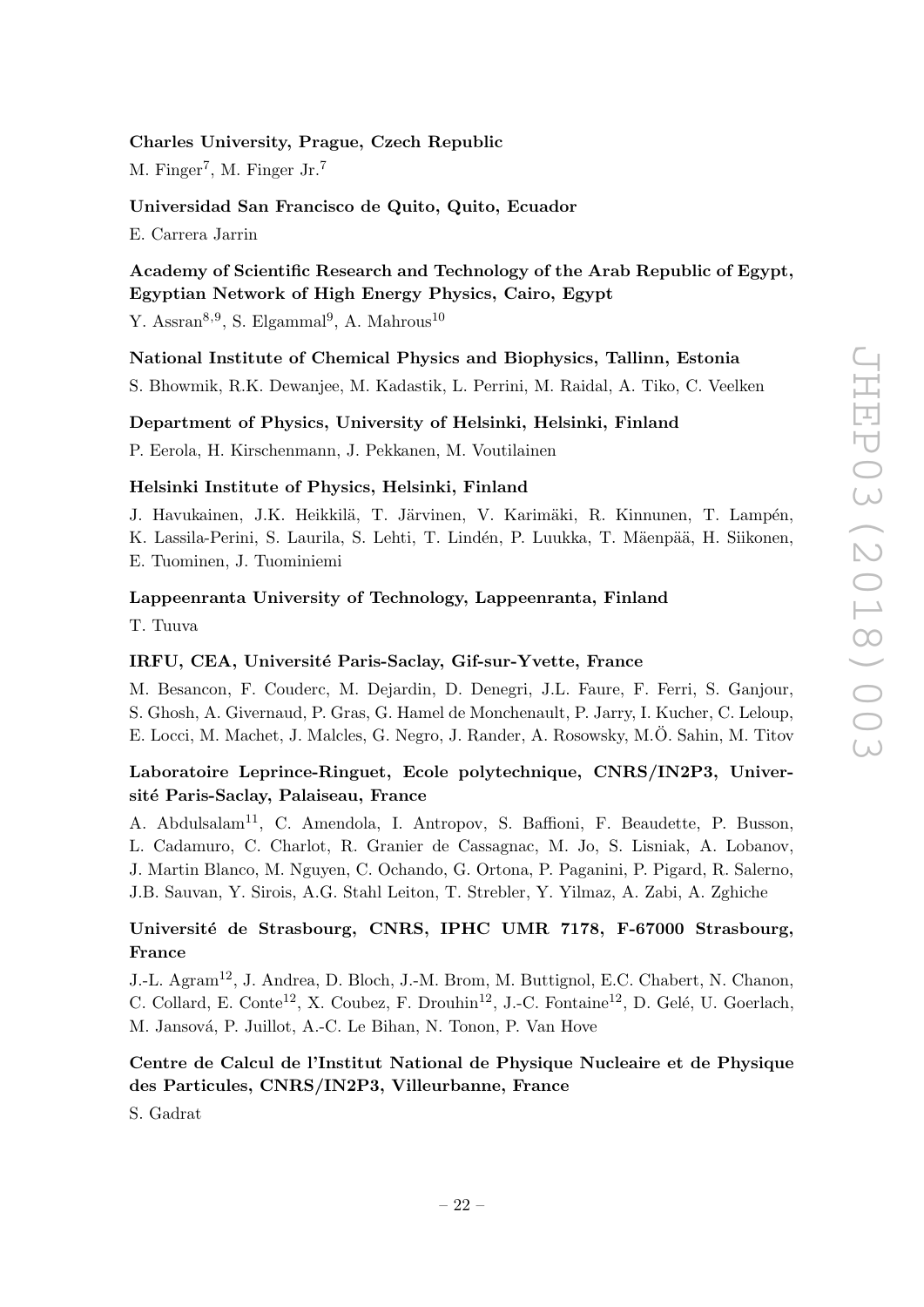# Université de Lyon, Université Claude Bernard Lyon 1, CNRS-IN2P3, Institut de Physique Nucléaire de Lyon, Villeurbanne, France

S. Beauceron, C. Bernet, G. Boudoul, R. Chierici, D. Contardo, P. Depasse, H. El Mamouni, J. Fay, L. Finco, S. Gascon, M. Gouzevitch, G. Grenier, B. Ille, F. Lagarde, I.B. Laktineh, M. Lethuillier, L. Mirabito, A.L. Pequegnot, S. Perries, A. Popov<sup>13</sup>, V. Sordini, M. Vander Donckt, S. Viret

### Georgian Technical University, Tbilisi, Georgia

 $T.$  Toriashvili $^{14}$ 

### Tbilisi State University, Tbilisi, Georgia

Z. Tsamalaidze<sup>7</sup>

### RWTH Aachen University, I. Physikalisches Institut, Aachen, Germany

C. Autermann, L. Feld, M.K. Kiesel, K. Klein, M. Lipinski, M. Preuten, C. Schomakers, J. Schulz, M. Teroerde, B. Wittmer, V. Zhukov<sup>13</sup>

#### RWTH Aachen University, III. Physikalisches Institut A, Aachen, Germany

A. Albert, E. Dietz-Laursonn, D. Duchardt, M. Endres, M. Erdmann, S. Erdweg, T. Esch, R. Fischer, A. Güth, M. Hamer, T. Hebbeker, C. Heidemann, K. Hoepfner, S. Knutzen, M. Merschmeyer, A. Meyer, P. Millet, S. Mukherjee, T. Pook, M. Radziej, H. Reithler, M. Rieger, F. Scheuch, D. Teyssier, S. Thüer

### RWTH Aachen University, III. Physikalisches Institut B, Aachen, Germany

G. Flügge, B. Kargoll, T. Kress, A. Künsken, T. Müller, A. Nehrkorn, A. Nowack, C. Pistone, O. Pooth, A. Stahl<sup>15</sup>

### Deutsches Elektronen-Synchrotron, Hamburg, Germany

M. Aldaya Martin, T. Arndt, C. Asawatangtrakuldee, K. Beernaert, O. Behnke, U. Behrens, A. Bermúdez Martínez, A.A. Bin Anuar, K. Borras<sup>16</sup>, V. Botta, A. Campbell, P. Connor, C. Contreras-Campana, F. Costanza, C. Diez Pardos, G. Eckerlin, D. Eckstein, T. Eichhorn, E. Eren, E. Gallo<sup>17</sup>, J. Garay Garcia, A. Geiser, J.M. Grados Luyando, A. Grohsjean, P. Gunnellini, M. Guthoff, A. Harb, J. Hauk, M. Hempel<sup>18</sup>, H. Jung, M. Kasemann, J. Keaveney, C. Kleinwort, I. Korol, D. Krücker, W. Lange, A. Lelek, T. Lenz, J. Leonard, K. Lipka, W. Lohmann<sup>18</sup>, R. Mankel, I.-A. Melzer-Pellmann, A.B. Meyer, G. Mittag, J. Mnich, A. Mussgiller, E. Ntomari, D. Pitzl, A. Raspereza, M. Savitskyi, P. Saxena, R. Shevchenko, N. Stefaniuk, G.P. Van Onsem, R. Walsh, Y. Wen, K. Wichmann, C. Wissing, O. Zenaiev

### University of Hamburg, Hamburg, Germany

R. Aggleton, S. Bein, V. Blobel, M. Centis Vignali, T. Dreyer, E. Garutti, D. Gonzalez, J. Haller, A. Hinzmann, M. Hoffmann, A. Karavdina, R. Klanner, R. Kogler, N. Kovalchuk, S. Kurz, T. Lapsien, D. Marconi, M. Meyer, M. Niedziela, D. Nowatschin, F. Pantaleo<sup>15</sup>, T. Peiffer, A. Perieanu, C. Scharf, P. Schleper, A. Schmidt, S. Schumann, J. Schwandt, J. Sonneveld, H. Stadie, G. Steinbrück, F.M. Stober, M. Stöver, H. Tholen, D. Troendle, E. Usai, A. Vanhoefer, B. Vormwald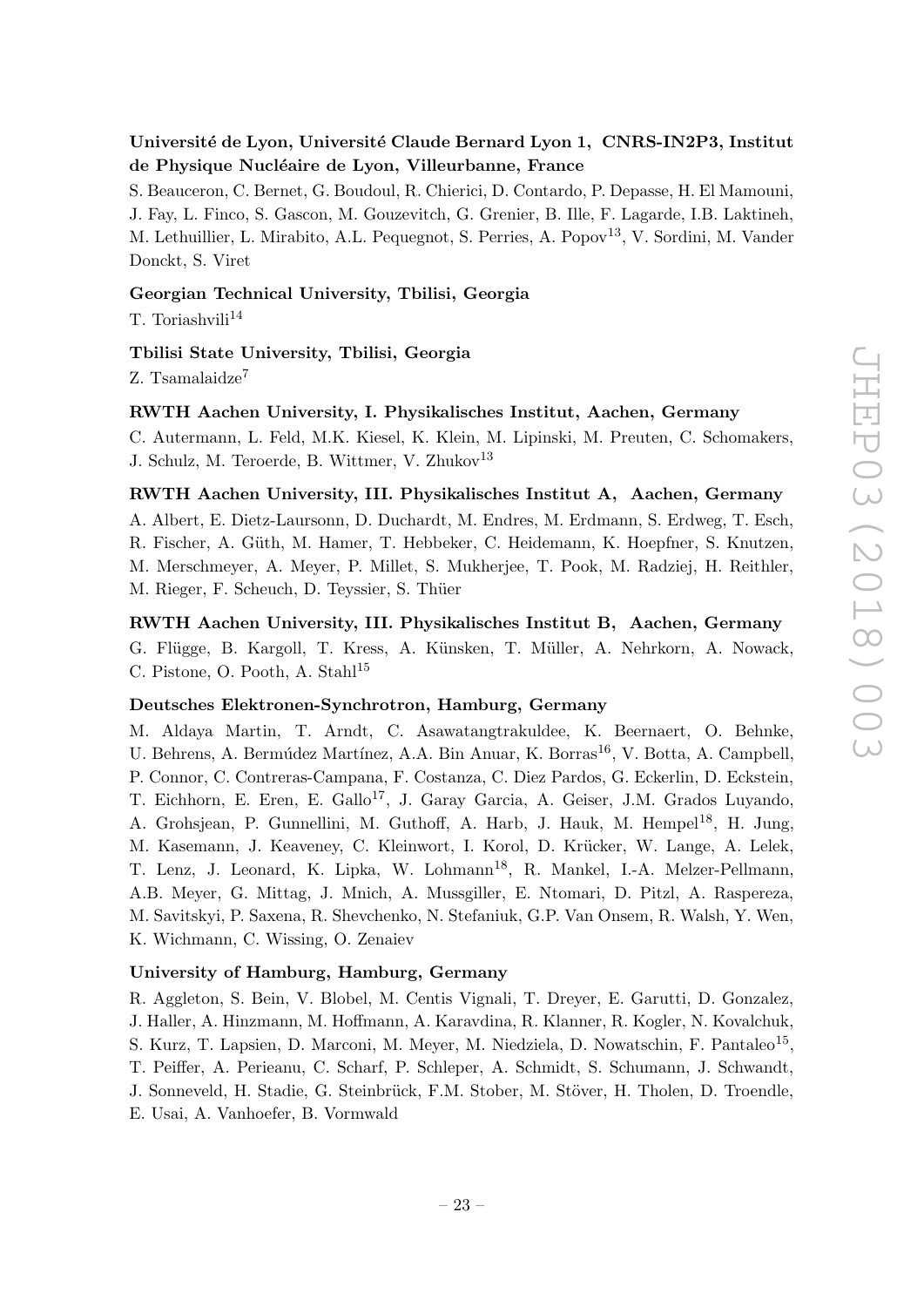### Institut für Experimentelle Kernphysik, Karlsruhe, Germany

M. Akbiyik, C. Barth, M. Baselga, S. Baur, E. Butz, R. Caspart, T. Chwalek, F. Colombo, W. De Boer, A. Dierlamm, N. Faltermann, B. Freund, R. Friese, M. Giffels, M.A. Harrendorf, F. Hartmann<sup>15</sup>, S.M. Heindl, U. Husemann, F. Kassel<sup>15</sup>, S. Kudella, H. Mildner, M.U. Mozer, Th. Müller, M. Plagge, G. Quast, K. Rabbertz, M. Schröder, I. Shvetsov, G. Sieber, H.J. Simonis, R. Ulrich, S. Wayand, M. Weber, T. Weiler, S. Williamson, C. Wöhrmann, R. Wolf

# Institute of Nuclear and Particle Physics (INPP), NCSR Demokritos, Aghia Paraskevi, Greece

G. Anagnostou, G. Daskalakis, T. Geralis, A. Kyriakis, D. Loukas, I. Topsis-Giotis

### National and Kapodistrian University of Athens, Athens, Greece

G. Karathanasis, S. Kesisoglou, A. Panagiotou, N. Saoulidou

# National Technical University of Athens, Athens, Greece

K. Kousouris

### University of Ioánnina, Ioánnina, Greece

I. Evangelou, C. Foudas, P. Gianneios, P. Katsoulis, P. Kokkas, S. Mallios, N. Manthos, I. Papadopoulos, E. Paradas, J. Strologas, F.A. Triantis, D. Tsitsonis

# MTA-ELTE Lendület CMS Particle and Nuclear Physics Group, Eötvös Loránd University, Budapest, Hungary

M. Csanad, N. Filipovic, G. Pasztor, O. Surányi, G.I. Veres<sup>19</sup>

Wigner Research Centre for Physics, Budapest, Hungary G. Bencze, C. Hajdu, D. Horvath<sup>20</sup>, Á. Hunyadi, F. Sikler, V. Veszpremi, G. Vesztergombi<sup>19</sup>

Institute of Nuclear Research ATOMKI, Debrecen, Hungary N. Beni, S. Czellar, J. Karancsi<sup>21</sup>, A. Makovec, J. Molnar, Z. Szillasi

# Institute of Physics, University of Debrecen, Debrecen, Hungary

M. Bartók<sup>19</sup>, P. Raics, Z.L. Trocsanyi, B. Ujvari

# Indian Institute of Science (IISc), Bangalore, India

S. Choudhury, J.R. Komaragiri

### National Institute of Science Education and Research, Bhubaneswar, India

S. Bahinipati<sup>22</sup>, P. Mal, K. Mandal, A. Nayak<sup>23</sup>, D.K. Sahoo<sup>22</sup>, N. Sahoo, S.K. Swain

### Panjab University, Chandigarh, India

S. Bansal, S.B. Beri, V. Bhatnagar, R. Chawla, N. Dhingra, A. Kaur, M. Kaur, S. Kaur, R. Kumar, P. Kumari, A. Mehta, J.B. Singh, G. Walia

### University of Delhi, Delhi, India

Ashok Kumar, Aashaq Shah, A. Bhardwaj, S. Chauhan, B.C. Choudhary, R.B. Garg, S. Keshri, A. Kumar, S. Malhotra, M. Naimuddin, K. Ranjan, R. Sharma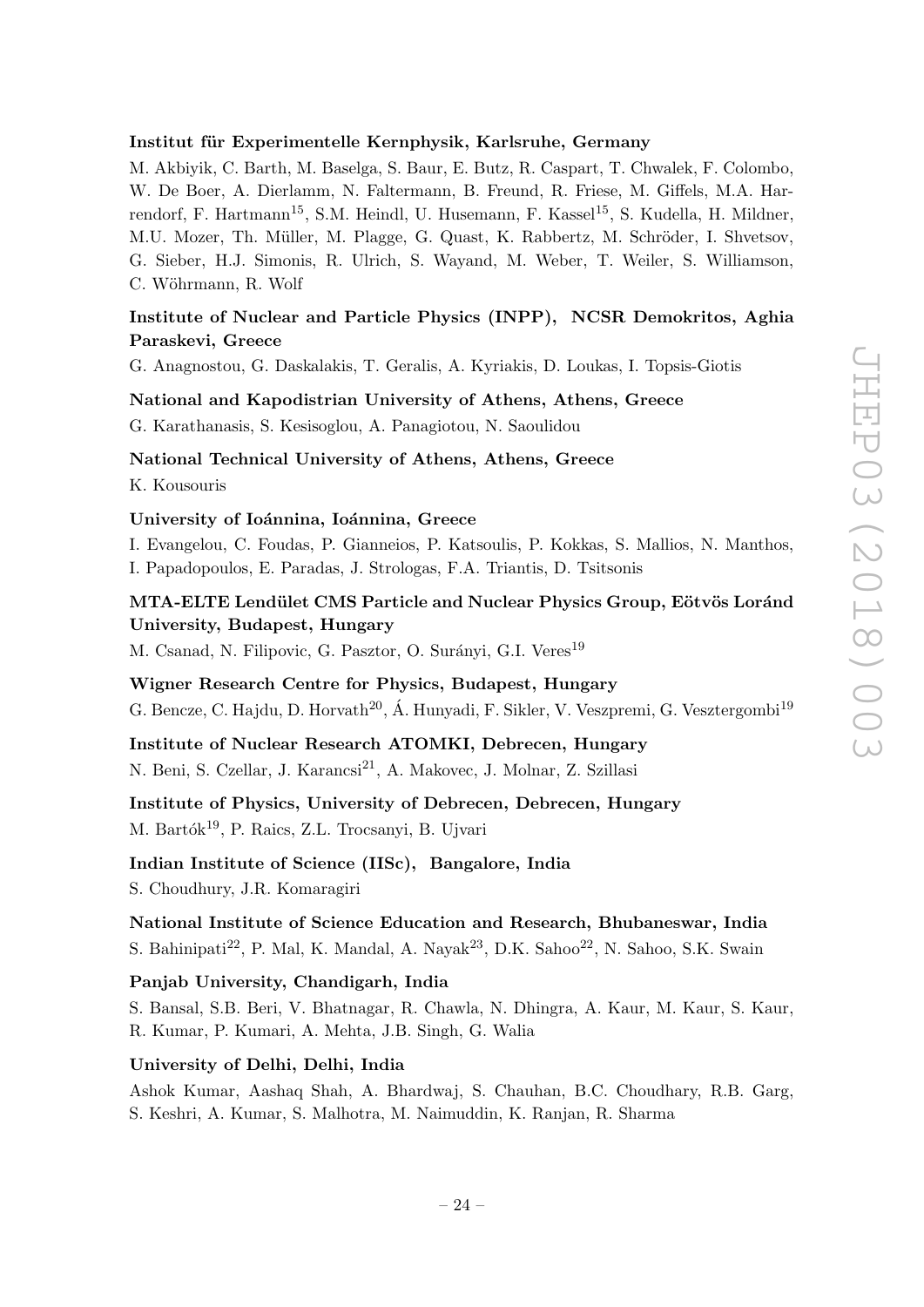### Saha Institute of Nuclear Physics, HBNI, Kolkata, India

R. Bhardwaj, R. Bhattacharya, S. Bhattacharya, U. Bhawandeep, S. Dey, S. Dutt, S. Dutta, S. Ghosh, N. Majumdar, A. Modak, K. Mondal, S. Mukhopadhyay, S. Nandan, A. Purohit, A. Roy, S. Roy Chowdhury, S. Sarkar, M. Sharan, S. Thakur

### Indian Institute of Technology Madras, Madras, India

P.K. Behera

#### Bhabha Atomic Research Centre, Mumbai, India

R. Chudasama, D. Dutta, V. Jha, V. Kumar, A.K. Mohanty15, P.K. Netrakanti, L.M. Pant, P. Shukla, A. Topkar

#### Tata Institute of Fundamental Research-A, Mumbai, India

T. Aziz, S. Dugad, B. Mahakud, S. Mitra, G.B. Mohanty, N. Sur, B. Sutar

#### Tata Institute of Fundamental Research-B, Mumbai, India

S. Banerjee, S. Bhattacharya, S. Chatterjee, P. Das, M. Guchait, Sa. Jain, S. Kumar, M. Maity<sup>24</sup>, G. Majumder, K. Mazumdar, T. Sarkar<sup>24</sup>, N. Wickramage<sup>25</sup>

Indian Institute of Science Education and Research (IISER), Pune, India

S. Chauhan, S. Dube, V. Hegde, A. Kapoor, K. Kothekar, S. Pandey, A. Rane, S. Sharma

### Institute for Research in Fundamental Sciences (IPM), Tehran, Iran

S. Chenarani26, E. Eskandari Tadavani, S.M. Etesami26, M. Khakzad, M. Mohammadi Najafabadi, M. Naseri, S. Paktinat Mehdiabadi<sup>27</sup>, F. Rezaei Hosseinabadi, B. Safarzadeh<sup>28</sup>, M. Zeinali

#### University College Dublin, Dublin, Ireland

M. Felcini, M. Grunewald

INFN Sezione di Bari <sup>a</sup>, Università di Bari  $^b$ , Politecnico di Bari  $^c$ , Bari, Italy M. Abbrescia<sup>a,b</sup>, C. Calabria<sup>a,b</sup>, A. Colaleo<sup>a</sup>, D. Creanza<sup>a,c</sup>, L. Cristella<sup>a,b</sup>, N. De Filippis<sup>a,c</sup>, M. De Palma<sup>a,b</sup>, F. Errico<sup>a,b</sup>, L. Fiore<sup>a</sup>, G. Iaselli<sup>a,c</sup>, S. Lezki<sup>a,b</sup>, G. Maggi<sup>a,c</sup>, M. Maggi<sup>a</sup>, G. Miniello<sup>a,b</sup>, S. My<sup>a,b</sup>, S. Nuzzo<sup>a,b</sup>, A. Pompili<sup>a,b</sup>, G. Pugliese<sup>a,c</sup>, R. Radogna<sup>a</sup>, A. Ranieri<sup>a</sup>, G. Selvaggi<sup>a,b</sup>, A. Sharma<sup>a</sup>, L. Silvestris<sup>a,15</sup>, R. Venditti<sup>a</sup>, P. Verwilligen<sup> $a$ </sup>

# INFN Sezione di Bologna <sup>a</sup>, Università di Bologna  $^b$ , Bologna, Italy

G. Abbiendi<sup>a</sup>, C. Battilana<sup>a,b</sup>, D. Bonacorsi<sup>a,b</sup>, L. Borgonovi<sup>a,b</sup>, S. Braibant-Giacomelli<sup>a,b</sup>, R. Campanini<sup>a,b</sup>, P. Capiluppi<sup>a,b</sup>, A. Castro<sup>a,b</sup>, F.R. Cavallo<sup>a</sup>, S.S. Chhibra<sup>a,b</sup>, G. Codispoti<sup>a,b</sup>, M. Cuffiani<sup>a,b</sup>, G.M. Dallavalle<sup>a</sup>, F. Fabbri<sup>a</sup>, A. Fanfani<sup>a,b</sup>, D. Fasanella<sup>a,b</sup>, P. Giacomelli<sup>a</sup>, C. Grandi<sup>a</sup>, L. Guiducci<sup>a,b</sup>, S. Marcellini<sup>a</sup>, G. Masetti<sup>a</sup>, A. Montanari<sup>a</sup>, F.L. Navarria<sup>a,b</sup>, A. Perrotta<sup>a</sup>, A.M. Rossi<sup>a,b</sup>, T. Rovelli<sup>a,b</sup>, G.P. Siroli<sup>a,b</sup>, N. Tosi<sup>a</sup>

# INFN Sezione di Catania <sup>a</sup>, Università di Catania  $^b$ , Catania, Italy

S. Albergo<sup>a,b</sup>, S. Costa<sup>a,b</sup>, A. Di Mattia<sup>a</sup>, F. Giordano<sup>a,b</sup>, R. Potenza<sup>a,b</sup>, A. Tricomi<sup>a,b</sup>, C. Tuve<sup> $a,b$ </sup>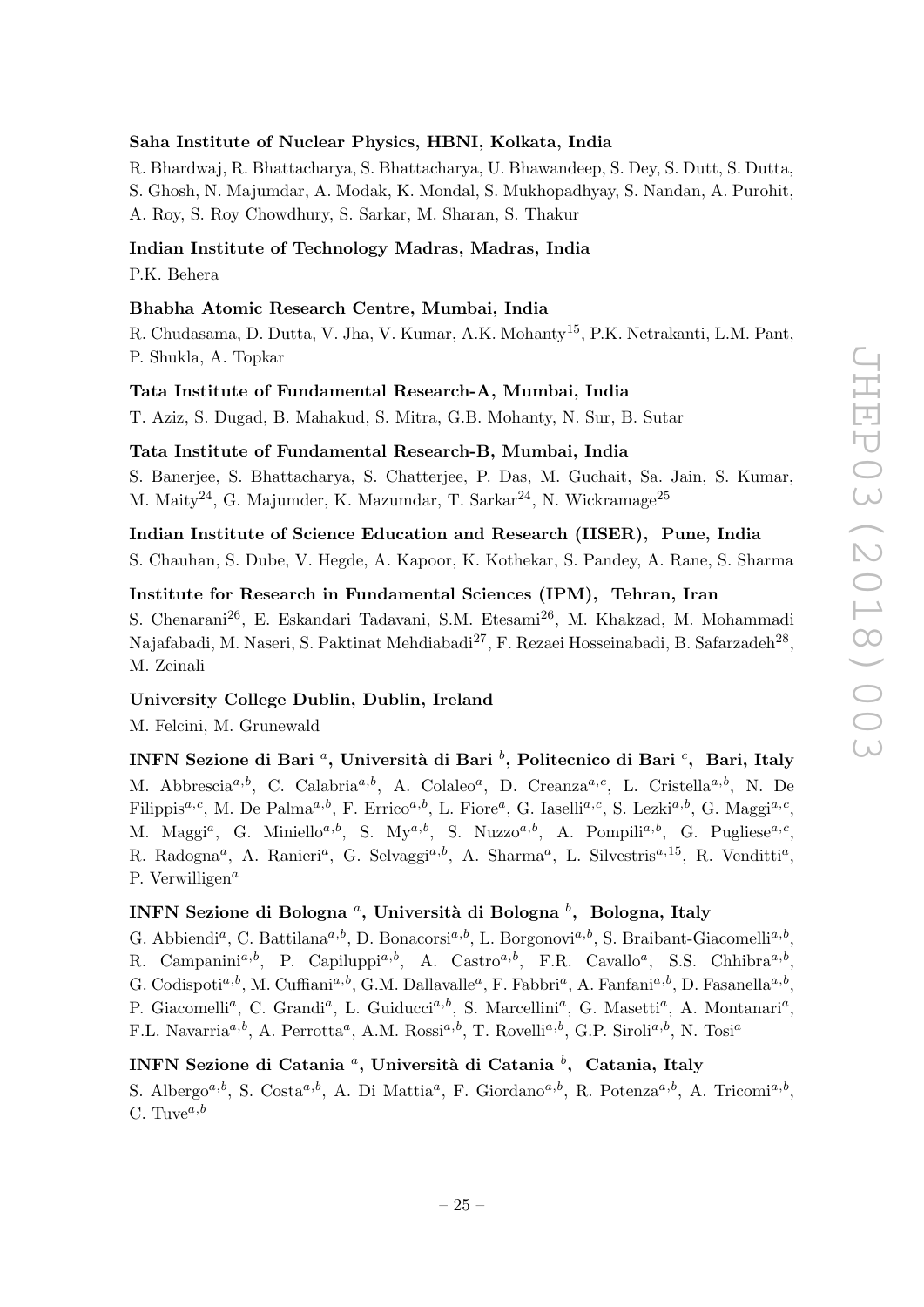# INFN Sezione di Firenze  $^a,$  Università di Firenze  $^b, \,$  Firenze, Italy

G. Barbagli<sup>a</sup>, K. Chatterjee<sup>a,b</sup>, V. Ciulli<sup>a,b</sup>, C. Civinini<sup>a</sup>, R. D'Alessandro<sup>a,b</sup>, E. Focardi<sup>a,b</sup>, P. Lenzi<sup>a,b</sup>, M. Meschini<sup>a</sup>, S. Paoletti<sup>a</sup>, L. Russo<sup>a, 29</sup>, G. Sguazzoni<sup>a</sup>, D. Strom<sup>a</sup>, L. Viliani<sup>a</sup>

# INFN Laboratori Nazionali di Frascati, Frascati, Italy

L. Benussi, S. Bianco, F. Fabbri, D. Piccolo, F. Primavera<sup>15</sup>

# INFN Sezione di Genova  $^a,$  Università di Genova  $^b, \,$  Genova, Italy

V. Calvelli<sup>a,b</sup>, F. Ferro<sup>a</sup>, F. Ravera<sup>a,b</sup>, E. Robutti<sup>a</sup>, S. Tosi<sup>a,b</sup>

# INFN Sezione di Milano-Bicocca <sup>a</sup>, Università di Milano-Bicocca <sup>b</sup>, Milano, Italy

A. Benaglia<sup>a</sup>, A. Beschi<sup>b</sup>, L. Brianza<sup>a,b</sup>, F. Brivio<sup>a,b</sup>, V. Ciriolo<sup>a,b,15</sup>, M.E. Dinardo<sup>a,b</sup>, S. Fiorendi<sup>a,b</sup>, S. Gennai<sup>a</sup>, A. Ghezzi<sup>a,b</sup>, P. Govoni<sup>a,b</sup>, M. Malberti<sup>a,b</sup>, S. Malvezzi<sup>a</sup>, R.A. Manzoni<sup>a,b</sup>, D. Menasce<sup>a</sup>, L. Moroni<sup>a</sup>, M. Paganoni<sup>a,b</sup>, K. Pauwels<sup>a,b</sup>, D. Pedrini<sup>a</sup>, S. Pigazzini<sup>a,b,30</sup>, S. Ragazzi<sup>a,b</sup>, T. Tabarelli de Fatis<sup>a,b</sup>

# INFN Sezione di Napoli <sup>a</sup>, Università di Napoli 'Federico II'  $^b$ , Napoli, Italy, Università della Basilicata  $^c$ , Potenza, Italy, Università G. Marconi  $^d$ , Roma, Italy

S. Buontempo<sup>a</sup>, N. Cavallo<sup>a,c</sup>, S. Di Guida<sup>a,d,15</sup>, F. Fabozzi<sup>a,c</sup>, F. Fienga<sup>a,b</sup>, A.O.M. Iorio<sup>a,b</sup>, W.A. Khan<sup>a</sup>, L. Lista<sup>a</sup>, S. Meola<sup>a,d,15</sup>, P. Paolucci<sup>a,15</sup>, C. Sciacca<sup>a,b</sup>, F. Thyssen<sup>a</sup>

# INFN Sezione di Padova <sup>a</sup>, Università di Padova  $^b$ , Padova, Italy, Università di  $Trento<sup>c</sup>$ , Trento, Italy

P. Azzi<sup>a</sup>, N. Bacchetta<sup>a</sup>, L. Benato<sup>a,b</sup>, A. Boletti<sup>a,b</sup>, R. Carlin<sup>a,b</sup>, A. Carvalho Antunes De Oliveira<sup>a,b</sup>, P. Checchia<sup>a</sup>, M. Dall'Osso<sup>a,b</sup>, P. De Castro Manzano<sup>a</sup>, T. Dorigo<sup>a</sup>, F. Gasparini<sup>a,b</sup>, U. Gasparini<sup>a,b</sup>, A. Gozzelino<sup>a</sup>, S. Lacaprara<sup>a</sup>, P. Lujan, M. Margoni<sup>a,b</sup>, A.T. Meneguzzo<sup>a,b</sup>, N. Pozzobon<sup>a,b</sup>, P. Ronchese<sup>a,b</sup>, R. Rossin<sup>a,b</sup>, F. Simonetto<sup>a,b</sup>, E. Torassa<sup>a</sup>, S. Ventura<sup>a</sup>, M. Zanetti<sup>a,b</sup>, P. Zotto<sup>a,b</sup>, G. Zumerle<sup>a,b</sup>

# INFN Sezione di Pavia <sup>a</sup>, Università di Pavia  $^b$ , Pavia, Italy

A. Braghieri<sup>a</sup>, A. Magnani<sup>a</sup>, P. Montagna<sup>a,b</sup>, S.P. Ratti<sup>a,b</sup>, V. Re<sup>a</sup>, M. Ressegotti<sup>a,b</sup>, C. Riccardi<sup>a,b</sup>, P. Salvini<sup>a</sup>, I. Vai<sup>a,b</sup>, P. Vitulo<sup>a,b</sup>

# INFN Sezione di Perugia  $^a,$  Università di Perugia  $^b, \,$  Perugia, Italy

L. Alunni Solestizi<sup>a,b</sup>, M. Biasini<sup>a,b</sup>, G.M. Bilei<sup>a</sup>, C. Cecchi<sup>a,b</sup>, D. Ciangottini<sup>a,b</sup>, L. Fanò<sup>a,b</sup>, P. Lariccia<sup>a,b</sup>, R. Leonardi<sup>a,b</sup>, E. Manoni<sup>a</sup>, G. Mantovani<sup>a,b</sup>, V. Mariani<sup>a,b</sup>, M. Menichelli<sup>a</sup>, A. Rossi<sup>a,b</sup>, A. Santocchia<sup>a,b</sup>, D. Spiga<sup>a</sup>

# INFN Sezione di Pisa <sup>a</sup>, Università di Pisa <sup>b</sup>, Scuola Normale Superiore di Pisa<sup>c</sup>, Pisa, Italy

K. Androsov<sup>a</sup>, P. Azzurri<sup>a, 15</sup>, G. Bagliesi<sup>a</sup>, T. Boccali<sup>a</sup>, L. Borrello, R. Castaldi<sup>a</sup>, M.A. Ciocci<sup>a,b</sup>, R. Dell'Orso<sup>a</sup>, G. Fedi<sup>a</sup>, L. Giannini<sup>a,c</sup>, A. Giassi<sup>a</sup>, M.T. Grippo<sup>a,29</sup>, F. Ligabue<sup>a,c</sup>, T. Lomtadze<sup>a</sup>, E. Manca<sup>a,c</sup>, G. Mandorli<sup>a,c</sup>, A. Messineo<sup>a,b</sup>, F. Palla<sup>a</sup>, A. Rizzi<sup>a,b</sup>, A. Savoy-Navarro<sup>a,31</sup>, P. Spagnolo<sup>a</sup>, R. Tenchini<sup>a</sup>, G. Tonelli<sup>a,b</sup>, A. Venturi<sup>a</sup>, P.G. Verdini $^a$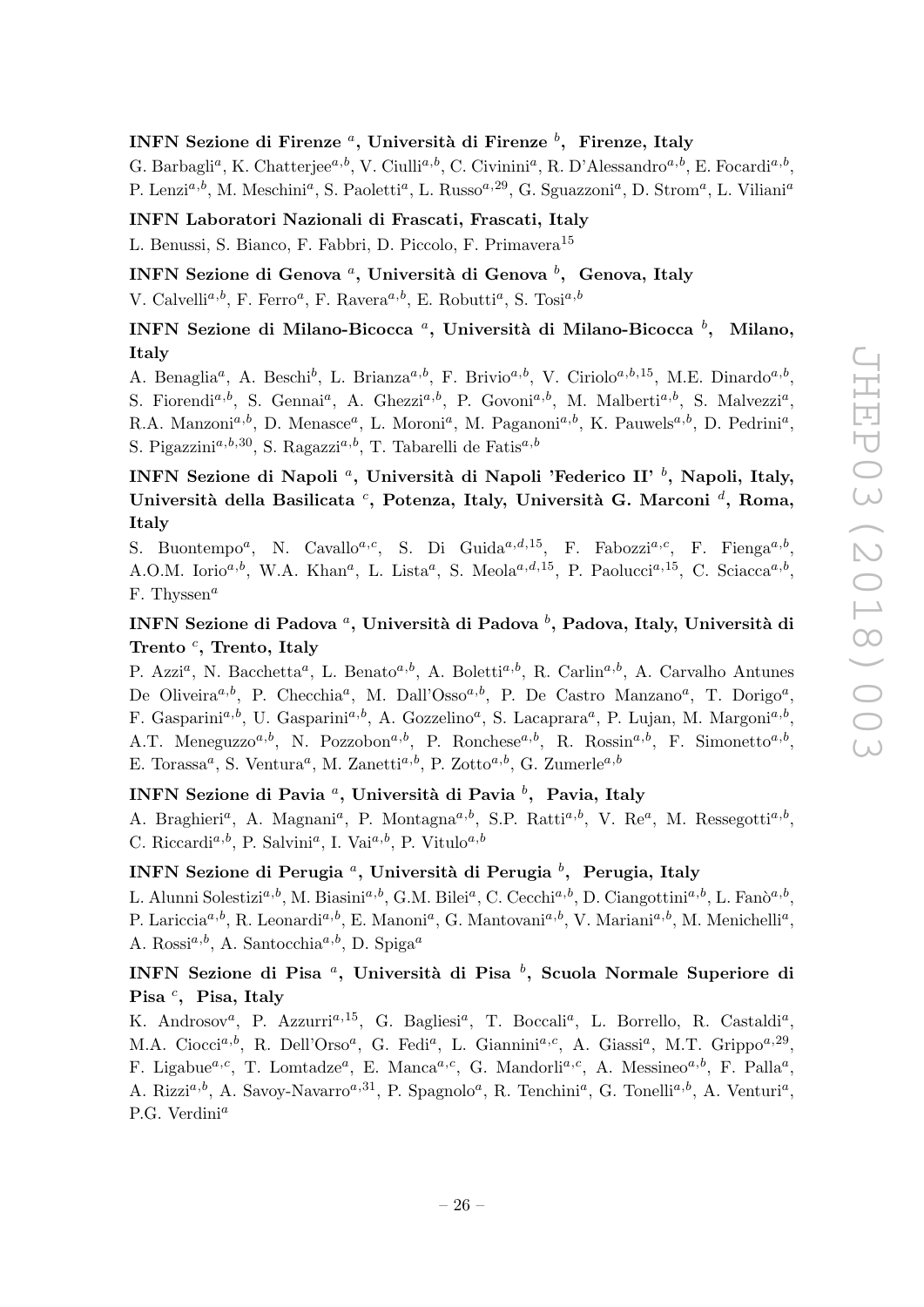# INFN Sezione di Roma <sup>a</sup>, Sapienza Università di Roma  $^b$ , Rome, Italy

L. Barone<sup>a,b</sup>, F. Cavallari<sup>a</sup>, M. Cipriani<sup>a,b</sup>, N. Daci<sup>a</sup>, D. Del Re<sup>a,b,15</sup>, E. Di Marco<sup>a,b</sup>, M. Diemoz<sup>a</sup>, S. Gelli<sup>a,b</sup>, E. Longo<sup>a,b</sup>, F. Margaroli<sup>a,b</sup>, B. Marzocchi<sup>a,b</sup>, P. Meridiani<sup>a</sup>, G. Organtini<sup>a,b</sup>, R. Paramatti<sup>a,b</sup>, F. Preiato<sup>a,b</sup>, S. Rahatlou<sup>a,b</sup>, C. Rovelli<sup>a</sup>, F. Santanastasio<sup> $a,b$ </sup>

# INFN Sezione di Torino <sup>a</sup>, Università di Torino  $^b,$  Torino, Italy, Università del Piemonte Orientale  $^c$ , Novara, Italy

N. Amapane<sup>a,b</sup>, R. Arcidiacono<sup>a,c</sup>, S. Argiro<sup>a,b</sup>, M. Arneodo<sup>a,c</sup>, N. Bartosik<sup>a</sup>, R. Bellan<sup>a,b</sup>, C. Biino<sup>a</sup>, N. Cartiglia<sup>a</sup>, F. Cenna<sup>a,b</sup>, M. Costa<sup>a,b</sup>, R. Covarelli<sup>a,b</sup>, A. Degano<sup>a,b</sup>, N. Demaria<sup>a</sup>, B. Kiani<sup>a,b</sup>, C. Mariotti<sup>a</sup>, S. Maselli<sup>a</sup>, E. Migliore<sup>a,b</sup>, V. Monaco<sup>a,b</sup>, E. Monteil<sup>a,b</sup>, M. Monteno<sup>a</sup>, M.M. Obertino<sup>a,b</sup>, L. Pacher<sup>a,b</sup>, N. Pastrone<sup>a</sup>, M. Pelliccioni<sup>a</sup>, G.L. Pinna Angioni<sup>a, b</sup>, A. Romero<sup>a, b</sup>, M. Ruspa<sup>a, c</sup>, R. Sacchi<sup>a, b</sup>, K. Shchelina<sup>a, b</sup>, V. Sola<sup>a</sup>, A. Solano<sup>a,b</sup>, A. Staiano<sup>a</sup>, P. Traczyk<sup>a,b</sup>

# INFN Sezione di Trieste <sup>a</sup>, Università di Trieste  $^b$ , Trieste, Italy

S. Belforte<sup>a</sup>, M. Casarsa<sup>a</sup>, F. Cossutti<sup>a</sup>, G. Della Ricca<sup>a,b</sup>, A. Zanetti<sup>a</sup>

### Kyungpook National University, Daegu, Korea

D.H. Kim, G.N. Kim, M.S. Kim, J. Lee, S. Lee, S.W. Lee, C.S. Moon, Y.D. Oh, S. Sekmen, D.C. Son, Y.C. Yang

Chonbuk National University, Jeonju, Korea

A. Lee

# Chonnam National University, Institute for Universe and Elementary Particles, Kwangju, Korea

H. Kim, D.H. Moon, G. Oh

Hanyang University, Seoul, Korea J.A. Brochero Cifuentes, J. Goh, T.J. Kim

### Korea University, Seoul, Korea

S. Cho, S. Choi, Y. Go, D. Gyun, S. Ha, B. Hong, Y. Jo, Y. Kim, K. Lee, K.S. Lee, S. Lee, J. Lim, S.K. Park, Y. Roh

### Seoul National University, Seoul, Korea

J. Almond, J. Kim, J.S. Kim, H. Lee, K. Lee, K. Nam, S.B. Oh, B.C. Radburn-Smith, S.h. Seo, U.K. Yang, H.D. Yoo, G.B. Yu

University of Seoul, Seoul, Korea H. Kim, J.H. Kim, J.S.H. Lee, I.C. Park

### Sungkyunkwan University, Suwon, Korea

Y. Choi, C. Hwang, J. Lee, I. Yu

### Vilnius University, Vilnius, Lithuania

V. Dudenas, A. Juodagalvis, J. Vaitkus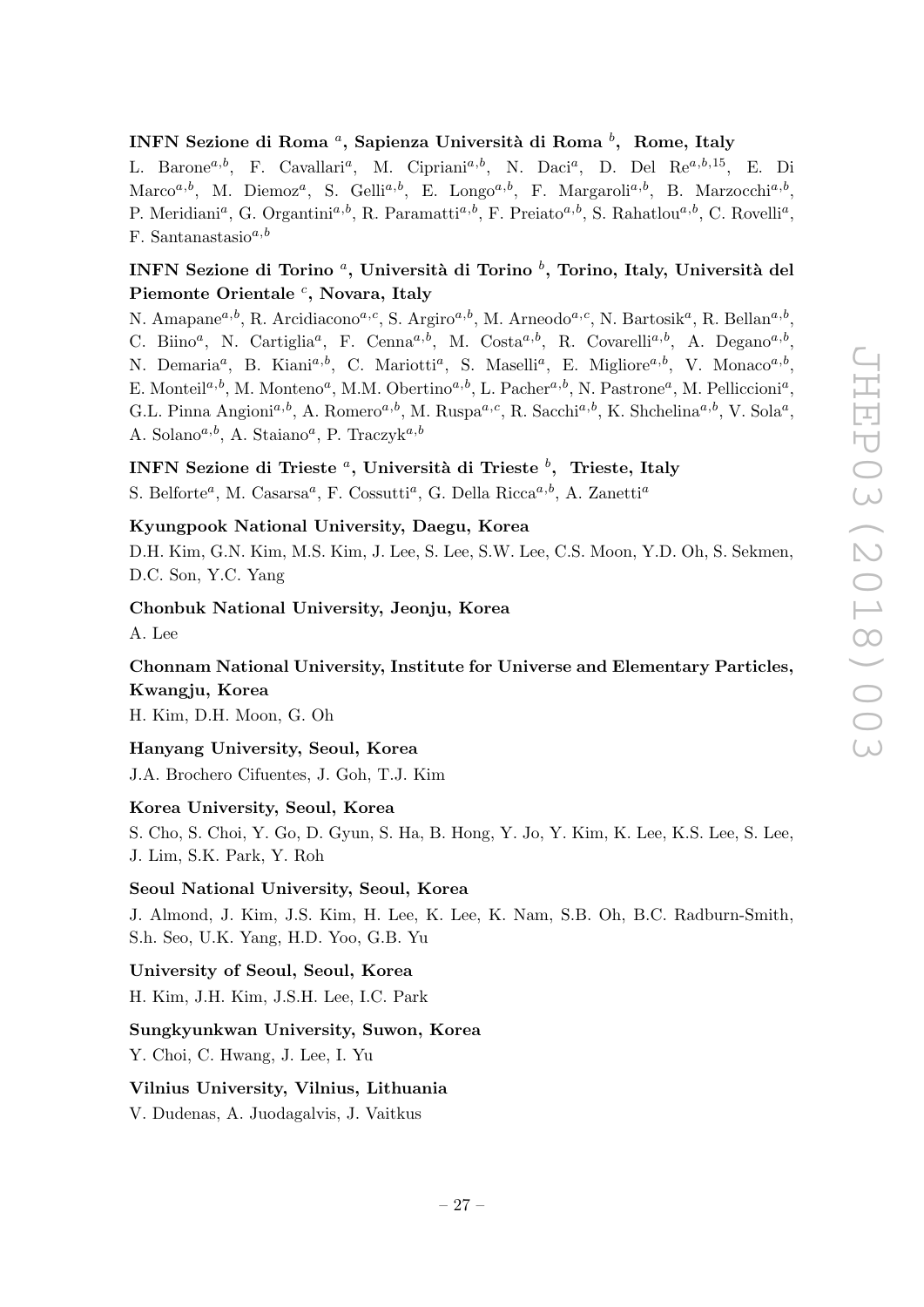# National Centre for Particle Physics, Universiti Malaya, Kuala Lumpur, Malaysia

I. Ahmed, Z.A. Ibrahim, M.A.B. Md Ali<sup>32</sup>, F. Mohamad Idris<sup>33</sup>, W.A.T. Wan Abdullah, M.N. Yusli, Z. Zolkapli

Centro de Investigacion y de Estudios Avanzados del IPN, Mexico City, Mexico Reyes-Almanza, R, Ramirez-Sanchez, G., Duran-Osuna, M. C., H. Castilla-Valdez, E. De La Cruz-Burelo, I. Heredia-De La Cruz<sup>34</sup>, Rabadan-Trejo, R. I., R. Lopez-Fernandez, J. Mejia Guisao, A. Sanchez-Hernandez

### Universidad Iberoamericana, Mexico City, Mexico

S. Carrillo Moreno, C. Oropeza Barrera, F. Vazquez Valencia

### Benemerita Universidad Autonoma de Puebla, Puebla, Mexico

J. Eysermans, I. Pedraza, H.A. Salazar Ibarguen, C. Uribe Estrada

Universidad Autónoma de San Luis Potosí, San Luis Potosí, Mexico A. Morelos Pineda

University of Auckland, Auckland, New Zealand D. Krofcheck

University of Canterbury, Christchurch, New Zealand P.H. Butler

### National Centre for Physics, Quaid-I-Azam University, Islamabad, Pakistan

A. Ahmad, M. Ahmad, Q. Hassan, H.R. Hoorani, A. Saddique, M.A. Shah, M. Shoaib, M. Waqas

### National Centre for Nuclear Research, Swierk, Poland

H. Bialkowska, M. Bluj, B. Boimska, T. Frueboes, M. G´orski, M. Kazana, K. Nawrocki, M. Szleper, P. Zalewski

# Institute of Experimental Physics, Faculty of Physics, University of Warsaw, Warsaw, Poland

K. Bunkowski, A. Byszuk35, K. Doroba, A. Kalinowski, M. Konecki, J. Krolikowski, M. Misiura, M. Olszewski, A. Pyskir, M. Walczak

# Laboratório de Instrumentação e Física Experimental de Partículas, Lisboa, Portugal

P. Bargassa, C. Beirão Da Cruz E Silva, A. Di Francesco, P. Faccioli, B. Galinhas, M. Gallinaro, J. Hollar, N. Leonardo, L. Lloret Iglesias, M.V. Nemallapudi, J. Seixas, G. Strong, O. Toldaiev, D. Vadruccio, J. Varela

# Joint Institute for Nuclear Research, Dubna, Russia

V. Alexakhin, A. Golunov, I. Golutvin, N. Gorbounov, I. Gorbunov, A. Kamenev, V. Karjavin, A. Lanev, A. Malakhov, V. Matveev<sup>36,37</sup>, P. Moisenz, V. Palichik, V. Perelygin, M. Savina, S. Shmatov, S. Shulha, N. Skatchkov, V. Smirnov, A. Zarubin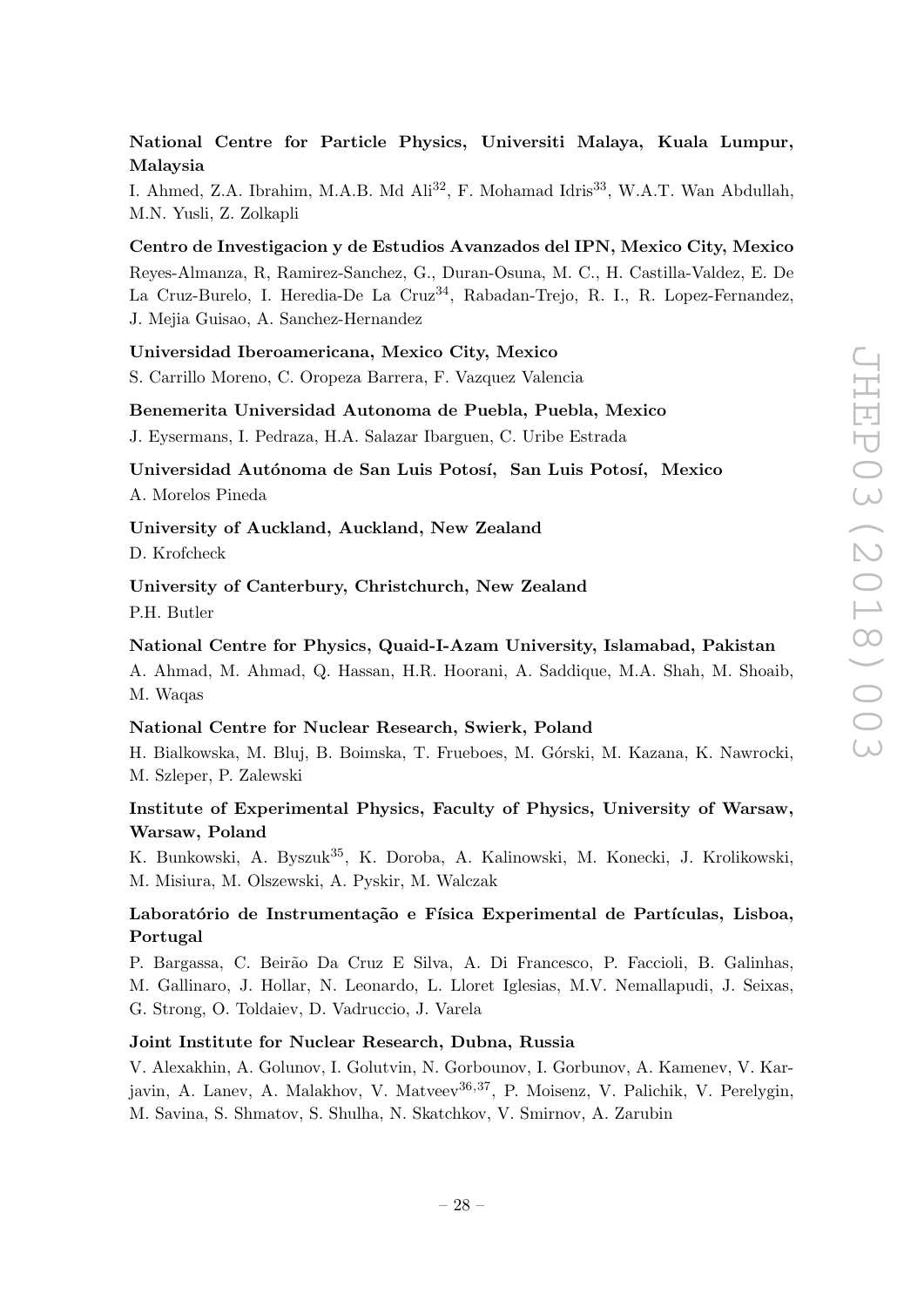#### Petersburg Nuclear Physics Institute, Gatchina (St. Petersburg), Russia

Y. Ivanov, V. Kim<sup>38</sup>, E. Kuznetsova<sup>39</sup>, P. Levchenko, V. Murzin, V. Oreshkin, I. Smirnov, D. Sosnov, V. Sulimov, L. Uvarov, S. Vavilov, A. Vorobyev

#### Institute for Nuclear Research, Moscow, Russia

Yu. Andreev, A. Dermenev, S. Gninenko, N. Golubev, A. Karneyeu, M. Kirsanov, N. Krasnikov, A. Pashenkov, D. Tlisov, A. Toropin

#### Institute for Theoretical and Experimental Physics, Moscow, Russia

V. Epshteyn, V. Gavrilov, N. Lychkovskaya, V. Popov, I. Pozdnyakov, G. Safronov, A. Spiridonov, A. Stepennov, V. Stolin, M. Toms, E. Vlasov, A. Zhokin

Moscow Institute of Physics and Technology, Moscow, Russia

T. Aushev, A. Bylinkin<sup>37</sup>

# National Research Nuclear University 'Moscow Engineering Physics Institute' (MEPhI), Moscow, Russia

R. Chistov<sup>40</sup>, M. Danilov<sup>40</sup>, P. Parygin, D. Philippov, S. Polikarpov, E. Tarkovskii

### P.N. Lebedev Physical Institute, Moscow, Russia

V. Andreev, M. Azarkin<sup>37</sup>, I. Dremin<sup>37</sup>, M. Kirakosyan<sup>37</sup>, S.V. Rusakov, A. Terkulov

# Skobeltsyn Institute of Nuclear Physics, Lomonosov Moscow State University, Moscow, Russia

A. Baskakov, A. Belyaev, E. Boos, V. Bunichev, M. Dubinin<sup>41</sup>, L. Dudko, A. Gribushin, V. Klyukhin, O. Kodolova, I. Lokhtin, I. Miagkov, S. Obraztsov, S. Petrushanko, V. Savrin, A. Snigirev

# Novosibirsk State University (NSU), Novosibirsk, Russia

V. Blinov<sup>42</sup>, D. Shtol<sup>42</sup>, Y. Skovpen<sup>42</sup>

# State Research Center of Russian Federation, Institute for High Energy Physics of NRC " Kurchatov Institute ", Protvino, Russia

I. Azhgirey, I. Bayshev, S. Bitioukov, D. Elumakhov, A. Godizov, V. Kachanov, A. Kalinin, D. Konstantinov, P. Mandrik, V. Petrov, R. Ryutin, A. Sobol, S. Troshin, N. Tyurin, A. Uzunian, A. Volkov

# University of Belgrade, Faculty of Physics and Vinca Institute of Nuclear Sciences, Belgrade, Serbia

P. Adzic<sup>43</sup>, P. Cirkovic, D. Devetak, M. Dordevic, J. Milosevic, V. Rekovic

# Centro de Investigaciones Energéticas Medioambientales y Tecnológicas (CIEMAT), Madrid, Spain

J. Alcaraz Maestre, I. Bachiller, M. Barrio Luna, M. Cerrada, N. Colino, B. De La Cruz, A. Delgado Peris, C. Fernandez Bedoya, J.P. Fern´andez Ramos, J. Flix, M.C. Fouz, O. Gonzalez Lopez, S. Goy Lopez, J.M. Hernandez, M.I. Josa, D. Moran, A. Pérez-Calero Yzquierdo, J. Puerta Pelayo, I. Redondo, L. Romero, M.S. Soares, A. Álvarez Fernández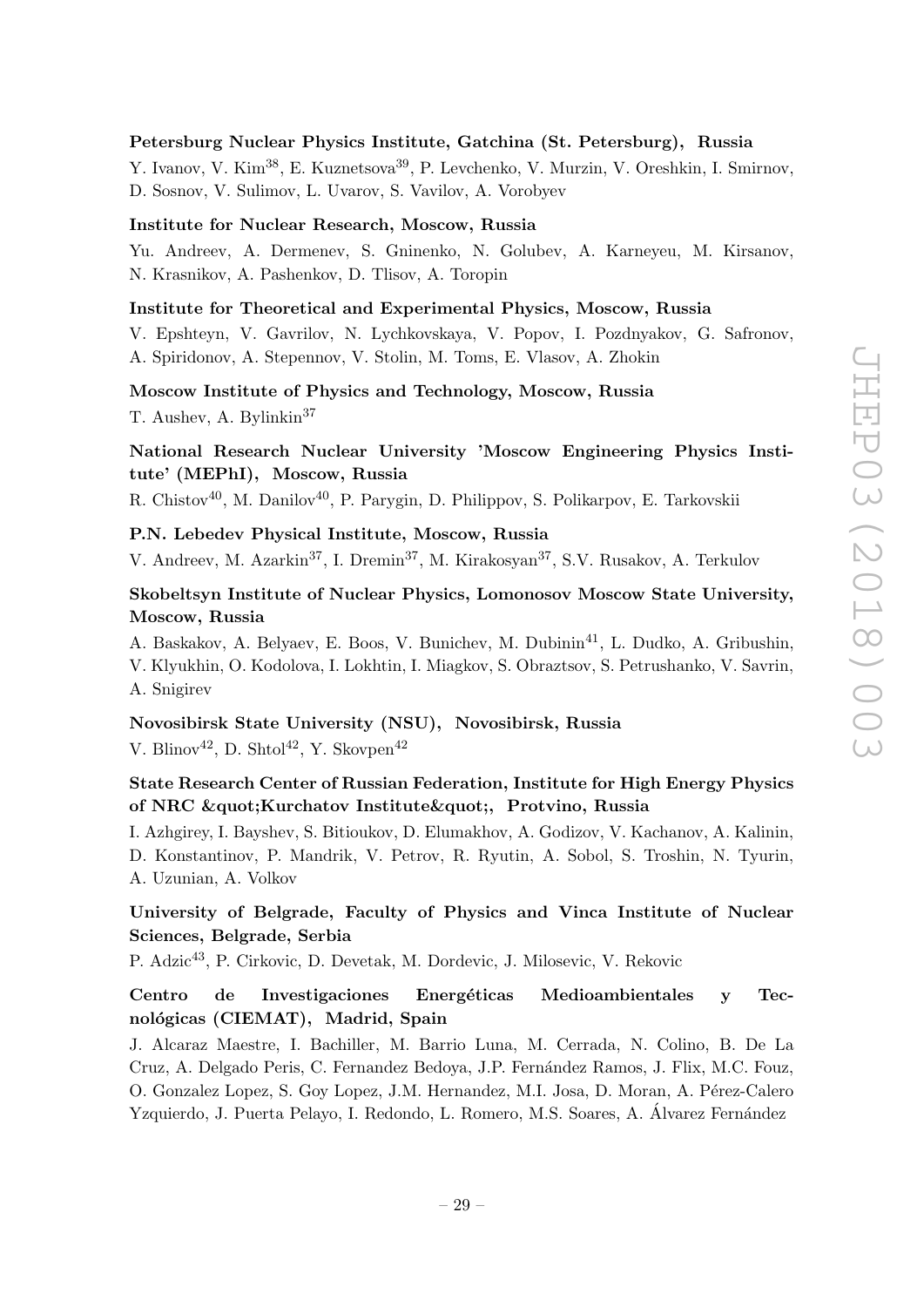### Universidad Autónoma de Madrid, Madrid, Spain

C. Albajar, J.F. de Trocóniz, M. Missiroli

#### Universidad de Oviedo, Oviedo, Spain

J. Cuevas, C. Erice, J. Fernandez Menendez, I. Gonzalez Caballero, J.R. González Fern´andez, E. Palencia Cortezon, S. Sanchez Cruz, P. Vischia, J.M. Vizan Garcia

# Instituto de Física de Cantabria (IFCA), CSIC-Universidad de Cantabria, Santander, Spain

I.J. Cabrillo, A. Calderon, B. Chazin Quero, E. Curras, J. Duarte Campderros, M. Fernandez, J. Garcia-Ferrero, G. Gomez, A. Lopez Virto, J. Marco, C. Martinez Rivero, P. Martinez Ruiz del Arbol, F. Matorras, J. Piedra Gomez, T. Rodrigo, A. Ruiz-Jimeno, L. Scodellaro, N. Trevisani, I. Vila, R. Vilar Cortabitarte

### CERN, European Organization for Nuclear Research, Geneva, Switzerland

D. Abbaneo, B. Akgun, E. Auffray, P. Baillon, A.H. Ball, D. Barney, J. Bendavid, M. Bianco, P. Bloch, A. Bocci, C. Botta, T. Camporesi, R. Castello, M. Cepeda, G. Cerminara, E. Chapon, Y. Chen, D. d'Enterria, A. Dabrowski, V. Daponte, A. David, M. De Gruttola, A. De Roeck, N. Deelen, M. Dobson, T. du Pree, M. Dünser, N. Dupont, A. Elliott-Peisert, P. Everaerts, F. Fallavollita, G. Franzoni, J. Fulcher, W. Funk, D. Gigi, A. Gilbert, K. Gill, F. Glege, D. Gulhan, P. Harris, J. Hegeman, V. Innocente, A. Jafari, P. Janot, O. Karacheban<sup>18</sup>, J. Kieseler, V. Knünz, A. Kornmayer, M.J. Kortelainen, M. Krammer<sup>1</sup>, C. Lange, P. Lecoq, C. Lourenço, M.T. Lucchini, L. Malgeri, M. Mannelli, A. Martelli, F. Meijers, J.A. Merlin, S. Mersi, E. Meschi, P. Milenovic<sup>44</sup>, F. Moortgat, M. Mulders, H. Neugebauer, J. Ngadiuba, S. Orfanelli, L. Orsini, L. Pape, E. Perez, M. Peruzzi, A. Petrilli, G. Petrucciani, A. Pfeiffer, M. Pierini, D. Rabady, A. Racz, T. Reis, G. Rolandi<sup>45</sup>, M. Rovere, H. Sakulin, C. Schäfer, C. Schwick, M. Seidel, M. Selvaggi, A. Sharma, P. Silva, P. Sphicas<sup>46</sup>, A. Stakia, J. Steggemann, M. Stoye, M. Tosi, D. Treille, A. Triossi, A. Tsirou, V. Veckalns<sup>47</sup>, M. Verweij, W.D. Zeuner

# Paul Scherrer Institut, Villigen, Switzerland

W. Bertl<sup>†</sup>, L. Caminada<sup>48</sup>, K. Deiters, W. Erdmann, R. Horisberger, Q. Ingram, H.C. Kaestli, D. Kotlinski, U. Langenegger, T. Rohe, S.A. Wiederkehr

# ETH Zurich - Institute for Particle Physics and Astrophysics (IPA), Zurich, Switzerland

M. Backhaus, L. Bäni, P. Berger, L. Bianchini, B. Casal, G. Dissertori, M. Dittmar, M. Doneg`a, C. Dorfer, C. Grab, C. Heidegger, D. Hits, J. Hoss, G. Kasieczka, T. Klijnsma, W. Lustermann, B. Mangano, M. Marionneau, M.T. Meinhard, D. Meister, F. Micheli, P. Musella, F. Nessi-Tedaldi, F. Pandolfi, J. Pata, F. Pauss, G. Perrin, L. Perrozzi, M. Quittnat, M. Reichmann, D.A. Sanz Becerra, M. Schönenberger, L. Shchutska, V.R. Tavolaro, K. Theofilatos, M.L. Vesterbacka Olsson, R. Wallny, D.H. Zhu

### Universität Zürich, Zurich, Switzerland

T.K. Aarrestad, C. Amsler<sup>49</sup>, M.F. Canelli, A. De Cosa, R. Del Burgo, S. Donato, C. Galloni, T. Hreus, B. Kilminster, D. Pinna, G. Rauco, P. Robmann, D. Salerno,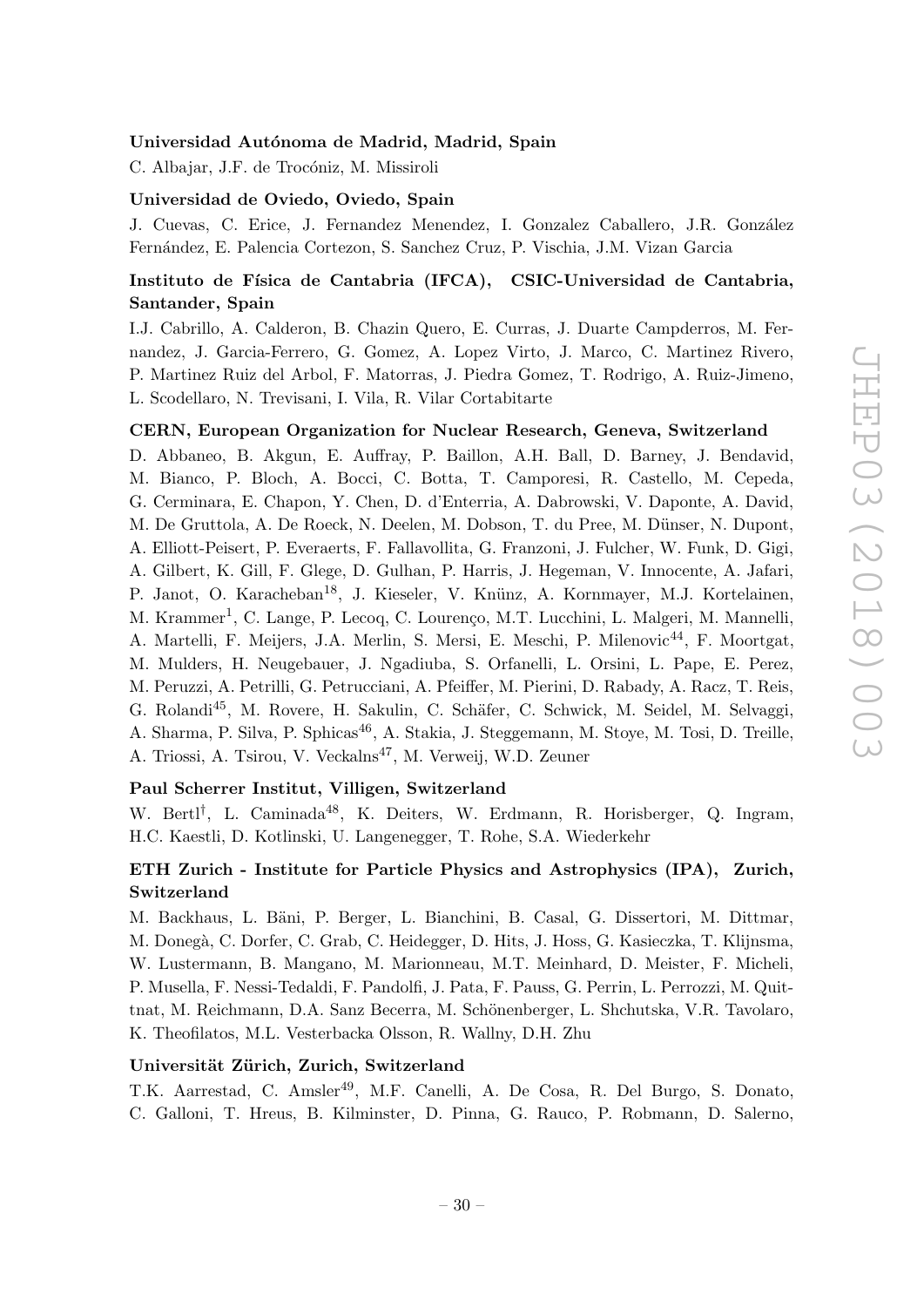K. Schweiger, C. Seitz, Y. Takahashi, A. Zucchetta

### National Central University, Chung-Li, Taiwan

V. Candelise, Y.H. Chang, K.y. Cheng, T.H. Doan, Sh. Jain, R. Khurana, C.M. Kuo, W. Lin, A. Pozdnyakov, S.S. Yu

### National Taiwan University (NTU), Taipei, Taiwan

Arun Kumar, P. Chang, Y. Chao, K.F. Chen, P.H. Chen, F. Fiori, W.-S. Hou, Y. Hsiung, Y.F. Liu, R.-S. Lu, E. Paganis, A. Psallidas, A. Steen, J.f. Tsai

# Chulalongkorn University, Faculty of Science, Department of Physics, Bangkok, Thailand

B. Asavapibhop, K. Kovitanggoon, G. Singh, N. Srimanobhas

# Cukurova University, Physics Department, Science and Art Faculty, Adana, **Turkey**

M.N. Bakirci<sup>50</sup>, A. Bat, F. Boran, S. Damarseckin, Z.S. Demiroglu, C. Dozen, E. Eskut, S. Girgis, G. Gokbulut, Y. Guler, I. Hos<sup>51</sup>, E.E. Kangal<sup>52</sup>, O. Kara, A. Kavis Topaksu, U. Kiminsu, M. Oglakci, G. Onengut<sup>53</sup>, K. Ozdemir<sup>54</sup>, A. Polatoz, U.G. Tok, H. Topakli<sup>50</sup>, S. Turkcapar, I.S. Zorbakir, C. Zorbilmez

### Middle East Technical University, Physics Department, Ankara, Turkey

G. Karapinar55, K. Ocalan56, M. Yalvac, M. Zeyrek

### Bogazici University, Istanbul, Turkey

E. Gülmez, M. Kaya<sup>57</sup>, O. Kaya<sup>58</sup>, S. Tekten, E.A. Yetkin<sup>59</sup>

#### Istanbul Technical University, Istanbul, Turkey

M.N. Agaras, S. Atay, A. Cakir, K. Cankocak, Y. Komurcu

# Institute for Scintillation Materials of National Academy of Science of Ukraine, Kharkov, Ukraine

B. Grynyov

# National Scientific Center, Kharkov Institute of Physics and Technology, Kharkov, Ukraine

L. Levchuk

### University of Bristol, Bristol, United Kingdom

F. Ball, L. Beck, J.J. Brooke, D. Burns, E. Clement, D. Cussans, O. Davignon, H. Flacher, J. Goldstein, G.P. Heath, H.F. Heath, L. Kreczko, D.M. Newbold<sup>60</sup>, S. Paramesvaran, T. Sakuma, S. Seif El Nasr-storey, D. Smith, V.J. Smith

### Rutherford Appleton Laboratory, Didcot, United Kingdom

K.W. Bell, A. Belyaev<sup>61</sup>, C. Brew, R.M. Brown, L. Calligaris, D. Cieri, D.J.A. Cockerill, J.A. Coughlan, K. Harder, S. Harper, J. Linacre, E. Olaiya, D. Petyt, C.H. Shepherd-Themistocleous, A. Thea, I.R. Tomalin, T. Williams, W.J. Womersley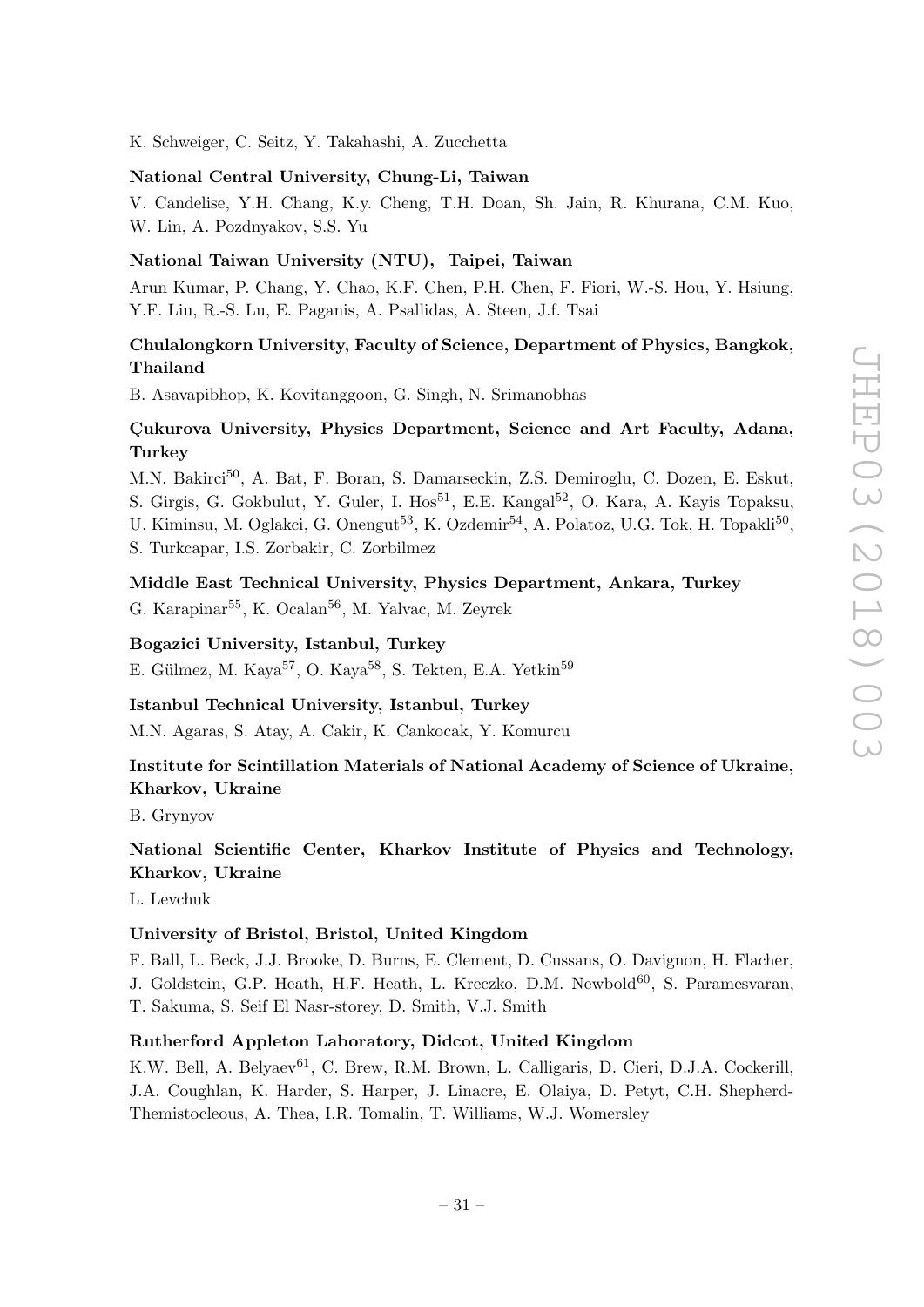### Imperial College, London, United Kingdom

G. Auzinger, R. Bainbridge, J. Borg, S. Breeze, O. Buchmuller, A. Bundock, S. Casasso, M. Citron, D. Colling, L. Corpe, P. Dauncey, G. Davies, A. De Wit, M. Della Negra, R. Di Maria, A. Elwood, Y. Haddad, G. Hall, G. Iles, T. James, R. Lane, C. Laner, L. Lyons, A.-M. Magnan, S. Malik, L. Mastrolorenzo, T. Matsushita, J. Nash, A. Nikitenko<sup>6</sup>, V. Palladino, M. Pesaresi, D.M. Raymond, A. Richards, A. Rose, E. Scott, C. Seez, A. Shtipliyski, S. Summers, A. Tapper, K. Uchida, M. Vazquez Acosta<sup>62</sup>, T. Virdee<sup>15</sup>, N. Wardle, D. Winterbottom, J. Wright, S.C. Zenz

#### Brunel University, Uxbridge, United Kingdom

J.E. Cole, P.R. Hobson, A. Khan, P. Kyberd, I.D. Reid, L. Teodorescu, S. Zahid

#### Baylor University, Waco, U.S.A.

A. Borzou, K. Call, J. Dittmann, K. Hatakeyama, H. Liu, N. Pastika, C. Smith

#### Catholic University of America, Washington DC, U.S.A.

R. Bartek, A. Dominguez

### The University of Alabama, Tuscaloosa, U.S.A.

A. Buccilli, S.I. Cooper, C. Henderson, P. Rumerio, C. West

### Boston University, Boston, U.S.A.

D. Arcaro, A. Avetisyan, T. Bose, D. Gastler, D. Rankin, C. Richardson, J. Rohlf, L. Sulak, D. Zou

#### Brown University, Providence, U.S.A.

G. Benelli, D. Cutts, A. Garabedian, M. Hadley, J. Hakala, U. Heintz, J.M. Hogan, K.H.M. Kwok, E. Laird, G. Landsberg, J. Lee, Z. Mao, M. Narain, J. Pazzini, S. Piperov, S. Sagir, R. Syarif, D. Yu

### University of California, Davis, Davis, U.S.A.

R. Band, C. Brainerd, R. Breedon, D. Burns, M. Calderon De La Barca Sanchez, M. Chertok, J. Conway, R. Conway, P.T. Cox, R. Erbacher, C. Flores, G. Funk, W. Ko, R. Lander, C. Mclean, M. Mulhearn, D. Pellett, J. Pilot, S. Shalhout, M. Shi, J. Smith, D. Stolp, K. Tos, M. Tripathi, Z. Wang

### University of California, Los Angeles, U.S.A.

M. Bachtis, C. Bravo, R. Cousins, A. Dasgupta, A. Florent, J. Hauser, M. Ignatenko, N. Mccoll, S. Regnard, D. Saltzberg, C. Schnaible, V. Valuev

#### University of California, Riverside, Riverside, U.S.A.

E. Bouvier, K. Burt, R. Clare, J. Ellison, J.W. Gary, S.M.A. Ghiasi Shirazi, G. Hanson, J. Heilman, G. Karapostoli, E. Kennedy, F. Lacroix, O.R. Long, M. Olmedo Negrete, M.I. Paneva, W. Si, L. Wang, H. Wei, S. Wimpenny, B. R. Yates

#### University of California, San Diego, La Jolla, U.S.A.

J.G. Branson, S. Cittolin, M. Derdzinski, R. Gerosa, D. Gilbert, B. Hashemi, A. Holzner, D. Klein, G. Kole, V. Krutelyov, J. Letts, M. Masciovecchio, D. Olivito, S. Padhi,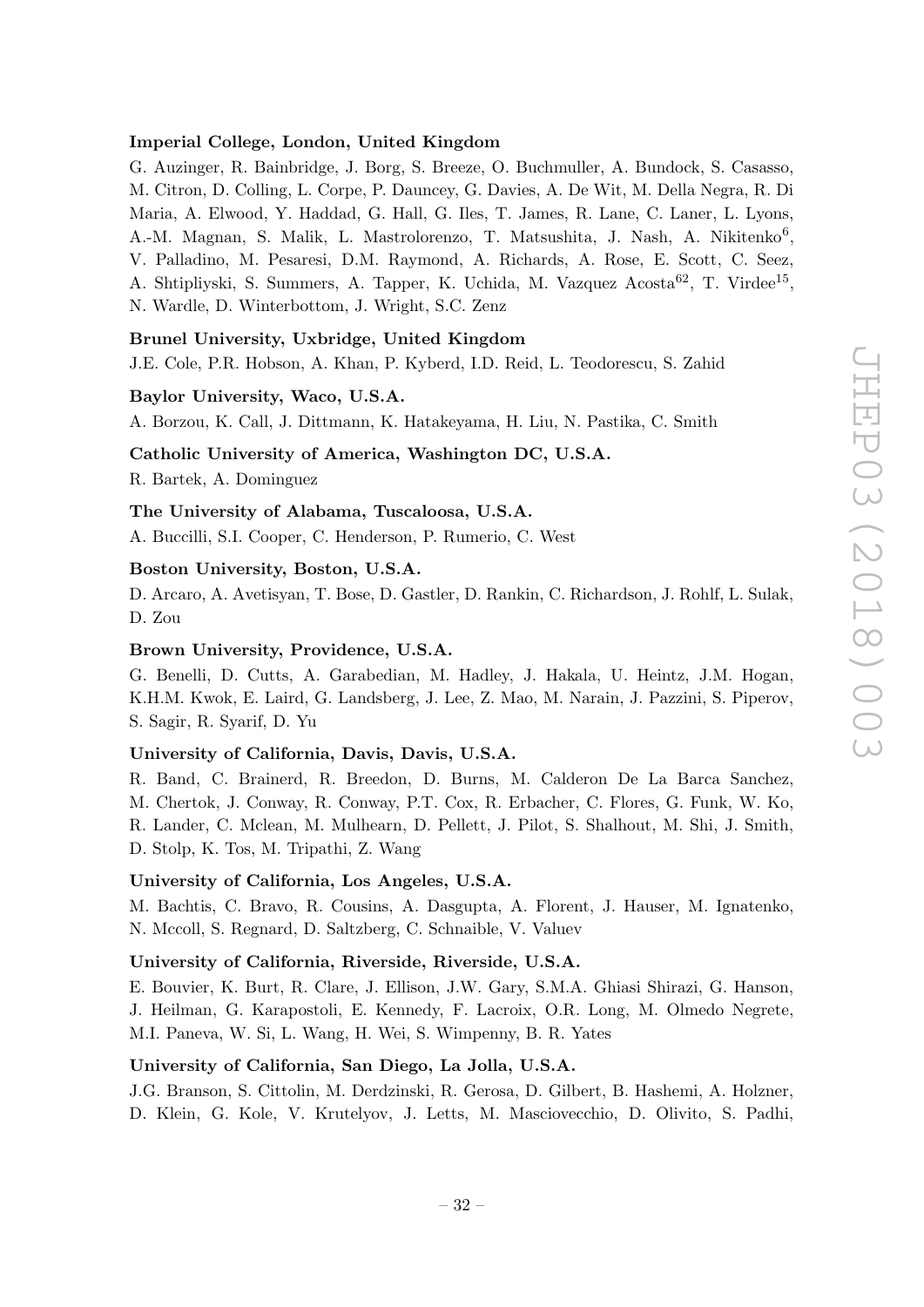M. Pieri, M. Sani, V. Sharma, S. Simon, M. Tadel, A. Vartak, S. Wasserbaech<sup>63</sup>, J. Wood, F. Würthwein, A. Yagil, G. Zevi Della Porta

# University of California, Santa Barbara - Department of Physics, Santa Barbara, U.S.A.

N. Amin, R. Bhandari, J. Bradmiller-Feld, C. Campagnari, A. Dishaw, V. Dutta, M. Franco Sevilla, L. Gouskos, R. Heller, J. Incandela, A. Ovcharova, H. Qu, J. Richman, D. Stuart, I. Suarez, J. Yoo

### California Institute of Technology, Pasadena, U.S.A.

D. Anderson, A. Bornheim, J. Bunn, J.M. Lawhorn, H.B. Newman, T. Q. Nguyen, C. Pena, M. Spiropulu, J.R. Vlimant, R. Wilkinson, S. Xie, Z. Zhang, R.Y. Zhu

### Carnegie Mellon University, Pittsburgh, U.S.A.

M.B. Andrews, T. Ferguson, T. Mudholkar, M. Paulini, J. Russ, M. Sun, H. Vogel, I. Vorobiev, M. Weinberg

### University of Colorado Boulder, Boulder, U.S.A.

J.P. Cumalat, W.T. Ford, F. Jensen, A. Johnson, M. Krohn, S. Leontsinis, T. Mulholland, K. Stenson, S.R. Wagner

# Cornell University, Ithaca, U.S.A.

J. Alexander, J. Chaves, J. Chu, S. Dittmer, K. Mcdermott, N. Mirman, J.R. Patterson, D. Quach, A. Rinkevicius, A. Ryd, L. Skinnari, L. Soffi, S.M. Tan, Z. Tao, J. Thom, J. Tucker, P. Wittich, M. Zientek

### Fermi National Accelerator Laboratory, Batavia, U.S.A.

S. Abdullin, M. Albrow, M. Alyari, G. Apollinari, A. Apresyan, A. Apyan, S. Banerjee, L.A.T. Bauerdick, A. Beretvas, J. Berryhill, P.C. Bhat, G. Bolla<sup>†</sup>, K. Burkett, J.N. Butler, A. Canepa, G.B. Cerati, H.W.K. Cheung, F. Chlebana, M. Cremonesi, J. Duarte, V.D. Elvira, J. Freeman, Z. Gecse, E. Gottschalk, L. Gray, D. Green, S. Grünendahl, O. Gutsche, J. Hanlon, R.M. Harris, S. Hasegawa, J. Hirschauer, Z. Hu, B. Jayatilaka, S. Jindariani, M. Johnson, U. Joshi, B. Klima, B. Kreis, S. Lammel, D. Lincoln, R. Lipton, M. Liu, T. Liu, R. Lopes De Sá, J. Lykken, K. Maeshima, N. Magini, J.M. Marraffino, D. Mason, P. McBride, P. Merkel, S. Mrenna, S. Nahn, V. O'Dell, K. Pedro, O. Prokofyev, G. Rakness, L. Ristori, B. Schneider, E. Sexton-Kennedy, A. Soha, W.J. Spalding, L. Spiegel, S. Stoynev, J. Strait, N. Strobbe, L. Taylor, S. Tkaczyk, N.V. Tran, L. Uplegger, E.W. Vaandering, C. Vernieri, M. Verzocchi, R. Vidal, M. Wang, H.A. Weber, A. Whitbeck, W. Wu

#### University of Florida, Gainesville, U.S.A.

D. Acosta, P. Avery, P. Bortignon, D. Bourilkov, A. Brinkerhoff, A. Carnes, M. Carver, D. Curry, R.D. Field, I.K. Furic, S.V. Gleyzer, B.M. Joshi, J. Konigsberg, A. Korytov, K. Kotov, P. Ma, K. Matchev, H. Mei, G. Mitselmakher, K. Shi, D. Sperka, N. Terentyev, L. Thomas, J. Wang, S. Wang, J. Yelton

### Florida International University, Miami, U.S.A.

Y.R. Joshi, S. Linn, P. Markowitz, J.L. Rodriguez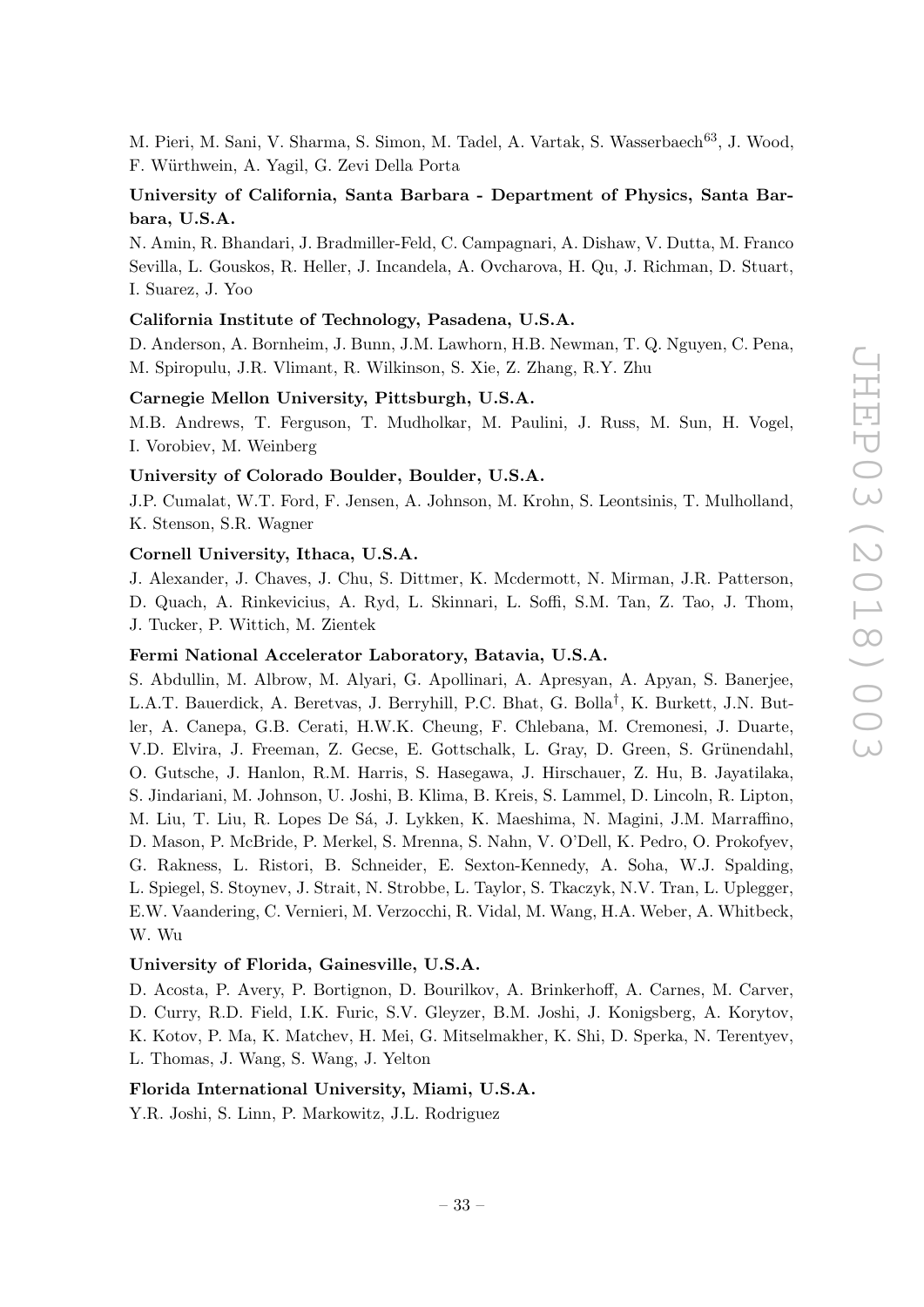#### Florida State University, Tallahassee, U.S.A.

A. Ackert, T. Adams, A. Askew, S. Hagopian, V. Hagopian, K.F. Johnson, T. Kolberg, G. Martinez, T. Perry, H. Prosper, A. Saha, A. Santra, V. Sharma, R. Yohay

### Florida Institute of Technology, Melbourne, U.S.A.

M.M. Baarmand, V. Bhopatkar, S. Colafranceschi, M. Hohlmann, D. Noonan, T. Roy, F. Yumiceva

### University of Illinois at Chicago (UIC), Chicago, U.S.A.

M.R. Adams, L. Apanasevich, D. Berry, R.R. Betts, R. Cavanaugh, X. Chen, O. Evdokimov, C.E. Gerber, D.A. Hangal, D.J. Hofman, K. Jung, J. Kamin, I.D. Sandoval Gonzalez, M.B. Tonjes, H. Trauger, N. Varelas, H. Wang, Z. Wu, J. Zhang

### The University of Iowa, Iowa City, U.S.A.

B. Bilki<sup>64</sup>, W. Clarida, K. Dilsiz<sup>65</sup>, S. Durgut, R.P. Gandrajula, M. Haytmyradov, V. Khristenko, J.-P. Merlo, H. Mermerkaya<sup>66</sup>, A. Mestvirishvili, A. Moeller, J. Nachtman, H. Ogul<sup>67</sup>, Y. Onel, F. Ozok<sup>68</sup>, A. Penzo, C. Snyder, E. Tiras, J. Wetzel, K. Yi

### Johns Hopkins University, Baltimore, U.S.A.

B. Blumenfeld, A. Cocoros, N. Eminizer, D. Fehling, L. Feng, A.V. Gritsan, P. Maksimovic, J. Roskes, U. Sarica, M. Swartz, M. Xiao, C. You

### The University of Kansas, Lawrence, U.S.A.

A. Al-bataineh, P. Baringer, A. Bean, S. Boren, J. Bowen, J. Castle, S. Khalil, A. Kropivnitskaya, D. Majumder, W. Mcbrayer, M. Murray, C. Rogan, C. Royon, S. Sanders, E. Schmitz, J.D. Tapia Takaki, Q. Wang

#### Kansas State University, Manhattan, U.S.A.

A. Ivanov, K. Kaadze, Y. Maravin, A. Mohammadi, L.K. Saini, N. Skhirtladze

#### Lawrence Livermore National Laboratory, Livermore, U.S.A.

F. Rebassoo, D. Wright

### University of Maryland, College Park, U.S.A.

A. Baden, O. Baron, A. Belloni, S.C. Eno, Y. Feng, C. Ferraioli, N.J. Hadley, S. Jabeen, G.Y. Jeng, R.G. Kellogg, J. Kunkle, A.C. Mignerey, F. Ricci-Tam, Y.H. Shin, A. Skuja, S.C. Tonwar

#### Massachusetts Institute of Technology, Cambridge, U.S.A.

D. Abercrombie, B. Allen, V. Azzolini, R. Barbieri, A. Baty, G. Bauer, R. Bi, S. Brandt, W. Busza, I.A. Cali, M. D'Alfonso, Z. Demiragli, G. Gomez Ceballos, M. Goncharov, D. Hsu, M. Hu, Y. Iiyama, G.M. Innocenti, M. Klute, D. Kovalskyi, Y.-J. Lee, A. Levin, P.D. Luckey, B. Maier, A.C. Marini, C. Mcginn, C. Mironov, S. Narayanan, X. Niu, C. Paus, C. Roland, G. Roland, J. Salfeld-Nebgen, G.S.F. Stephans, K. Sumorok, K. Tatar, D. Velicanu, J. Wang, T.W. Wang, B. Wyslouch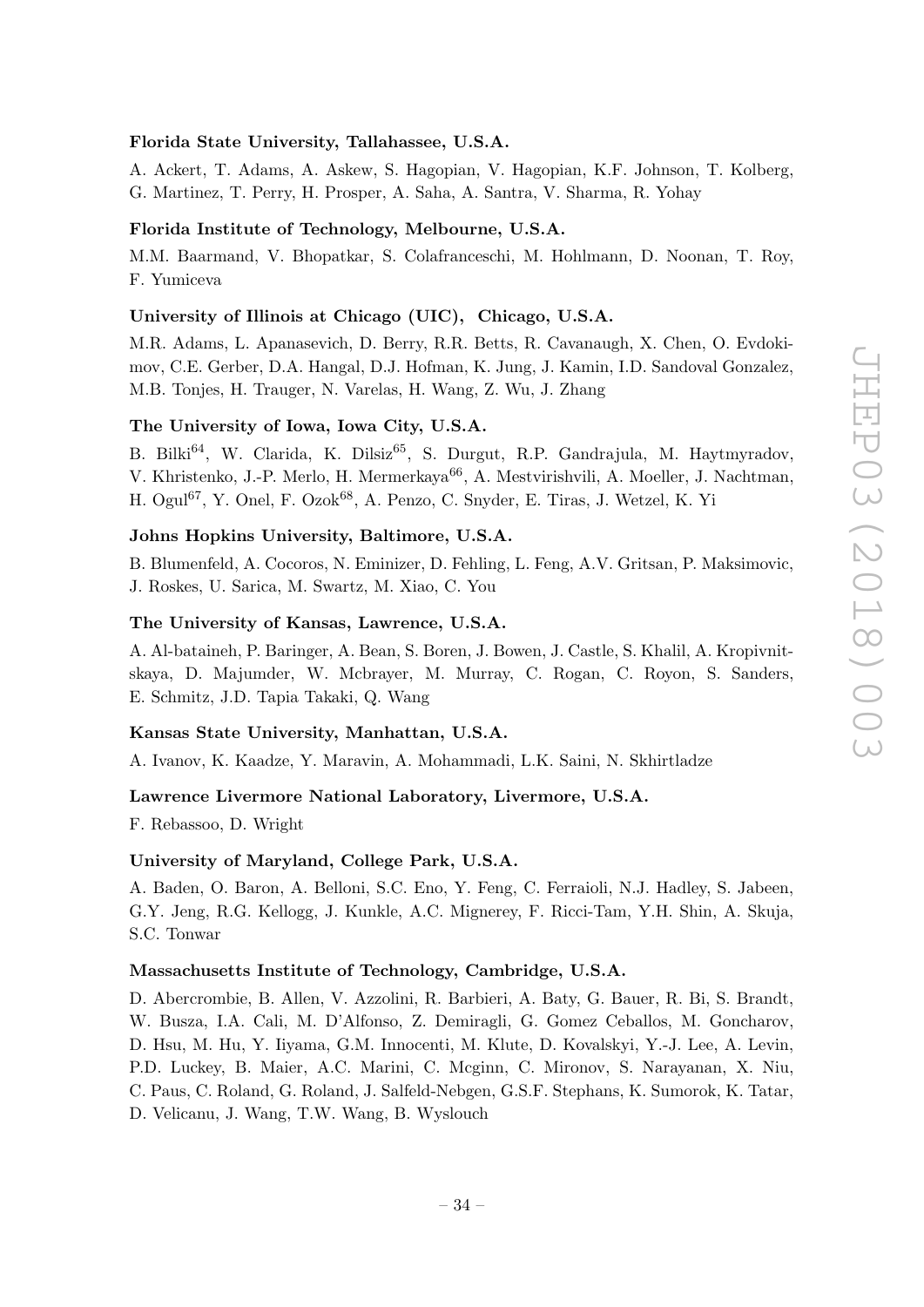#### University of Minnesota, Minneapolis, U.S.A.

A.C. Benvenuti, R.M. Chatterjee, A. Evans, P. Hansen, J. Hiltbrand, S. Kalafut, Y. Kubota, Z. Lesko, J. Mans, S. Nourbakhsh, N. Ruckstuhl, R. Rusack, J. Turkewitz, M.A. Wadud

### University of Mississippi, Oxford, U.S.A.

J.G. Acosta, S. Oliveros

### University of Nebraska-Lincoln, Lincoln, U.S.A.

E. Avdeeva, K. Bloom, D.R. Claes, C. Fangmeier, F. Golf, R. Gonzalez Suarez, R. Kamalieddin, I. Kravchenko, J. Monroy, J.E. Siado, G.R. Snow, B. Stieger

### State University of New York at Buffalo, Buffalo, U.S.A.

J. Dolen, A. Godshalk, C. Harrington, I. Iashvili, D. Nguyen, A. Parker, S. Rappoccio, B. Roozbahani

#### Northeastern University, Boston, U.S.A.

G. Alverson, E. Barberis, C. Freer, A. Hortiangtham, A. Massironi, D.M. Morse, T. Orimoto, R. Teixeira De Lima, D. Trocino, T. Wamorkar, B. Wang, A. Wisecarver, D. Wood

### Northwestern University, Evanston, U.S.A.

S. Bhattacharya, O. Charaf, K.A. Hahn, N. Mucia, N. Odell, M.H. Schmitt, K. Sung, M. Trovato, M. Velasco

### University of Notre Dame, Notre Dame, U.S.A.

R. Bucci, N. Dev, M. Hildreth, K. Hurtado Anampa, C. Jessop, D.J. Karmgard, N. Kellams, K. Lannon, W. Li, N. Loukas, N. Marinelli, F. Meng, C. Mueller, Y. Musienko<sup>36</sup>, M. Planer, A. Reinsvold, R. Ruchti, P. Siddireddy, G. Smith, S. Taroni, M. Wayne, A. Wightman, M. Wolf, A. Woodard

#### The Ohio State University, Columbus, U.S.A.

J. Alimena, L. Antonelli, B. Bylsma, L.S. Durkin, S. Flowers, B. Francis, A. Hart, C. Hill, W. Ji, T.Y. Ling, B. Liu, W. Luo, B.L. Winer, H.W. Wulsin

### Princeton University, Princeton, U.S.A.

S. Cooperstein, O. Driga, P. Elmer, J. Hardenbrook, P. Hebda, S. Higginbotham, A. Kalogeropoulos, D. Lange, J. Luo, D. Marlow, K. Mei, I. Ojalvo, J. Olsen, C. Palmer, P. Piroué, D. Stickland, C. Tully

### University of Puerto Rico, Mayaguez, U.S.A.

S. Malik, S. Norberg

### Purdue University, West Lafayette, U.S.A.

A. Barker, V.E. Barnes, S. Das, S. Folgueras, L. Gutay, M. Jones, A.W. Jung, A. Khatiwada, D.H. Miller, N. Neumeister, C.C. Peng, H. Qiu, J.F. Schulte, J. Sun, F. Wang, R. Xiao, W. Xie

### Purdue University Northwest, Hammond, U.S.A.

T. Cheng, N. Parashar, J. Stupak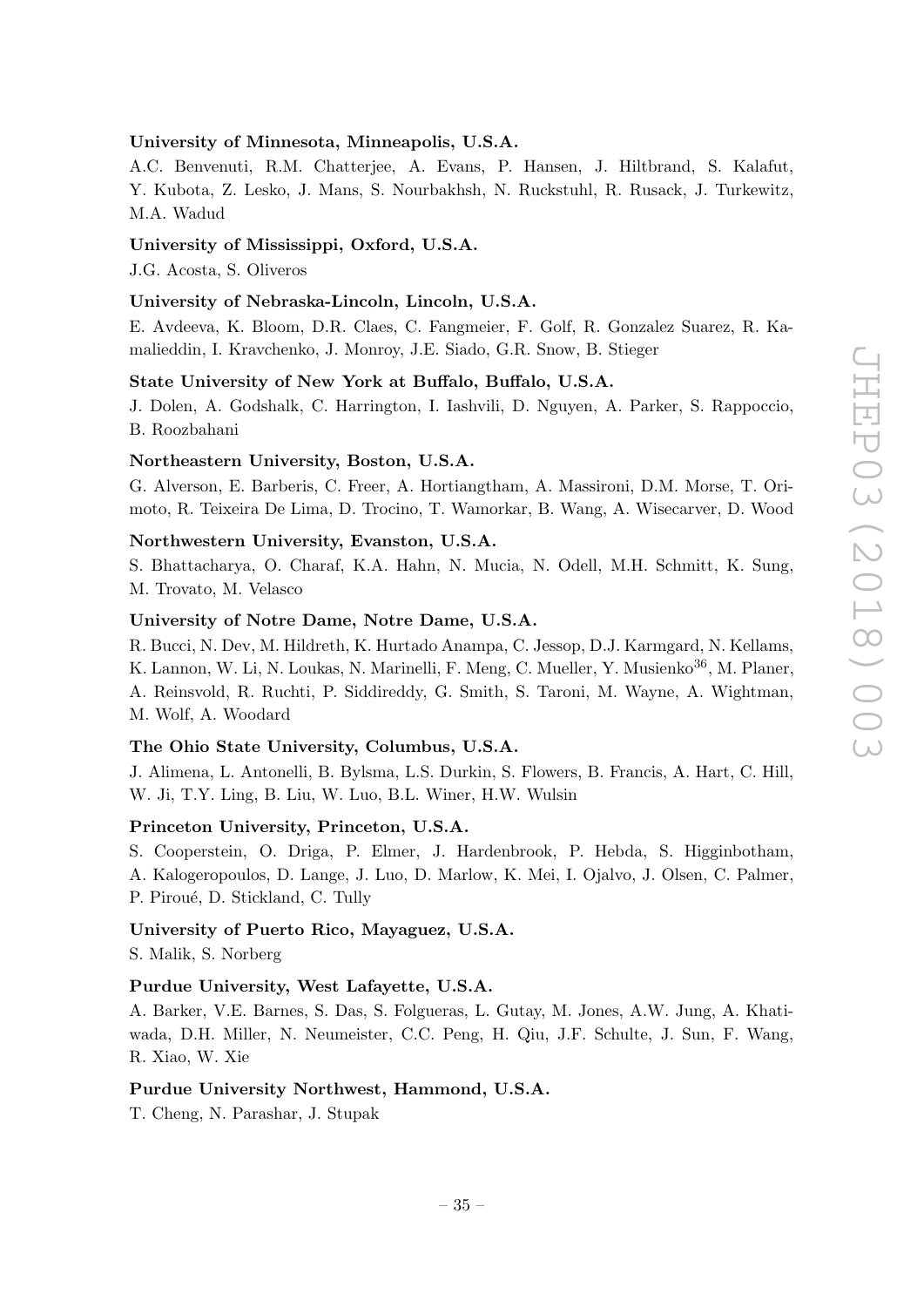#### Rice University, Houston, U.S.A.

Z. Chen, K.M. Ecklund, S. Freed, F.J.M. Geurts, M. Guilbaud, M. Kilpatrick, W. Li, B. Michlin, B.P. Padley, J. Roberts, J. Rorie, W. Shi, Z. Tu, J. Zabel, A. Zhang

#### University of Rochester, Rochester, U.S.A.

A. Bodek, P. de Barbaro, R. Demina, Y.t. Duh, T. Ferbel, M. Galanti, A. Garcia-Bellido, J. Han, O. Hindrichs, A. Khukhunaishvili, K.H. Lo, P. Tan, M. Verzetti

### The Rockefeller University, New York, U.S.A.

R. Ciesielski, K. Goulianos, C. Mesropian

### Rutgers, The State University of New Jersey, Piscataway, U.S.A.

A. Agapitos, J.P. Chou, Y. Gershtein, T.A. Gómez Espinosa, E. Halkiadakis, M. Heindl,

E. Hughes, S. Kaplan, R. Kunnawalkam Elayavalli, S. Kyriacou, A. Lath, R. Montalvo,

K. Nash, M. Osherson, H. Saka, S. Salur, S. Schnetzer, D. Sheffield, S. Somalwar, R. Stone,

S. Thomas, P. Thomassen, M. Walker

# University of Tennessee, Knoxville, U.S.A.

A.G. Delannoy, J. Heideman, G. Riley, K. Rose, S. Spanier, K. Thapa

### Texas A&M University, College Station, U.S.A.

O. Bouhali<sup>69</sup>, A. Castaneda Hernandez<sup>69</sup>, A. Celik, M. Dalchenko, M. De Mattia, A. Delgado, S. Dildick, R. Eusebi, J. Gilmore, T. Huang, T. Kamon<sup>70</sup>, R. Mueller, Y. Pakhotin, R. Patel, A. Perloff, L. Perniè, D. Rathjens, A. Safonov, A. Tatarinov, K.A. Ulmer

### Texas Tech University, Lubbock, U.S.A.

N. Akchurin, J. Damgov, F. De Guio, P.R. Dudero, J. Faulkner, E. Gurpinar, S. Kunori, K. Lamichhane, S.W. Lee, T. Libeiro, T. Mengke, S. Muthumuni, T. Peltola, S. Undleeb, I. Volobouev, Z. Wang

### Vanderbilt University, Nashville, U.S.A.

S. Greene, A. Gurrola, R. Janjam, W. Johns, C. Maguire, A. Melo, H. Ni, K. Padeken, P. Sheldon, S. Tuo, J. Velkovska, Q. Xu

### University of Virginia, Charlottesville, U.S.A.

M.W. Arenton, P. Barria, B. Cox, R. Hirosky, M. Joyce, A. Ledovskoy, H. Li, C. Neu, T. Sinthuprasith, Y. Wang, E. Wolfe, F. Xia

### Wayne State University, Detroit, U.S.A.

R. Harr, P.E. Karchin, N. Poudyal, J. Sturdy, P. Thapa, S. Zaleski

### University of Wisconsin - Madison, Madison, WI, U.S.A.

M. Brodski, J. Buchanan, C. Caillol, D. Carlsmith, S. Dasu, L. Dodd, S. Duric, B. Gomber,

M. Grothe, M. Herndon, A. Hervé, U. Hussain, P. Klabbers, A. Lanaro, A. Levine, K. Long,

R. Loveless, T. Ruggles, A. Savin, N. Smith, W.H. Smith, D. Taylor, N. Woods

†: Deceased

1: Also at Vienna University of Technology, Vienna, Austria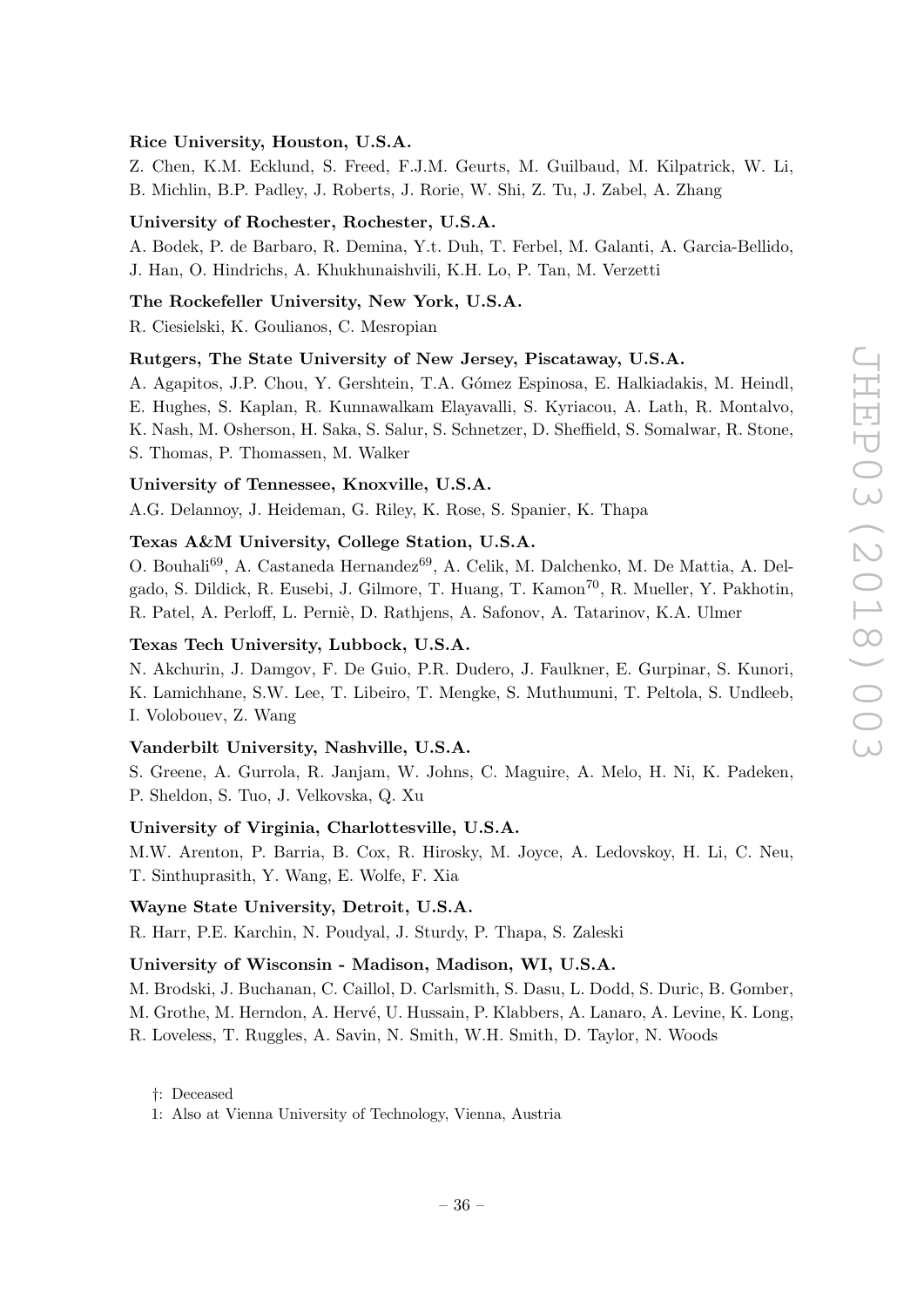- 2: Also at IRFU, CEA, Université Paris-Saclay, Gif-sur-Yvette, France
- 3: Also at Universidade Estadual de Campinas, Campinas, Brazil
- 4: Also at Federal University of Rio Grande do Sul, Porto Alegre, Brazil
- 5: Also at Université Libre de Bruxelles, Bruxelles, Belgium
- 6: Also at Institute for Theoretical and Experimental Physics, Moscow, Russia
- 7: Also at Joint Institute for Nuclear Research, Dubna, Russia
- 8: Also at Suez University, Suez, Egypt
- 9: Now at British University in Egypt, Cairo, Egypt
- 10: Now at Helwan University, Cairo, Egypt
- 11: Also at Department of Physics, King Abdulaziz University, Jeddah, Saudi Arabia
- 12: Also at Université de Haute Alsace, Mulhouse, France
- 13: Also at Skobeltsyn Institute of Nuclear Physics, Lomonosov Moscow State University, Moscow, Russia
- 14: Also at Tbilisi State University, Tbilisi, Georgia
- 15: Also at CERN, European Organization for Nuclear Research, Geneva, Switzerland
- 16: Also at RWTH Aachen University, III. Physikalisches Institut A, Aachen, Germany
- 17: Also at University of Hamburg, Hamburg, Germany
- 18: Also at Brandenburg University of Technology, Cottbus, Germany
- 19: Also at MTA-ELTE Lendület CMS Particle and Nuclear Physics Group, Eötvös Loránd University, Budapest, Hungary
- 20: Also at Institute of Nuclear Research ATOMKI, Debrecen, Hungary
- 21: Also at Institute of Physics, University of Debrecen, Debrecen, Hungary
- 22: Also at Indian Institute of Technology Bhubaneswar, Bhubaneswar, India
- 23: Also at Institute of Physics, Bhubaneswar, India
- 24: Also at University of Visva-Bharati, Santiniketan, India
- 25: Also at University of Ruhuna, Matara, Sri Lanka
- 26: Also at Isfahan University of Technology, Isfahan, Iran
- 27: Also at Yazd University, Yazd, Iran
- 28: Also at Plasma Physics Research Center, Science and Research Branch, Islamic Azad University, Tehran, Iran
- 29: Also at Università degli Studi di Siena, Siena, Italy
- 30: Also at INFN Sezione di Milano-Bicocca; Università di Milano-Bicocca, Milano, Italy
- 31: Also at Purdue University, West Lafayette, U.S.A.
- 32: Also at International Islamic University of Malaysia, Kuala Lumpur, Malaysia
- 33: Also at Malaysian Nuclear Agency, MOSTI, Kajang, Malaysia
- 34: Also at Consejo Nacional de Ciencia y Tecnología, Mexico city, Mexico
- 35: Also at Warsaw University of Technology, Institute of Electronic Systems, Warsaw, Poland
- 36: Also at Institute for Nuclear Research, Moscow, Russia
- 37: Now at National Research Nuclear University 'Moscow Engineering Physics Institute' (MEPhI), Moscow, Russia
- 38: Also at St. Petersburg State Polytechnical University, St. Petersburg, Russia
- 39: Also at University of Florida, Gainesville, U.S.A.
- 40: Also at P.N. Lebedev Physical Institute, Moscow, Russia
- 41: Also at California Institute of Technology, Pasadena, U.S.A.
- 42: Also at Budker Institute of Nuclear Physics, Novosibirsk, Russia
- 43: Also at Faculty of Physics, University of Belgrade, Belgrade, Serbia
- 44: Also at University of Belgrade, Faculty of Physics and Vinca Institute of Nuclear Sciences, Belgrade, Serbia